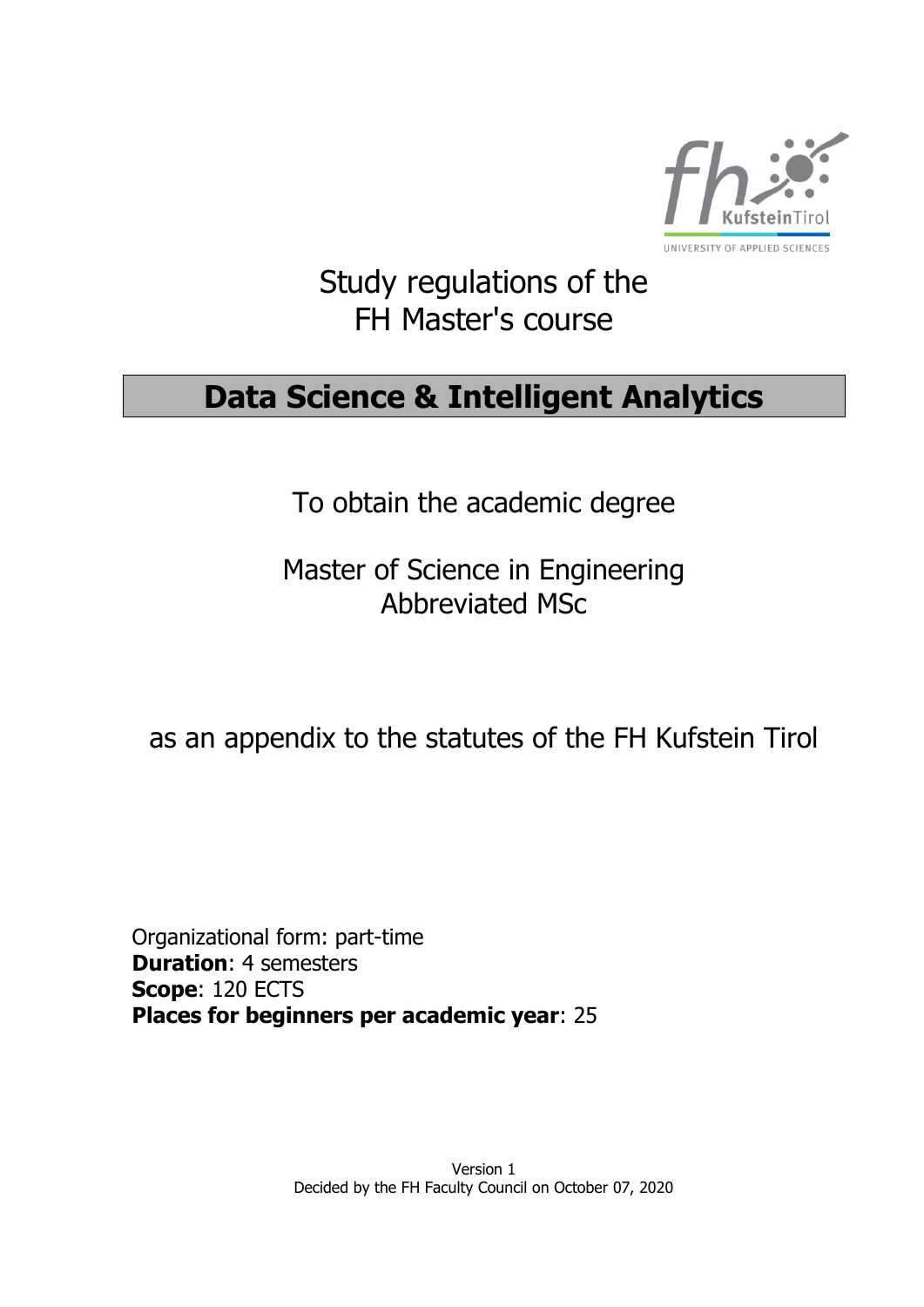

### **Content**

| 1.1 |  |
|-----|--|
| 1.2 |  |
|     |  |
| 2.1 |  |
| 2.2 |  |
| 2.3 |  |
| 2.4 |  |
| 2.5 |  |
|     |  |

With the amendment to the University Act 2020, the so-called "University of Applied Sciences Studies Act (FHStG)" has been renamed "University of Applied Sciences Act (FHG)". Accordingly, a necessary editorial adjustment was made in this document on January 13th, 2021 and the name FHStG was replaced by FHG.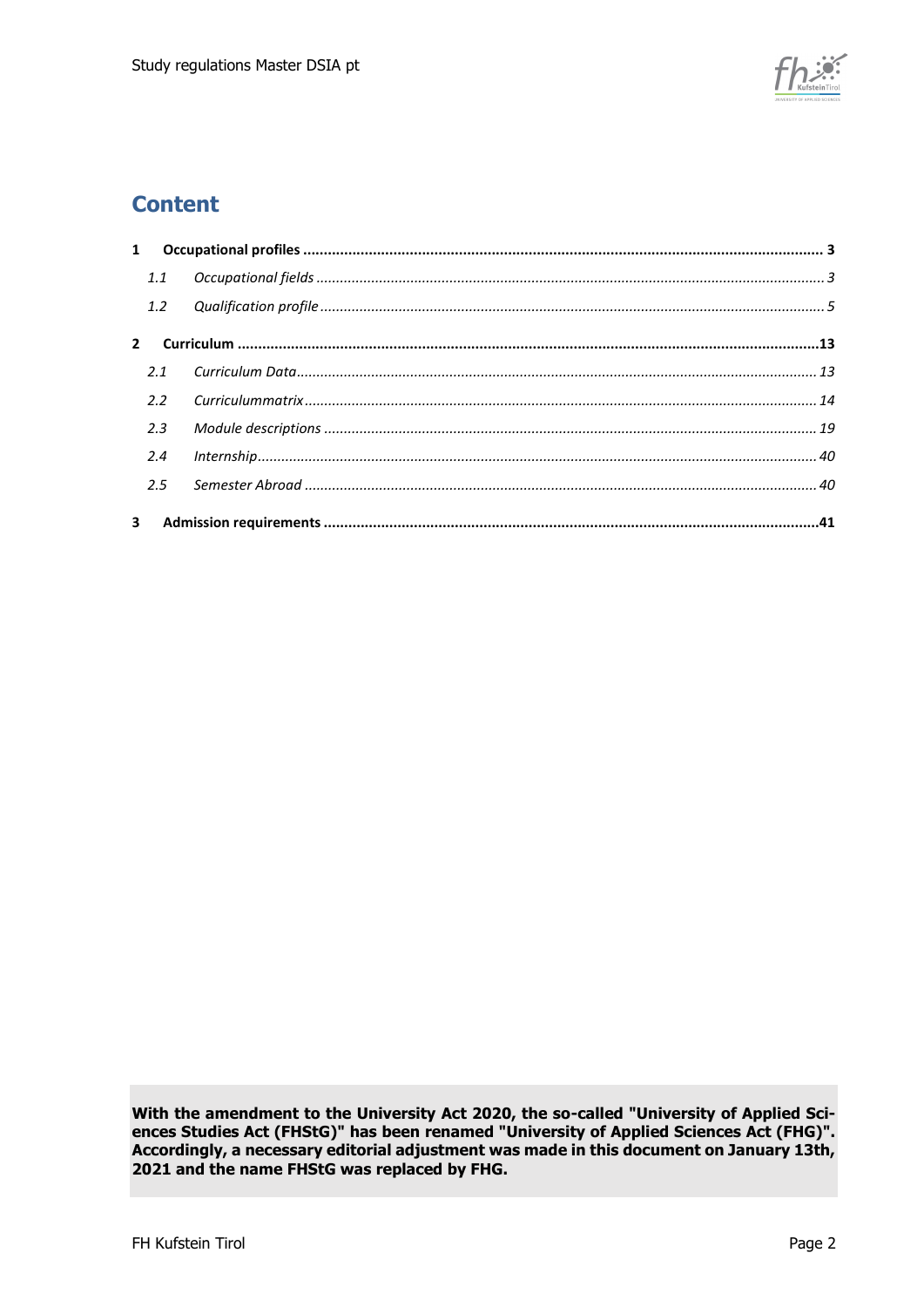

# <span id="page-2-0"></span>**1 OCCUPATIONAL PROFILES**

### <span id="page-2-1"></span>**1.1 Occupational fields**

Graduates of the Master's course in Data Science and Intelligent Analytics can basically work in all industries that are involved in data collection, data storage, data analysis and data exploitation. However, due to their broad education, graduates are in great demand as employees and managers in the following core fields of activity:

- IT in the field of data analysis and use
- IT consultation in the field of data analysis and use
- Predictive analysis in a range of fields, including
	- o Consumer and process-oriented data processing in companies
	- o Data processing in the field of sensor data (e.g. Internet of Things)
	- $\circ$  Data evaluation in the field of scientific topics
- Preparation and presentation of data and analysis results
- Developing strategic options for data use
- Interpretation of data analysis and use with regard to ethics, compliance and law

The increasing importance of data in the age of digitization and the associated growing need for skilled workers to collect, store, analyze and use of data means graduates can enter a wide range of institutions and types of companies. This includes large companies in the national and international environment as well as small and medium-sized enterprises and organizations in the government and NGO environment.

Essential characteristics of the vocational fields of activity are thereby:

- 1. A **high level of understanding of technical backgrounds, methods and tools** of data analysis, which may have a high degree of complexity
- 2. A **high degree of flexibility in the application of these methods and tools** in different organizational contexts, which is achieved by a broad knowledge in both the professional context and in the context of the application.

Following an induction phase, graduates of this course of study are, in addition to operational activities, also able to take on management functions in the field of data collection, storage, analysis and use. Below, some typical occupational profiles are listed as examples. These occupational profiles deliberately cover a very broad spectrum to make it clear that graduates of the Master degree program can gain a foothold in very different areas depending on their specialization and previous experience. The Master's Course itself provides a sound education in this regard, focusing on the activities described across the data life cycle.

In accordance with common practice in the field of data science and IT-related domains, the occupational profiles are listed with English job titles.

#### **Data Application Developer**

Data Application Developers have mastered development in the field of data-driven systems, develop corresponding tool or processing chains (also called "toolchains") and understand how they work. The practical development work is in the foreground here. These people usually build their work on previously-defined software interfaces and focus their work on the data pipeline between the output and input interfaces of corresponding software systems. This allows them to focus on the performance and scalability of these applications. They work primarily on the operational level and are usually detached from specific application domains. Under certain circumstances, however, they specialize in certain methods and techniques of data evaluation.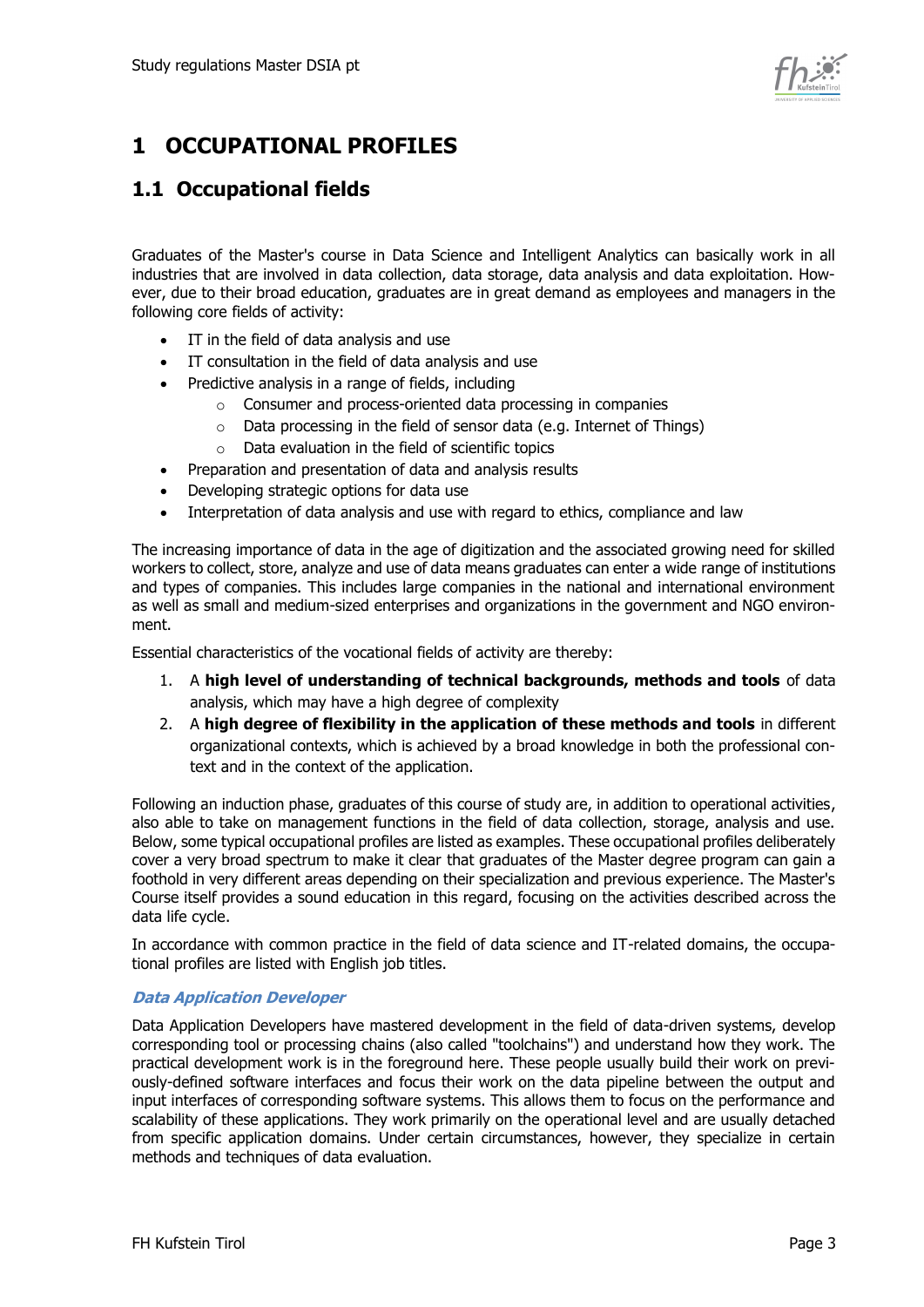

This occupational profile covers the following tasks:

- Developing data-driven systems
- Developing Toolchains
- Developing data-driven components for existing systems
- Developing analysis pipelines based on existing interfaces (API)

#### **Data Engineer**

Data Engineers master software engineering - i.e. the conception of software - in the field of data-driven systems and design architectures for data processing, such as toolchains and storage systems. On the one hand, they focus on the architecture, but also on the scalability of the applications for processing large quantities of data. The work focuses on the implementation of methods and techniques for the holistic integration of data and its use within the system landscape. In the course of this, these people work mainly on the operational level and often detached from a specific professional domain. Under certain circumstances, however, they specialize in certain methods and techniques of data evaluation.

This occupational profile covers the following tasks:

- Designing strategies for data integration within an organization
- Coming up with strategies for implementing data evaluation in systems
- Designing scalable analysis systems and system landscapes
- Supporting data-driven applications in the subject areas of requirements management (change control) and operations

#### **Big Data and Business Intelligence Consultant**

Big Data and Business Intelligence Consultants offer consulting services with a special focus on the collection, storage, analysis and/or use of data. These people are particularly active at the middle and upper (strategic) management levels. To this end, they have extensive knowledge in the field of tools and methods, as well as a good overview of common practices in data science.

This occupational profile covers the following tasks:

- Advising clients on designing data-driven strategies
- Supporting clients in implementing data-driven strategies
- Advising clients on purchasing new systems
- Advising clients on developing data-driven business models
- Performing an initial analysis in the sense of a "Data Value Check"

#### **Senior Data Scientist**

Senior Data Scientists work within a company and on tasks in the context of data analysis, business intelligence and data-driven applications, including the collection, storage, analysis and/or use of data. Within this role, these people have a strong relationship with the particular application domain in which they work. This enables them to achieve a higher level of technical penetration in their work than is possible with traditional data application developers or data engineers. The core task lies at an operational and management level. They also prepare data-related decisions for representatives at a strategic level. In this context, these individuals have a very broad spectrum of knowledge in the field of datadriven applications. They also take on the role of technology scouts in the field of data-driven applications, driving the topic forward in their companies in doing so.

This occupational profile covers the following tasks:

- Preparing strategic decisions and develop strategic options
- Developing data-driven business models with a view to the application domain
- Analyzing company data for different departments
- Advising specialist departments in dealing with data
- Operating technology and methods scouting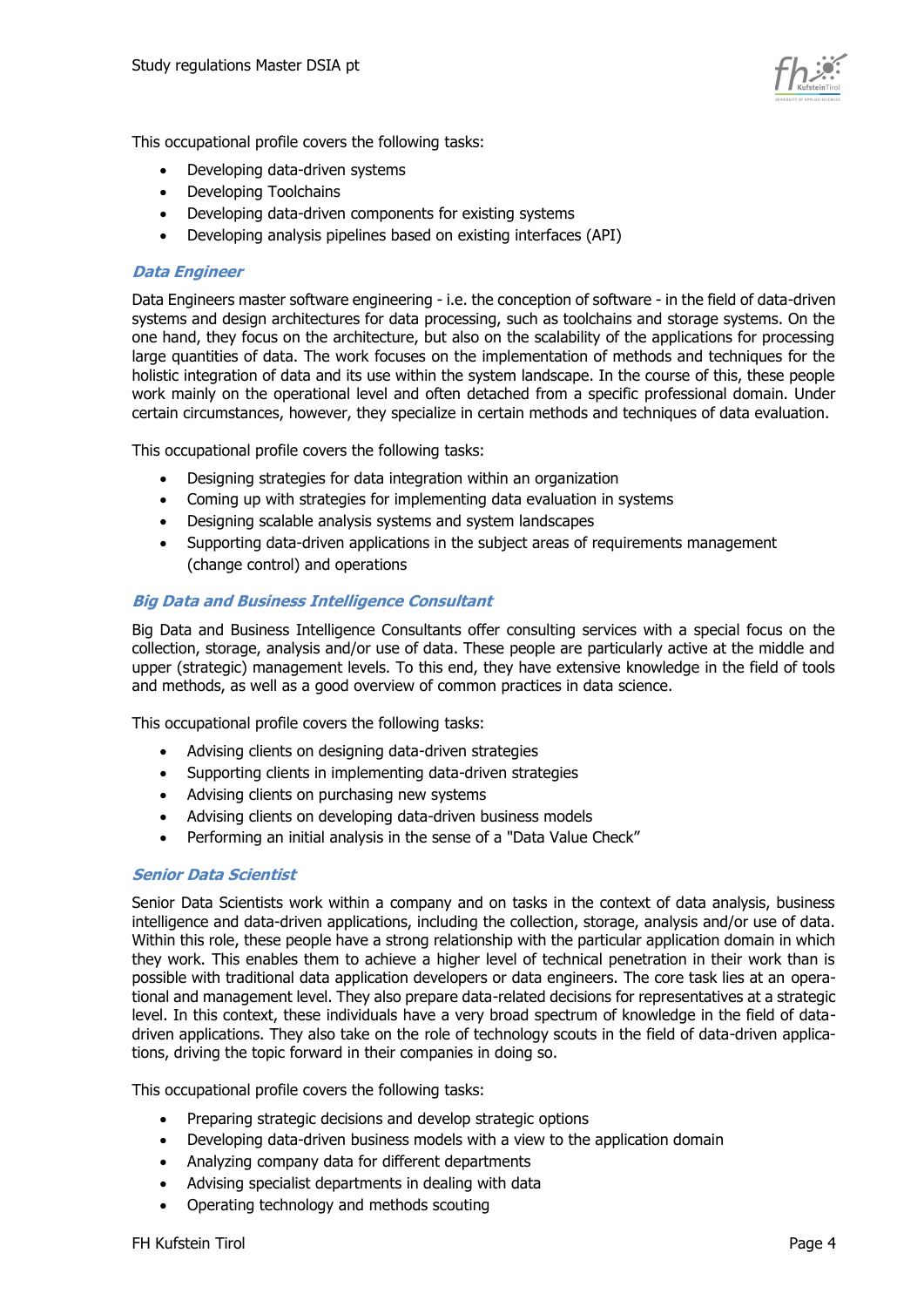

• Advising specialist departments with regard to product/project compliance, including with regard to data protection

#### **Manager for Data Science Teams**

Managers for data science teams coordinate company-owned projects or organizational units whose focus is on the collection, storage, analysis and/or usage of data. The combination of technical knowledge from the field of data science with management and leadership skills is at the forefront of day-to-day work. In this role, people work primarily at the management and strategic level and often form the interface with other departments. Some of the tasks require skills that can be developed after appropriate training.

This occupational profile covers the following tasks:

- Performing management tasks in the implementation of data-driven projects
- Performing management tasks when operating data-driven products
- Leading employees in the context of relevant teams
- Designing the strategic use of data analysis
- Hiring professionals in the field of data science
- Forming the interface with other company divisions
- Performing effort estimates for project resources
- Evaluating the compliance of products/projects also with regard to data protection

### <span id="page-4-0"></span>**1.2 Qualification profile**

The qualification objectives of the Master's Degree in Data Science and Intelligent Analytics correspond to the scientific and professional requirements as well as to the requirements of the International Standard Classification of Education (ISCED) 0688<sup>1</sup>. The contents taught qualify the graduates for the specified professional fields of activity.

The desired learning outcomes are the ability to develop and implement data-driven products and solutions. This is achieved through practical training with a focus on data collection and storage, data analysis, data use and business-related basics.

During the course of their studies, students will acquire skills across the entire data life cycle, from data collection to data use. The A to E stages of the life cycle represent the actual processing stages in the typical sequence and are supported by the cross-sectional functions F and G.

The modules of the Master's Degree in Data Science and Intelligent Analytics focus on the development of skills across the entire data life cycle. **Fehler! Verweisquelle konnte nicht gefunden werden.** presents the relationship between the occupational profile, the key skills required for it and the module. Different modules, partly overlapping with one another, develop the necessary skills across the data life cycle.

-

<sup>1</sup> An ISCED 0688 classification ('Inter-disciplinary programs and qualifications involving Information and Communication Technologies') is proposed, as the modules of the Master's degree in Data Science and Intelligent Analytics focus on ISCED 06 ('Information and Communication Technologies') and only to a minor extent on ISCED 054 ('Mathematics and Statistics') and 0413 ('Management and Administration').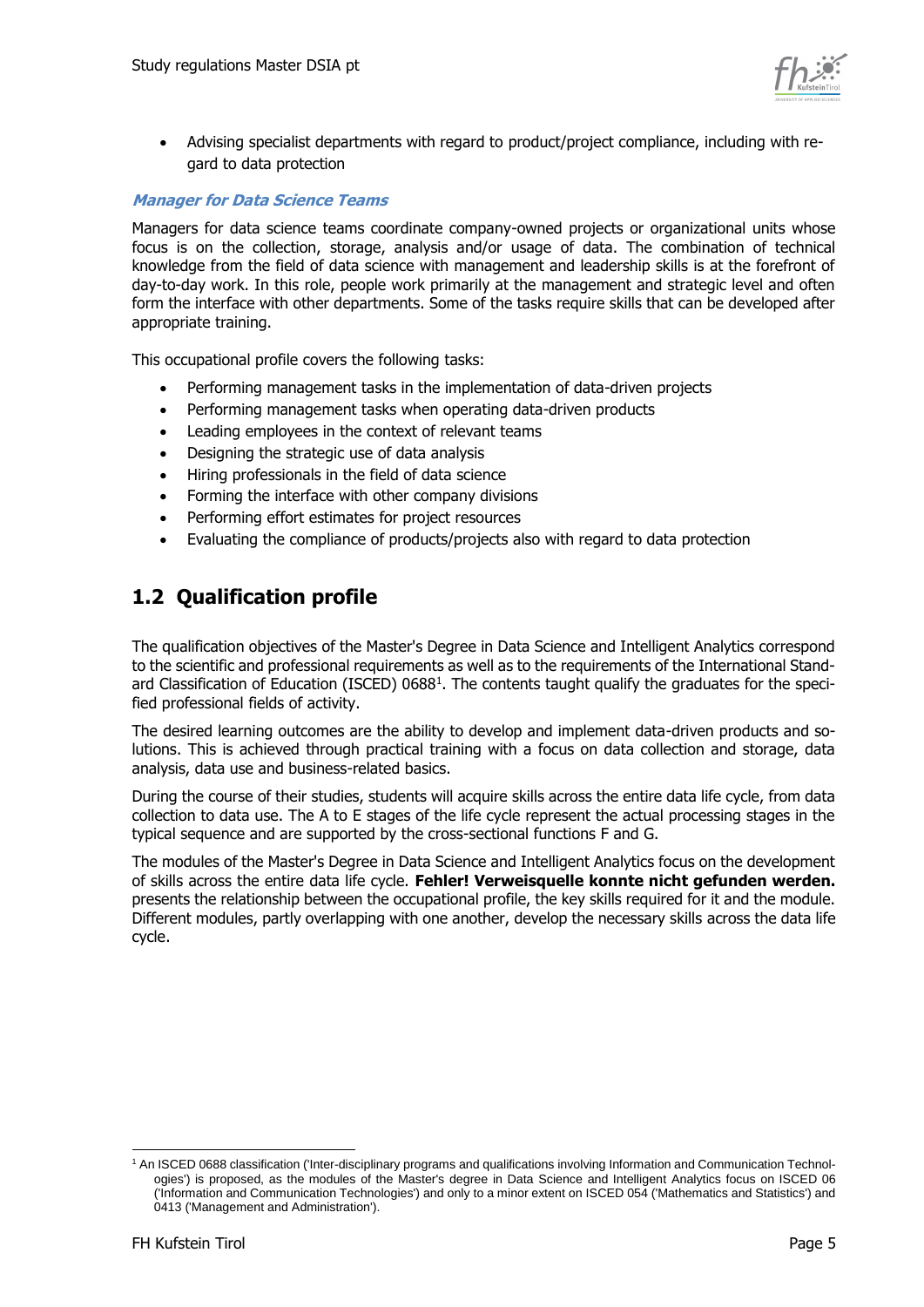

#### **Skills across the professional fields of activity**

| <b>Occupational Field Ti-</b><br>tle | Task                            | <b>Competence description</b>                                                                                                                                                                   | competencies                                               | Assignment of Curriculum mod-<br>ules                                 |
|--------------------------------------|---------------------------------|-------------------------------------------------------------------------------------------------------------------------------------------------------------------------------------------------|------------------------------------------------------------|-----------------------------------------------------------------------|
| ant                                  | in the field of data<br>science | Big Data and BI Consult- Consulting customers Students have gained first application experience with the plat-Professional-aca-MPF - compulsory<br>forms presented.                             | demic compe-<br>tences                                     | elective subject                                                      |
|                                      |                                 | Students are familiar with basic concepts and methods from<br>the subject areas of Systematic Innovative Thinking, Systemic<br>Management and Innovation Management.                            | Professional-aca-MDS - Manage-<br>demic compe-<br>tences   | ment for Data Sci-<br>ence                                            |
|                                      |                                 | Students are familiar with the functionality of basic algorithms<br>in the field of data science.                                                                                               | Professional-aca-MLAL - Machine<br>demic compe-<br>tences  | Learning & Algo-<br>rithmics                                          |
|                                      |                                 | Students are familiar with the functionality of advanced algo-<br>rithms in the field of data science.                                                                                          | Professional-aca-MLAL - Machine<br>demic compe-<br>tences  | Learning & Algo-<br>rithmics                                          |
|                                      |                                 | Students are familiar with the common tools used in the field<br>of software development in Data Science.                                                                                       | demic compe-<br>tences                                     | Professional-aca-SDDE - Software<br>Development &<br>Data Engineering |
|                                      |                                 | Students are familiar with the basic concepts of software de-<br>velopment (e.g. object orientation, functional programming<br>etc.) which are frequently applied in the field of data science. | demic compe-<br>tences                                     | Professional-aca-SDDE - Software<br>Development &<br>Data Engineering |
|                                      |                                 | Students are familiar with the data structures, runtime specif-<br>ics and complexity classes required by the algorithms covered.                                                               | Professional-aca-MLAL - Machine<br>demic compe-<br>tences  | Learning & Algo-<br>rithmics                                          |
|                                      |                                 | Students have basic knowledge of data visualization and visual<br>communication.                                                                                                                | demic compe-<br>tences                                     | Professional-aca-WPF - compulsory<br>elective subject                 |
|                                      |                                 | Students are familiar with different strategies for the imple-<br>mentation of artificially intelligent systems.                                                                                | Professional-aca-DPR - Data Pro-<br>demic compe-<br>tences | cessing                                                               |
|                                      |                                 | Students are familiar with different, application-oriented analy-<br>sis platforms.                                                                                                             | demic compe-<br>tences                                     | Professional-aca-WPF - compulsory<br>elective subject                 |
|                                      |                                 | Students are familiar with further ethical and legal require-<br>ments for data processing.<br>Students are familiar with advanced concepts of software de-                                     | Personal/social<br>skills                                  | ETHR - Ethics &<br>Law<br>Professional-aca-SDDE - Software            |
|                                      |                                 | velopment (e.g. pipelines, testing, etc.) which are frequently<br>applied in the field of data science.<br>Students are familiar with advanced methods and tools for                            | demic compe-<br>tences<br>Personal/social                  | Development &<br>Data Engineering<br>MDS - Manage-                    |
|                                      |                                 | project management and managing data-driven products.<br>Students are familiar with tools (e.g. libraries, cloud platforms                                                                      | skills<br>Professional-aca-MLAL - Machine                  | ment for Data Sci-<br>ence                                            |
|                                      |                                 | or software tools), with which machine learning can be sup-<br>ported.<br>Students can work with different presentation tools and                                                               | demic compe-<br>tences                                     | Learning & Algo-<br>rithmics<br>Professional-aca-WPF - compulsory     |
|                                      |                                 | presentation libraries to present data and analysis results in a<br>meaningful way.<br>Students can apply the algorithms in isolated problems.                                                  | demic compe-<br>tences                                     | elective subject<br>Professional-aca-SDDE - Software                  |
|                                      |                                 | Students can compare the methods and tools of project man-                                                                                                                                      | demic compe-<br>tences<br>Personal/social                  | Development &<br>Data Engineering<br>MDS - Manage-                    |
|                                      |                                 | agement that were dealt with, with regard to their suitability in skills<br>specific projects.<br>Students can compare the tools developed with regard to their Professional-aca-MLAL - Machine |                                                            | ment for Data Sci-<br>ence                                            |
|                                      |                                 | suitability for specific problems.                                                                                                                                                              | demic compe-<br>tences                                     | Learning & Algo-<br>rithmics                                          |
|                                      |                                 | Students can independently apply the tools they have devel-<br>oped in the context of a specific project.                                                                                       | Professional-aca-MLAL - Machine<br>demic compe-<br>tences  | Learning & Algo-<br>rithmics                                          |
|                                      |                                 | Students can compare the analysis platforms they have be-<br>come familiar with, with regard to their suitability for a specific demic compe-<br>application.                                   | tences                                                     | Professional-aca-WPF - compulsory<br>elective subject                 |
|                                      |                                 | Students can apply the methods and tools of project manage-<br>ment in projects.                                                                                                                | Personal/social<br>skills                                  | MDS - Manage-<br>ment for Data Sci-<br>ence                           |
|                                      |                                 | Students can apply these advanced requirements to data-<br>driven projects.                                                                                                                     | Professional-aca-ETHR - Ethics &<br>demic compe-<br>tences | Law                                                                   |
|                                      |                                 | Students can structure and manage a data-centric project.                                                                                                                                       | Professional-aca-MDS - Manage-<br>demic compe-<br>tences   | ment for Data Sci-<br>ence                                            |
|                                      |                                 | Students can design end-to-end machine learning projects.                                                                                                                                       | Professional-aca-MLAL - Machine<br>demic compe-<br>tences  | Learning & Algo-<br>rithmics                                          |
|                                      |                                 | Students can carry out end-to-end machine learning projects<br>independently                                                                                                                    | Professional-aca-MLAL - Machine<br>demic compe-<br>tences  | Learning & Algo-<br>rithmics                                          |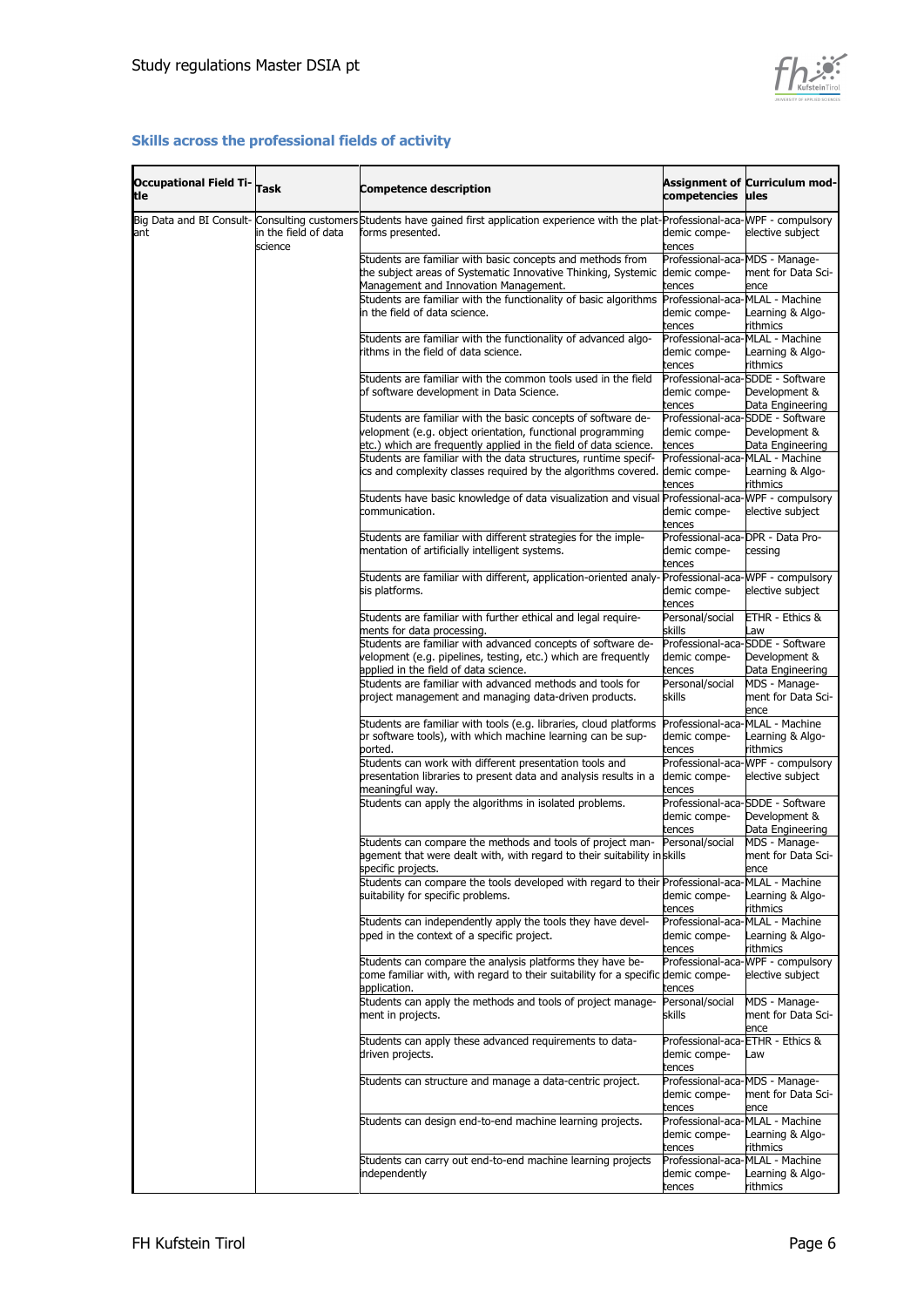

| Occupational Field Ti- Task<br>ltle                  |                | competencies                                                                                                                                                                                                                                                                                | Assignment of Curriculum mod-<br>ules                      |                                                                                  |
|------------------------------------------------------|----------------|---------------------------------------------------------------------------------------------------------------------------------------------------------------------------------------------------------------------------------------------------------------------------------------------|------------------------------------------------------------|----------------------------------------------------------------------------------|
|                                                      |                | Students can develop and apply appropriate solutions to a spe-Personal/social                                                                                                                                                                                                               |                                                            | DPR - Data Pro-                                                                  |
|                                                      |                | cific problem.<br>Students can configure basic algorithms of data science for<br>specific purposes.                                                                                                                                                                                         | skills<br>demic compe-<br>tences                           | cessing<br>Professional-aca-SDDE - Software<br>Development &<br>Data Engineering |
|                                                      |                | Students can practically understand basic algorithms of data<br>science.                                                                                                                                                                                                                    | demic compe-<br>tences                                     | Professional-aca-SDDE - Software<br>Development &<br>Data Engineering            |
|                                                      |                | Students can develop basic application concepts and put them<br>into an implementable form.                                                                                                                                                                                                 | demic compe-<br>tences                                     | Professional-aca-SDDE - Software<br>Development &<br>Data Engineering            |
|                                                      |                | Students can implement basic application concepts inde-<br>pendently.                                                                                                                                                                                                                       | demic compe-<br>tences                                     | Professional-aca-SDDE - Software<br>Development &<br>Data Engineering            |
|                                                      |                | Students can design basic applications to automate basic func- Professional-aca-SDDE - Software<br>tionalities.                                                                                                                                                                             | demic compe-<br>tences                                     | Development &<br>Data Engineering                                                |
|                                                      |                | Students can develop visualizations independently and use<br>them for communication purposes.                                                                                                                                                                                               | demic compe-<br>tences                                     | Professional-aca-WPF - compulsory<br>elective subject                            |
|                                                      |                | Students can develop strategies to design artificially intelligent<br>systems for practical use.                                                                                                                                                                                            | Professional-aca-DPR - Data Pro-<br>demic compe-<br>tences | cessing                                                                          |
|                                                      |                | Students can configure advanced algorithms of data science<br>for specific purposes.                                                                                                                                                                                                        | demic compe-<br>tences                                     | Professional-aca-MLAL - Machine<br>earning & Algo-<br>rithmics                   |
|                                                      |                | Students can practically understand advanced algorithms of<br>data science.                                                                                                                                                                                                                 | Professional-aca-MLAL - Machine<br>demic compe-<br>tences  | earning & Algo-.<br>rithmics                                                     |
|                                                      |                | Students can develop advanced application concepts and bring Professional-aca-SDDE - Software<br>them into an implementable form.                                                                                                                                                           | demic compe-<br>tences                                     | Development &<br>Data Engineering                                                |
|                                                      |                | Students can implement advanced application concepts inde-<br>pendently.                                                                                                                                                                                                                    | demic compe-<br>tences                                     | Professional-aca-SDDE - Software<br>Development &<br>Data Engineering            |
|                                                      |                | Students can design advanced applications to automate basic<br>functionalities.                                                                                                                                                                                                             | demic compe-<br>tences                                     | Professional-aca-SDDE - Software<br>Development &<br>Data Engineering            |
|                                                      |                | Students are able to apply specific creative techniques to gen-<br>erate innovations.                                                                                                                                                                                                       | Professional-aca-MDS - Manage-<br>demic compe-<br>tences   | ment for Data Sci-<br>ence                                                       |
|                                                      |                | Students are able to analyze the use of large quantities of data Professional-aca-ETHR - Ethics &<br>and exploitation strategies based on these ethical and legal<br>frameworks and to develop procedures based on them.<br>Students are able to select suitable algorithms for given prob- | demic compe-<br>tences<br>Professional-aca-MLAL - Machine  | aw                                                                               |
|                                                      |                | lems.<br>Students are familiar with the application of the concepts de-                                                                                                                                                                                                                     | demic compe-<br>tences                                     | earning & Algo-<br>rithmics<br>Professional-aca-SDDE - Software                  |
|                                                      |                | veloped in frequently-used software development environ-<br>ments in the field of data analysis (e.g. in Python, Mathlab or<br>R).                                                                                                                                                          | demic compe-<br>tences                                     | Development &<br>Data Engineering                                                |
|                                                      |                | Students understand the statistical concepts and working<br>methods behind the algorithms covered.                                                                                                                                                                                          | Professional-aca-MLAL - Machine<br>demic compe-<br>tences  | earning & Algo-<br>rithmics                                                      |
|                                                      |                | Students understand the advantages and disadvantages of the Professional-aca-DPR - Data Pro-<br>strategies developed and are aware of their challenges.                                                                                                                                     | demic compe-<br>tences                                     | cessing                                                                          |
| Big Data Application De- Developing data-<br>veloper | driven systems | Students have gained first application experience with the plat-Professional-aca-WPF - compulsory<br>forms presented.                                                                                                                                                                       | demic compe-<br>tences                                     | elective subject                                                                 |
|                                                      |                | Students are familiar with the special challenges involved in<br>storing and processing large quantities of data (V-model: Vol-<br>ume, Variety, Velocity, Veracity).                                                                                                                       | Professional-aca-DPR - Data Pro-<br>demic compe-<br>tences | cessing                                                                          |
|                                                      |                | Students are familiar with the functionality of basic algorithms<br>in the field of data science.                                                                                                                                                                                           | Professional-aca-MLAL - Machine<br>demic compe-<br>tences  | earning & Algo-<br>rithmics                                                      |
|                                                      |                | Students are familiar with the common tools used in the field<br>of software development in Data Science.                                                                                                                                                                                   | demic compe-<br>tences                                     | Professional-aca-SDDE - Software<br>Development &<br>Data Engineering            |
|                                                      |                | Students are familiar with the basic concepts of software de-<br>velopment (e.g. object orientation, functional programming<br>etc.) which are frequently applied in the field of data science.<br>Students are familiar with the data structures, runtime specif-                          | demic compe-<br>tences<br>Professional-aca-MLAL - Machine  | Professional-aca-SDDE - Software<br>Development &<br>Data Engineering            |
|                                                      |                | ics and complexity classes required by the algorithms covered.<br>Students are familiar with the data structures, runtime specif-                                                                                                                                                           | demic compe-<br>tences<br>Professional-aca-MLAL - Machine  | earning & Algo-<br>rithmics                                                      |
|                                                      |                | ics and complexity classes required by the algorithms covered.                                                                                                                                                                                                                              | demic compe-<br>tences                                     | earning & Algo-<br>rithmics                                                      |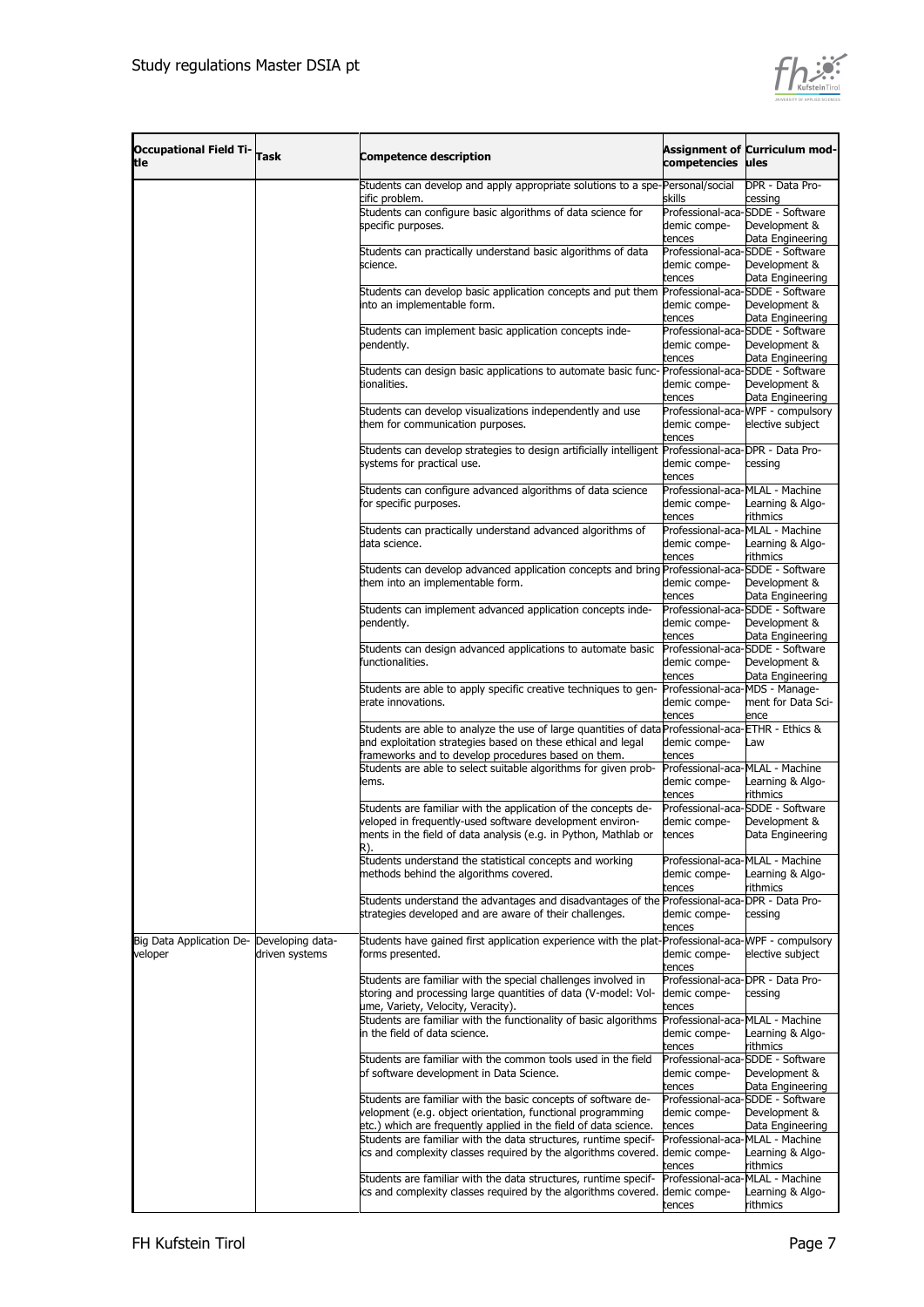

| <b>Occupational Field Ti-</b><br>tle | <b>Task</b><br><b>Competence description</b> |                                                                                                                                                                                                                          |                                                            |                                                                       |  |  |
|--------------------------------------|----------------------------------------------|--------------------------------------------------------------------------------------------------------------------------------------------------------------------------------------------------------------------------|------------------------------------------------------------|-----------------------------------------------------------------------|--|--|
|                                      |                                              | Students have basic knowledge of data visualization and visual Professional-aca-MPF - compulsory<br>communication.                                                                                                       | demic compe-<br>tences                                     | elective subject                                                      |  |  |
|                                      |                                              | Students know the options for meeting these challenges (ex-<br>emplary systems from the respective areas of the V-model are demic compe-<br>discussed).                                                                  | Professional-aca-DPR - Data Pro-<br>tences                 | cessing                                                               |  |  |
|                                      |                                              | Students are familiar with different strategies for the imple-<br>mentation of artificially intelligent systems.                                                                                                         | Professional-aca-DPR - Data Pro-<br>demic compe-<br>tences | cessing                                                               |  |  |
|                                      |                                              | Students are familiar with different, application-oriented analy-<br>sis platforms.                                                                                                                                      | demic compe-<br>tences                                     | Professional-aca-WPF - compulsory<br>elective subject                 |  |  |
|                                      |                                              | Students are familiar with various advanced data storage con-<br>cepts (e.g. NoSQL databases, distributed databases, etc.).                                                                                              | demic compe-<br>tences                                     | Professional-aca-SDDE - Software<br>Development &<br>Data Engineering |  |  |
|                                      |                                              | Students are familiar with further ethical and legal require-<br>ments for data processing.<br>Students are familiar with advanced concepts of software de-                                                              | Personal/social<br>skills                                  | <b>ETHR - Ethics &amp;</b><br>Law<br>Professional-aca-SDDE - Software |  |  |
|                                      |                                              | velopment (e.g. pipelines, testing, etc.) which are frequently<br>applied in the field of data science.<br>Students are familiar with tools (e.g. libraries, cloud platforms                                             | demic compe-<br>tences<br>Professional-aca-MLAL - Machine  | Development &<br>Data Engineering                                     |  |  |
|                                      |                                              | or software tools), with which machine learning can be sup-<br>ported.                                                                                                                                                   | demic compe-<br>tences                                     | earning & Algo-<br>rithmics                                           |  |  |
|                                      |                                              | Students can work with different presentation tools and<br>presentation libraries to present data and analysis results in a<br>meaningful way.                                                                           | demic compe-<br>tences                                     | Professional-aca-WPF - compulsory<br>elective subject                 |  |  |
|                                      |                                              | Students can compare and select data storage concepts with<br>regard to their suitability for projects.                                                                                                                  | demic compe-<br>tences                                     | Professional-aca-SDDE - Software<br>Development &<br>Data Engineering |  |  |
|                                      |                                              | Students can apply the algorithms in isolated problems.                                                                                                                                                                  | demic compe-<br>tences                                     | Professional-aca-SDDE - Software<br>Development &<br>Data Engineering |  |  |
|                                      |                                              | Students can compare the tools developed with regard to their Professional-aca-MLAL - Machine<br>suitability for specific problems.                                                                                      | demic compe-<br>tences                                     | earning & Algo-<br>rithmics                                           |  |  |
|                                      |                                              | Students can compare the analysis platforms they have<br>learned with regard to their suitability for a specific application. demic compe-                                                                               | tences                                                     | Professional-aca-WPF - compulsory<br>elective subject                 |  |  |
|                                      |                                              | Students can apply these advanced requirements to data-<br>driven projects.                                                                                                                                              | Professional-aca-ETHR - Ethics &<br>demic compe-<br>tences | .aw                                                                   |  |  |
|                                      |                                              | Students can carry out end-to-end machine learning projects.                                                                                                                                                             | Professional-aca-MLAL - Machine<br>demic compe-<br>tences  | earning & Algo-<br>rithmics                                           |  |  |
|                                      |                                              | Students can design end-to-end machine learning projects.                                                                                                                                                                | Professional-aca-MLAL - Machine<br>demic compe-<br>tences  | earning & Algo-<br>rithmics                                           |  |  |
|                                      |                                              | Students can carry out end-to-end machine learning projects<br>independently                                                                                                                                             | Professional-aca-MLAL - Machine<br>demic compe-<br>tences  | Learning & Algo-<br>rithmics                                          |  |  |
|                                      |                                              | Students can configure basic algorithms of data science for<br>specific purposes.                                                                                                                                        | demic compe-<br>tences                                     | Professional-aca-SDDE - Software<br>Development &<br>Data Engineering |  |  |
|                                      |                                              | Students can practically understand basic algorithms of data<br>science.                                                                                                                                                 | demic compe-<br>tences                                     | Professional-aca-SDDE - Software<br>Development &<br>Data Engineering |  |  |
|                                      |                                              | Students can design basic applications to automate basic func- Professional-aca-SDDE - Software<br>tionalities.                                                                                                          | demic compe-<br>tences                                     | Development &<br>Data Engineering                                     |  |  |
|                                      |                                              | Students can implement storage concepts themselves in the<br>context of a specific problem.                                                                                                                              | demic compe-<br>tences                                     | Professional-aca-SDDE - Software<br>Development &<br>Data Engineering |  |  |
|                                      |                                              | Students can develop visualizations independently and use<br>them for communication purposes.                                                                                                                            | demic compe-<br>tences                                     | Professional-aca-WPF - compulsory<br>elective subject                 |  |  |
|                                      |                                              | Students can configure advanced algorithms of data science<br>for specific purposes.                                                                                                                                     | Professional-aca-MLAL - Machine<br>demic compe-<br>tences  | earning & Algo-<br>rithmics                                           |  |  |
|                                      |                                              | Students can practically understand advanced algorithms of<br>data science.                                                                                                                                              | Professional-aca-MLAL - Machine<br>demic compe-<br>tences  | earning & Algo-<br>rithmics                                           |  |  |
|                                      |                                              | Students can design advanced applications to automate basic<br>functionalities.                                                                                                                                          | demic compe-<br>tences                                     | Professional-aca-SDDE - Software<br>Development &<br>Data Engineering |  |  |
|                                      |                                              | Students are able to analyze the use of large quantities of data Professional-aca-ETHR - Ethics &<br>and exploitation strategies based on these ethical and legal<br>frameworks and to develop procedures based on them. | demic compe-<br>tences                                     | aw                                                                    |  |  |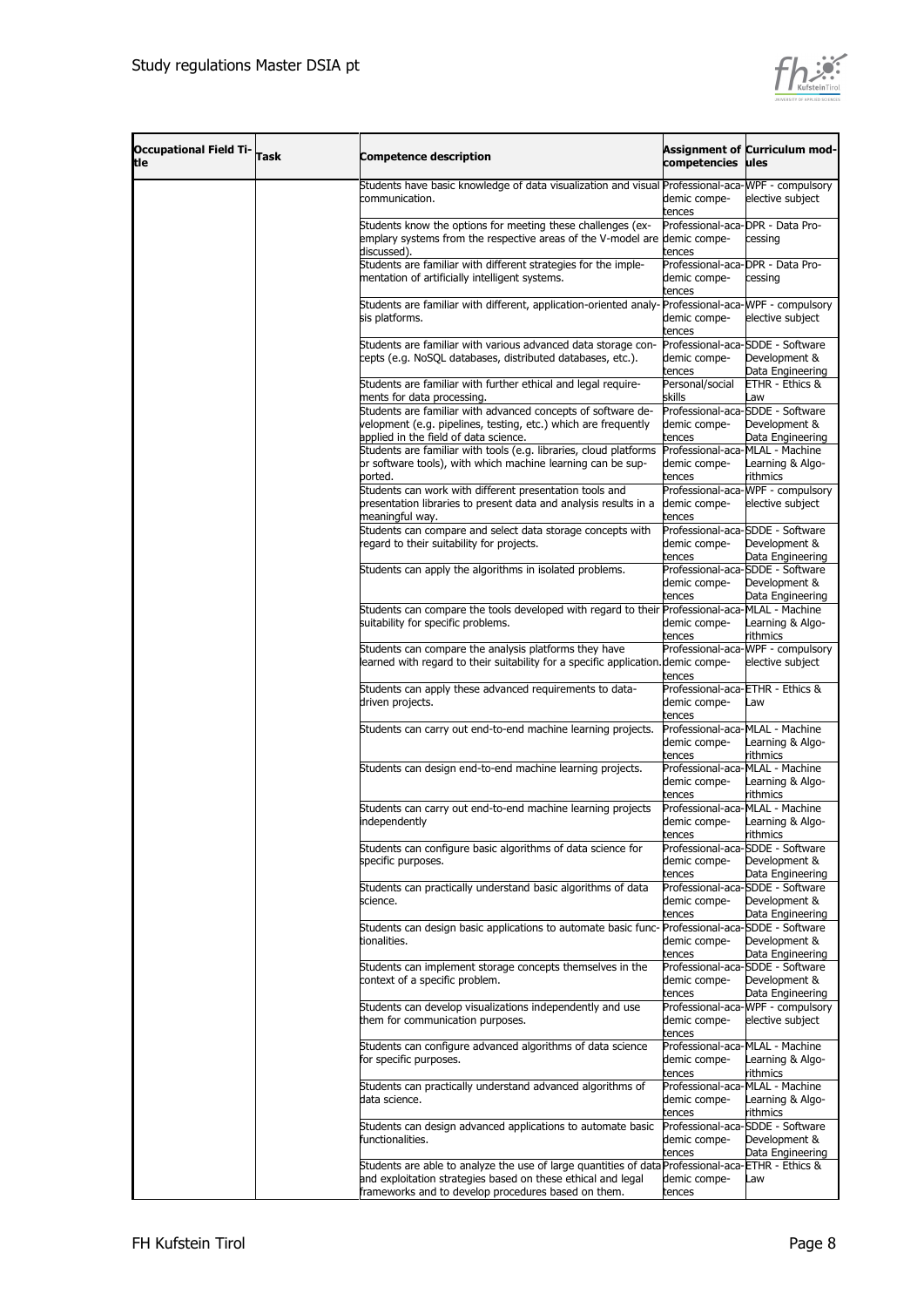

| <b>Occupational Field Ti-</b><br>ltle | <b>Task</b>                                               | <b>Competence description</b>                                                                                                                                                                                                                                                    | competencies ules                                                                                                      | <b>Assignment of Curriculum mod-</b>                                                                      |
|---------------------------------------|-----------------------------------------------------------|----------------------------------------------------------------------------------------------------------------------------------------------------------------------------------------------------------------------------------------------------------------------------------|------------------------------------------------------------------------------------------------------------------------|-----------------------------------------------------------------------------------------------------------|
|                                       |                                                           | Students are able to select suitable algorithms for given prob-<br>lems.<br>Students are able to select suitable algorithms for given prob-<br>lems.                                                                                                                             | Professional-aca-MLAL - Machine<br>demic compe-<br>tences<br>Professional-aca-MLAL - Machine<br>demic compe-<br>tences | Learning & Algo-<br>rithmics<br>Learning & Algo-<br>rithmics                                              |
|                                       |                                                           | Students are familiar with the application of the concepts de-<br>veloped in frequently-used software development environ-<br>ments in the field of data analysis (e.g. in Python, Mathlab or<br>R).<br>Students are also able to design the implementation of these             | demic compe-<br>tences                                                                                                 | Professional-aca-SDDE - Software<br>Development &<br>Data Engineering<br>Professional-aca-SDDE - Software |
|                                       |                                                           | systems with regard to scalability and operational require-<br>ments.<br>Students understand the special requirements for data storage Professional-aca-SDDE - Software                                                                                                          | demic compe-<br>tences                                                                                                 | Development &<br>Data Engineering                                                                         |
|                                       |                                                           | resulting from the use of very quantities amounts of data (Big<br>Data).<br>Students understand the statistical concepts and working<br>methods behind the algorithms covered.                                                                                                   | demic compe-<br>tences<br>Professional-aca-MLAL - Machine<br>demic compe-                                              | Development &<br>Data Engineering<br>Learning & Algo-<br>rithmics                                         |
| Data Engineer                         | Developing data<br>models and integra-<br>tion strategies | Students are familiar with the special challenges involved in<br>storing and processing large quantities of data (V-model: Vol-<br>ume, Variety, Velocity, Veracity).                                                                                                            | tences<br>Professional-aca-DPR - Data Pro-<br>demic compe-<br>tences                                                   | cessing                                                                                                   |
|                                       |                                                           | Students know the options for meeting these challenges (ex-<br>emplary systems from the respective areas of the V-model are<br>discussed).                                                                                                                                       | Professional-aca-DPR - Data Pro-<br>demic compe-<br>tences                                                             | cessing                                                                                                   |
|                                       |                                                           | Students are familiar with various advanced data storage con-<br>cepts (e.g. NoSQL databases, distributed databases, etc.).                                                                                                                                                      | demic compe-<br>tences                                                                                                 | Professional-aca-SDDE - Software<br>Development &<br>Data Engineering                                     |
|                                       |                                                           | Students are familiar with further ethical and legal require-<br>ments for data processing.<br>Students can compare and select data storage concepts with                                                                                                                        | Personal/social<br>skills                                                                                              | ETHR - Ethics &<br>.aw<br>Professional-aca-SDDE - Software                                                |
|                                       |                                                           | regard to their suitability for projects.<br>Students can implement storage concepts themselves in the                                                                                                                                                                           | demic compe-<br>tences<br>Professional-aca-SDDE - Software                                                             | Development &<br>Data Engineering                                                                         |
|                                       |                                                           | context of a specific problem.<br>Students are able to analyze the use of large quantities of data Professional-aca-ETHR - Ethics &                                                                                                                                              | demic compe-<br>tences                                                                                                 | Development &<br>Data Engineering                                                                         |
|                                       |                                                           | and exploitation strategies based on these ethical and legal<br>frameworks and to develop procedures based on them.<br>Students are also able to design the implementation of these                                                                                              | demic compe-<br>tences                                                                                                 | Law<br>Professional-aca-SDDE - Software                                                                   |
|                                       |                                                           | systems with regard to scalability and operational require-<br>ments.<br>Students understand the special requirements for data storage Professional-aca-SDDE - Software<br>resulting from the use of very quantities amounts of data (Big                                        | demic compe-<br>tences<br>demic compe-                                                                                 | Development &<br>Data Engineering<br>Development &                                                        |
| Data Scientist                        | Deals with data-<br>driven issues within<br>the company   | Data).<br>Students have gained first application experience with the plat-Professional-aca-WPF - compulsory<br>forms presented.                                                                                                                                                  | tences<br>demic compe-<br>tences                                                                                       | Data Engineering<br>elective subject                                                                      |
|                                       |                                                           | Students are familiar with the special challenges involved in<br>storing and processing large quantities of data (V-model: Vol-<br>ume, Variety, Velocity, Veracity) occur.<br>Students are familiar with the functionality of basic algorithms<br>in the field of data science. | Professional-aca-DPR - Data Pro-<br>demic compe-<br>tences<br>Professional-aca-MLAL - Machine<br>demic compe-          | cessing<br>earning & Algo-<br>rithmics                                                                    |
|                                       |                                                           | Students are familiar with the functionality of advanced algo-<br>rithms in the field of data science.                                                                                                                                                                           | tences<br>Professional-aca-MLAL - Machine<br>demic compe-<br>tences                                                    | earning & Algo-<br>rithmics                                                                               |
|                                       |                                                           | Students are familiar with the common tools used in the field<br>of software development in Data Science.                                                                                                                                                                        | demic compe-<br>tences                                                                                                 | Professional-aca-SDDE - Software<br>Development &<br>Data Engineering                                     |
|                                       |                                                           | Students are familiar with the basic concepts of software de-<br>velopment (e.g. object orientation, functional programming<br>etc.) which are frequently applied in the field of data science.                                                                                  | demic compe-<br>tences                                                                                                 | Professional-aca-SDDE - Software<br>Development &<br>Data Engineering                                     |
|                                       |                                                           | Students are familiar with the data structures, runtime specif-<br>ics and complexity classes required by the algorithms covered.<br>Students are familiar with the data structures, runtime specif-                                                                             | Professional-aca-MLAL - Machine<br>demic compe-<br>tences                                                              | Learning & Algo-<br>rithmics                                                                              |
|                                       |                                                           | ics and complexity classes required by the algorithms covered.                                                                                                                                                                                                                   | Professional-aca-MLAL - Machine<br>demic compe-<br>tences                                                              | earning & Algo-<br>rithmics                                                                               |
|                                       |                                                           | Students have basic knowledge of data visualization and visual<br>communication.                                                                                                                                                                                                 | demic compe-<br>tences                                                                                                 | Professional-aca-WPF - compulsory<br>elective subject                                                     |
|                                       |                                                           | Students know the options for meeting these challenges (ex-<br>emplary systems from the respective areas of the V-model are demic compe-<br>discussed).<br>Students are familiar with different strategies for the imple-                                                        | Professional-aca-DPR - Data Pro-<br>tences                                                                             | cessing                                                                                                   |
|                                       |                                                           | mentation of artificially intelligent systems.                                                                                                                                                                                                                                   | Professional-aca-DPR - Data Pro-<br>demic compe-<br>tences                                                             | cessing                                                                                                   |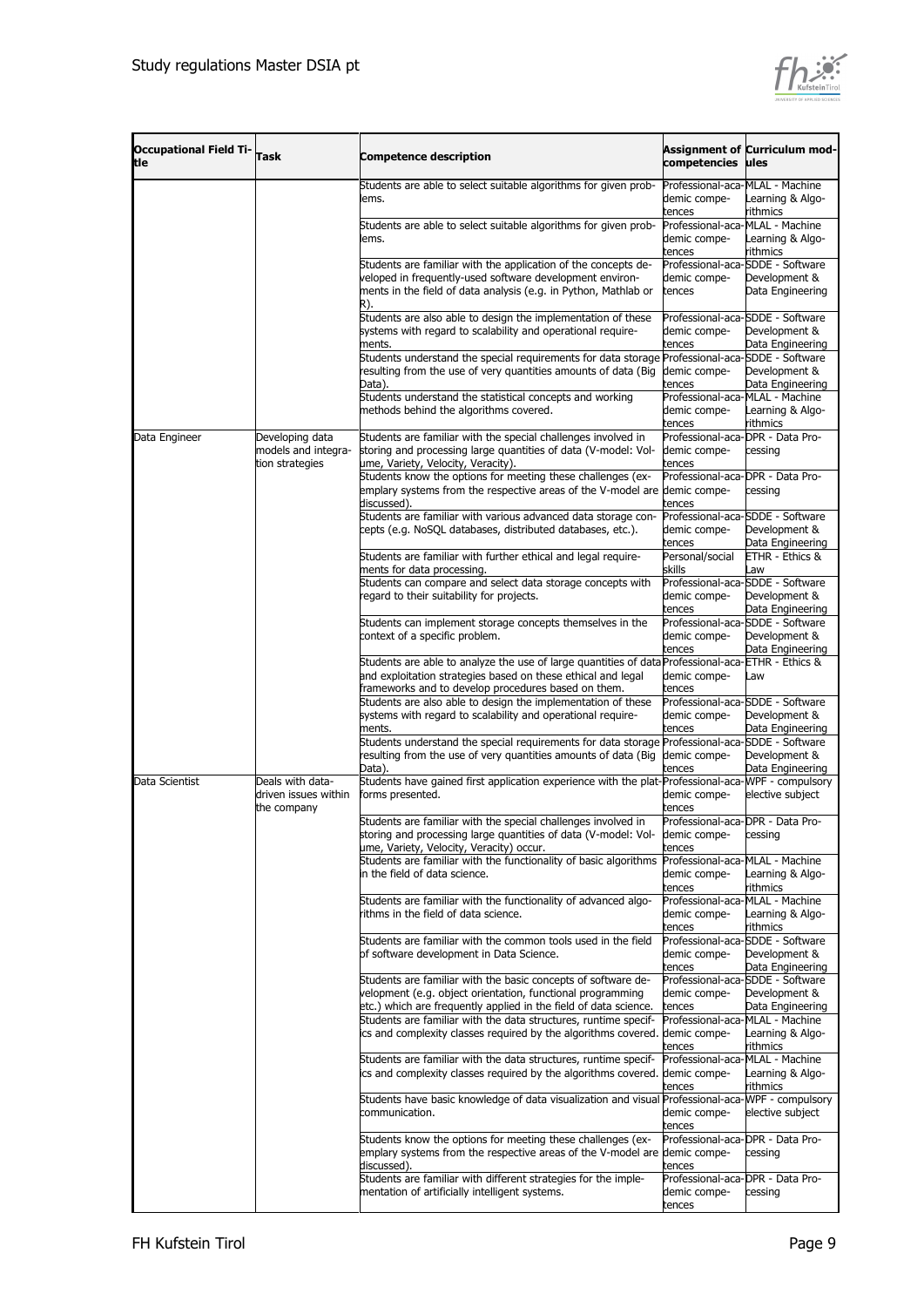

| <b>Occupational Field Ti-</b><br>tle | Assignment of Curriculum mod-<br><b>Task</b><br><b>Competence description</b><br>competencies |                                                                                                                                                                         |                                                            |                                                                       |  |  |
|--------------------------------------|-----------------------------------------------------------------------------------------------|-------------------------------------------------------------------------------------------------------------------------------------------------------------------------|------------------------------------------------------------|-----------------------------------------------------------------------|--|--|
|                                      |                                                                                               | Students are familiar with different, application-oriented analy-Professional-aca-MPF - compulsory<br>sis platforms.                                                    | demic compe-<br>tences                                     | elective subject                                                      |  |  |
|                                      |                                                                                               | Students are familiar with various advanced data storage con-<br>cepts (e.g. NoSQL databases, distributed databases, etc.).                                             | demic compe-<br>tences                                     | Professional-aca-SDDE - Software<br>Development &<br>Data Engineering |  |  |
|                                      |                                                                                               | Students are familiar with further ethical and legal require-<br>ments for data processing.                                                                             | Personal/social<br>skills                                  | ETHR - Ethics &<br>wa                                                 |  |  |
|                                      |                                                                                               | Students are familiar with advanced concepts of software de-<br>velopment (e.g. pipelines, testing, etc.) which are frequently<br>applied in the field of data science. | demic compe-<br>tences                                     | Professional-aca-SDDE - Software<br>Development &<br>Data Engineering |  |  |
|                                      |                                                                                               | Students are familiar with tools (e.g. libraries, cloud platforms<br>or software tools), with which machine learning can be sup-<br>ported.                             | Professional-aca-MLAL - Machine<br>demic compe-<br>tences  | earning & Algo-<br>rithmics                                           |  |  |
|                                      |                                                                                               | Students can work with different presentation tools and<br>presentation libraries to present data and analysis results in a<br>meaningful way.                          | demic compe-<br>tences                                     | Professional-aca-WPF - compulsory<br>elective subject                 |  |  |
|                                      |                                                                                               | Students can compare and select data storage concepts with<br>regard to their suitability for projects.                                                                 | demic compe-<br>tences                                     | Professional-aca-SDDE - Software<br>Development &<br>Data Engineering |  |  |
|                                      |                                                                                               | Students can apply the algorithms in isolated problems.                                                                                                                 | Professional-aca-MLAL - Machine<br>demic compe-<br>tences  | earning & Algo-<br>rithmics                                           |  |  |
|                                      |                                                                                               | Students can apply the algorithms in isolated problems.                                                                                                                 | demic compe-<br>tences                                     | Professional-aca-SDDE - Software<br>Development &<br>Data Engineering |  |  |
|                                      |                                                                                               | Students can compare the tools developed with regard to their Professional-aca-MLAL - Machine<br>suitability for specific problems.                                     | demic compe-<br>tences                                     | earning & Algo-<br>rithmics                                           |  |  |
|                                      |                                                                                               | Students can independently apply the tools they have devel-<br>oped in the context of a specific project.                                                               | Professional-aca-MLAL - Machine<br>demic compe-<br>tences  | earning & Algo-<br>rithmics                                           |  |  |
|                                      |                                                                                               | Students can compare the analysis platforms they have<br>learned with regard to their suitability for a specific application. demic compe-                              | tences                                                     | Professional-aca-WPF - compulsory<br>elective subject                 |  |  |
|                                      |                                                                                               | Students can apply these advanced requirements to data-<br>driven projects.                                                                                             | Professional-aca-ETHR - Ethics &<br>demic compe-<br>tences | wa                                                                    |  |  |
|                                      |                                                                                               | Students can carry out end-to-end machine learning projects.                                                                                                            | Professional-aca-MLAL - Machine<br>demic compe-<br>tences  | earning & Algo-<br>rithmics                                           |  |  |
|                                      |                                                                                               | Students can design end-to-end machine learning projects.                                                                                                               | Professional-aca-MLAL - Machine<br>demic compe-<br>tences  | earning & Algo-.<br>rithmics                                          |  |  |
|                                      |                                                                                               | Students can carry out end-to-end machine learning projects<br>independently                                                                                            | Professional-aca-MLAL - Machine<br>demic compe-<br>tences  | earning & Algo-<br>rithmics                                           |  |  |
|                                      |                                                                                               | Students can develop and apply appropriate solutions to a spe-Personal/social<br>cific problem.<br>Students can configure basic algorithms of data science for          | skills                                                     | DPR - Data Pro-<br>cessing<br>Professional-aca-SDDE - Software        |  |  |
|                                      |                                                                                               | specific purposes.                                                                                                                                                      | demic compe-<br>tences                                     | Development &<br>Data Engineering                                     |  |  |
|                                      |                                                                                               | Students can practically understand basic algorithms of data<br>science.                                                                                                | demic compe-<br>tences                                     | Professional-aca-SDDE - Software<br>Development &<br>Data Engineering |  |  |
|                                      |                                                                                               | Students can develop basic application concepts and put them<br>into an implementable form.                                                                             | demic compe-<br>tences                                     | Professional-aca-SDDE - Software<br>Development &<br>Data Engineering |  |  |
|                                      |                                                                                               | Students can implement basic application concepts inde-<br>pendently.                                                                                                   | demic compe-<br>tences                                     | Professional-aca-SDDE - Software<br>Development &<br>Data Engineering |  |  |
|                                      |                                                                                               | Students can design basic applications to automate basic func- Professional-aca-SDDE - Software<br>tionalities.                                                         | demic compe-<br>tences                                     | Development &<br>Data Engineering                                     |  |  |
|                                      |                                                                                               | Students can implement storage concepts themselves in the<br>context of a specific problem.                                                                             | demic compe-<br>tences                                     | Professional-aca-SDDE - Software<br>Development &<br>Data Engineering |  |  |
|                                      |                                                                                               | Students can develop visualizations independently and use<br>them for communication purposes.                                                                           | demic compe-<br>tences                                     | Professional-aca-WPF - compulsory<br>elective subject                 |  |  |
|                                      |                                                                                               | Students can develop strategies to design artificially intelligent Professional-aca-DPR - Data Pro-<br>systems for practical use.                                       | demic compe-<br>tences                                     | cessing                                                               |  |  |
|                                      |                                                                                               | Students can configure advanced algorithms of data science<br>for specific purposes.                                                                                    | Professional-aca-MLAL - Machine<br>demic compe-<br>tences  | earning & Algo-<br>rithmics                                           |  |  |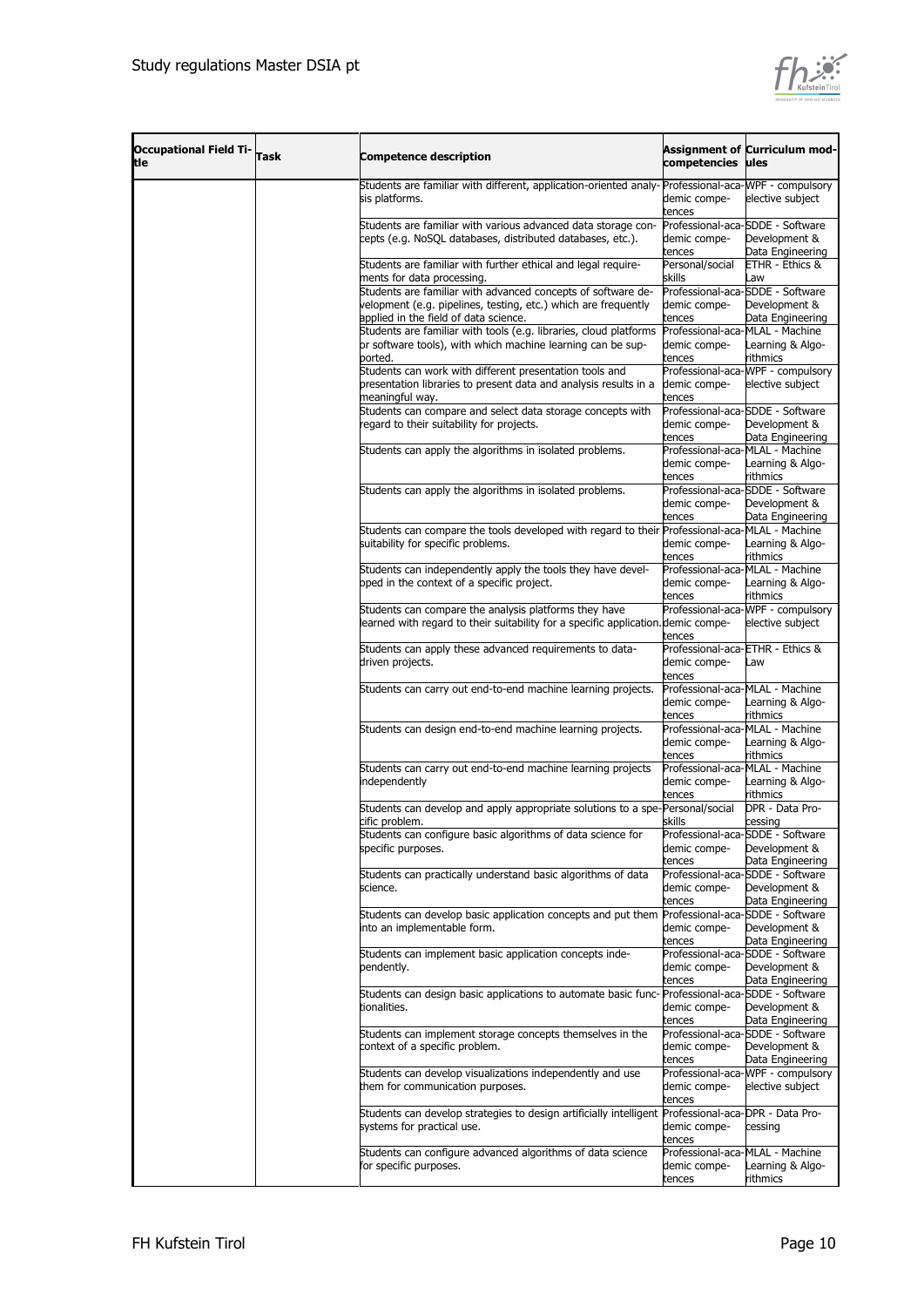

| <b>Occupational Field Ti-</b><br>tle | <b>Task</b>                  | <b>Competence description</b>                                                                                                                                                                                            | competencies ules                                         | <b>Assignment of Curriculum mod-</b>                                  |
|--------------------------------------|------------------------------|--------------------------------------------------------------------------------------------------------------------------------------------------------------------------------------------------------------------------|-----------------------------------------------------------|-----------------------------------------------------------------------|
|                                      |                              | Students can practically understand advanced algorithms of<br>data science.                                                                                                                                              | Professional-aca-MLAL - Machine<br>demic compe-           | Learning & Algo-                                                      |
|                                      |                              | Students can develop advanced application concepts and bring Professional-aca-SDDE - Software<br>them into an implementable form.                                                                                        | tences<br>demic compe-<br>tences                          | rithmics<br>Development &<br>Data Engineering                         |
|                                      |                              | Students can implement advanced application concepts inde-<br>pendently.                                                                                                                                                 | demic compe-<br>tences                                    | Professional-aca-SDDE - Software<br>Development &<br>Data Engineering |
|                                      |                              | Students can design advanced applications to automate basic<br>functionalities.                                                                                                                                          | demic compe-<br>tences                                    | Professional-aca-SDDE - Software<br>Development &<br>Data Engineering |
|                                      |                              | Students are able to analyze the use of large quantities of data Professional-aca-ETHR - Ethics &<br>and exploitation strategies based on these ethical and legal<br>frameworks and to develop procedures based on them. | demic compe-<br>tences                                    | Law                                                                   |
|                                      |                              | Students are able to select suitable algorithms for given prob-<br>lems.                                                                                                                                                 | Professional-aca-MLAL - Machine<br>demic compe-<br>tences | Learning & Algo-<br>rithmics                                          |
|                                      |                              | Students are able to select suitable algorithms for given prob-<br>ems.                                                                                                                                                  | Professional-aca-MLAL - Machine<br>demic compe-<br>tences | Learning & Algo-<br>rithmics                                          |
|                                      |                              | Students are familiar with the application of the concepts de-<br>veloped in frequently-used software development environ-<br>ments in the field of data analysis (e.g. in Python, Mathlab or<br>R).                     | demic compe-<br>tences                                    | Professional-aca-SDDE - Software<br>Development &<br>Data Engineering |
|                                      |                              | Students are familiar with the application of the concepts de-<br>veloped in frequently-used software development environ-<br>ments in the field of data analysis (e.g. in Python, Mathlab or<br>R).                     | demic compe-<br>tences                                    | Professional-aca-SDDE - Software<br>Development &<br>Data Engineering |
|                                      |                              | Students are also able to design the implementation of these<br>systems with regard to scalability and operational require-<br>ments.                                                                                    | demic compe-<br>tences                                    | Professional-aca-SDDE - Software<br>Development &<br>Data Engineering |
|                                      |                              | Students understand the special requirements for data storage Professional-aca-SDDE - Software<br>resulting from the use of very quantities amounts of data (Big<br>Data).                                               | demic compe-<br>tences<br>Professional-aca-MLAL - Machine | Development &<br>Data Engineering                                     |
|                                      |                              | Students understand the statistical concepts and working<br>methods behind the algorithms covered.                                                                                                                       | demic compe-<br>tences                                    | Learning & Algo-<br>rithmics                                          |
|                                      |                              | Students understand the statistical concepts and working<br>methods behind the algorithms covered.                                                                                                                       | Professional-aca-MLAL - Machine<br>demic compe-<br>tences | Learning & Algo-<br>rithmics                                          |
|                                      |                              | Students understand the advantages and disadvantages of the Professional-aca-DPR - Data Pro-<br>strategies developed and are aware of their challenges.                                                                  | demic compe-<br>tences                                    | cessing                                                               |
| Manager for Data Sci-<br>ence Teams  | Leading Data Scien-<br>tists | Students are familiar with current practical issues in the field<br>of data science.                                                                                                                                     | demic compe-<br>tences                                    | Professional-aca-WPF - compulsory<br>elective subject                 |
|                                      |                              | Students are familiar with current technological developments<br>in the field of data science.                                                                                                                           | demic compe-<br>tences                                    | Professional-aca-WPF - compulsory<br>elective subject                 |
|                                      |                              | Students are familiar with current thematic trends in the field<br>of data science.                                                                                                                                      | demic compe-<br>tences                                    | Professional-aca-WPF - compulsory<br>elective subject                 |
|                                      |                              | Students are familiar with basic concepts and methods from<br>the subject areas of Systematic Innovative Thinking, Systemic<br>Management and Innovation Management.                                                     | Professional-aca-MDS - Manage-<br>demic compe-<br>tences  | ment for Data Sci-<br>ence                                            |
|                                      |                              | Students are familiar with the discourse relevant to their sub-<br>ject in the foreign country concerned.                                                                                                                | Personal/social<br>skills                                 | MDS - Manage-<br>ment for Data Sci-<br>ence                           |
|                                      |                              | Students are familiar the cultural factors influencing the disci-<br>pline of Data Science in the foreign country concerned.                                                                                             | Personal/social<br>skills                                 | MDS - Manage-<br>ment for Data Sci-<br>ence                           |
|                                      |                              | Students are familiar with the rules by which academic meth-<br>ods function.                                                                                                                                            | Professional-aca-MWA - Master<br>demic compe-<br>tences   | Thesis & Academic<br>Methods                                          |
|                                      |                              | Students know the basic application areas of data collection,<br>data storage, data analysis and data use in the context of<br>business-related applications.                                                            | Professional-aca-MDS - Manage-<br>demic compe-<br>tences  | ment for Data Sci-<br>ence                                            |
|                                      |                              | Students know the basic application areas of data collection,<br>data storage, data analysis and data use in the context of sci-<br>entific and technical applications.                                                  | Professional-aca-MDS - Manage-<br>demic compe-<br>tences  | ment for Data Sci-<br>ence                                            |
|                                      |                              | Students are familiar with further ethical and legal require-<br>ments for data processing.<br>Students are familiar with advanced methods and tools for                                                                 | Personal/social<br>skills<br>Personal/social              | ETHR - Ethics &<br>Law<br>MDS - Manage-                               |
|                                      |                              | project management and managing data-driven products.                                                                                                                                                                    | skills                                                    | ment for Data Sci-<br>ence                                            |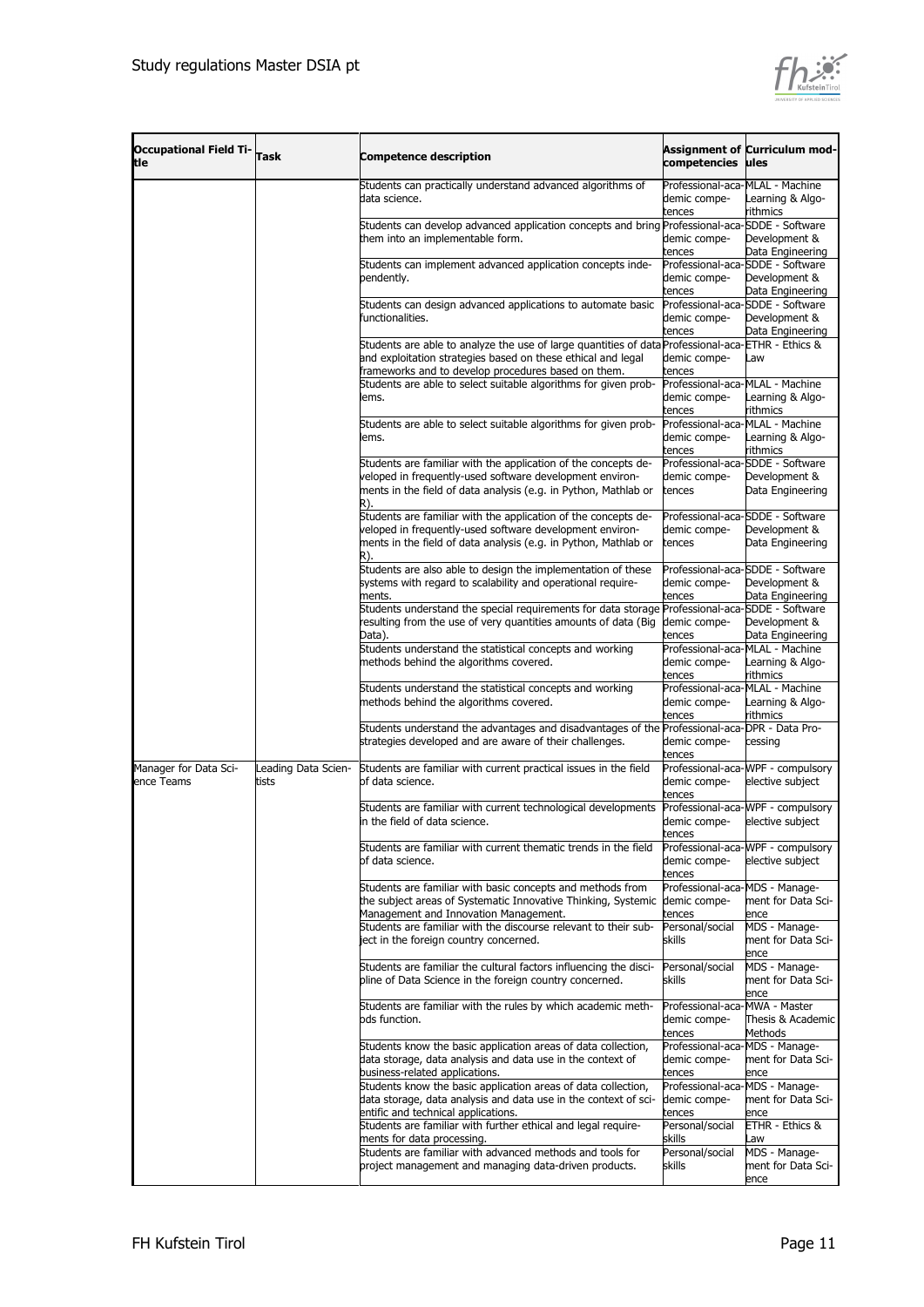

| <b>Occupational Field Ti-</b><br>tle | Task | <b>Competence description</b>                                                                     | competencies                             | <b>Assignment of Curriculum mod-</b><br>lules |
|--------------------------------------|------|---------------------------------------------------------------------------------------------------|------------------------------------------|-----------------------------------------------|
|                                      |      | Students can compare the methods and tools of project man-                                        | Personal/social                          | MDS - Manage-                                 |
|                                      |      | agement that were dealt with, with regard to their suitability in skills                          |                                          | ment for Data Sci-                            |
|                                      |      | specific projects.                                                                                |                                          | ence                                          |
|                                      |      | Students can apply the methods and tools of project manage-                                       | Personal/social                          | MDS - Manage-                                 |
|                                      |      | ment in projects.                                                                                 | skills                                   | ment for Data Sci-                            |
|                                      |      |                                                                                                   |                                          | ence                                          |
|                                      |      | Students can apply these rules based on a specific project.                                       | Professional-aca-MWA - Master            |                                               |
|                                      |      |                                                                                                   | demic compe-                             | Thesis & Academic                             |
|                                      |      |                                                                                                   | tences                                   | Methods                                       |
|                                      |      | Students can structure and manage a data-centric project.                                         | Professional-aca-MDS - Manage-           |                                               |
|                                      |      |                                                                                                   | demic compe-                             | ment for Data Sci-                            |
|                                      |      |                                                                                                   | tences                                   | ence                                          |
|                                      |      | Students can write an exposé and coordinate the problem defi-Professional-aca-MWA - Master        |                                          |                                               |
|                                      |      | nition, research question and methodological approach.                                            | demic compe-                             | Thesis & Academic                             |
|                                      |      |                                                                                                   | tences                                   | Methods                                       |
|                                      |      | Students can apply their knowledge from the first two semes-                                      | Professional-aca-MDS - Manage-           |                                               |
|                                      |      | ters in a data-centric project.                                                                   | demic compe-                             | ment for Data Sci-                            |
|                                      |      |                                                                                                   | tences                                   | ence                                          |
|                                      |      | Students can independently set up and carry out a scientific                                      | Professional-aca-MWA - Master            |                                               |
|                                      |      | project.                                                                                          | demic compe-                             | Thesis & Academic                             |
|                                      |      |                                                                                                   | tences                                   | Methods                                       |
|                                      |      | Students can independently write a Master thesis in the field of Professional-aca-MWA - Master    |                                          |                                               |
|                                      |      | Data Science.                                                                                     | demic compe-                             | Thesis & Academic                             |
|                                      |      |                                                                                                   | tences                                   | <b>Methods</b>                                |
|                                      |      | Students can critically question scientific findings.                                             | Professional-aca-MWA - Master            |                                               |
|                                      |      |                                                                                                   | demic compe-                             | Thesis & Academic                             |
|                                      |      | Students are able to apply specific creative techniques to gen-                                   | tences<br>Professional-aca-MDS - Manage- | Methods                                       |
|                                      |      | erate innovations.                                                                                | demic compe-                             | ment for Data Sci-                            |
|                                      |      |                                                                                                   | tences                                   | ence                                          |
|                                      |      | Students are able to analyze the use of large quantities of data Professional-aca-ETHR - Ethics & |                                          |                                               |
|                                      |      | and exploitation strategies based on these ethical and legal                                      | demic compe-                             | aw                                            |
|                                      |      | frameworks and to develop procedures based on them.                                               | tences                                   |                                               |
|                                      |      | This enables students to design and implement data-based ap-Professional-aca-MDS - Manage-        |                                          |                                               |
|                                      |      | plications in this area themselves, taking into account domain-                                   | demic compe-                             | ment for Data Sci-                            |
|                                      |      | specific requirements.                                                                            | tences                                   | ence                                          |
|                                      |      | Students understand the special challenges of this field of ap-                                   | Professional-aca-MDS - Manage-           |                                               |
|                                      |      | plication and are familiar with established best practice meth-                                   | demic compe-                             | ment for Data Sci-                            |
|                                      |      | ods in this area.                                                                                 | tences                                   | ence                                          |
|                                      |      | Students understand how influential factors and discourse in-                                     | Personal/social                          | MDS - Manage-                                 |
|                                      |      | fluence the discipline of data science in the foreign country                                     | skills                                   | ment for Data Sci-                            |
|                                      |      | concerned.                                                                                        |                                          | ence                                          |
|                                      |      | Students are also aware of how to present results to a scien-                                     | Personal/social                          | MWA - Master                                  |
|                                      |      | tific community.                                                                                  | skills                                   | Thesis & Academic                             |
|                                      |      |                                                                                                   |                                          | <b>Methods</b>                                |
|                                      |      | Students are aware of how scientific reviews are conducted.                                       | Professional-aca-MWA - Master            |                                               |
|                                      |      |                                                                                                   | demic compe-                             | Thesis & Academic                             |
|                                      |      |                                                                                                   | tences                                   | Methods                                       |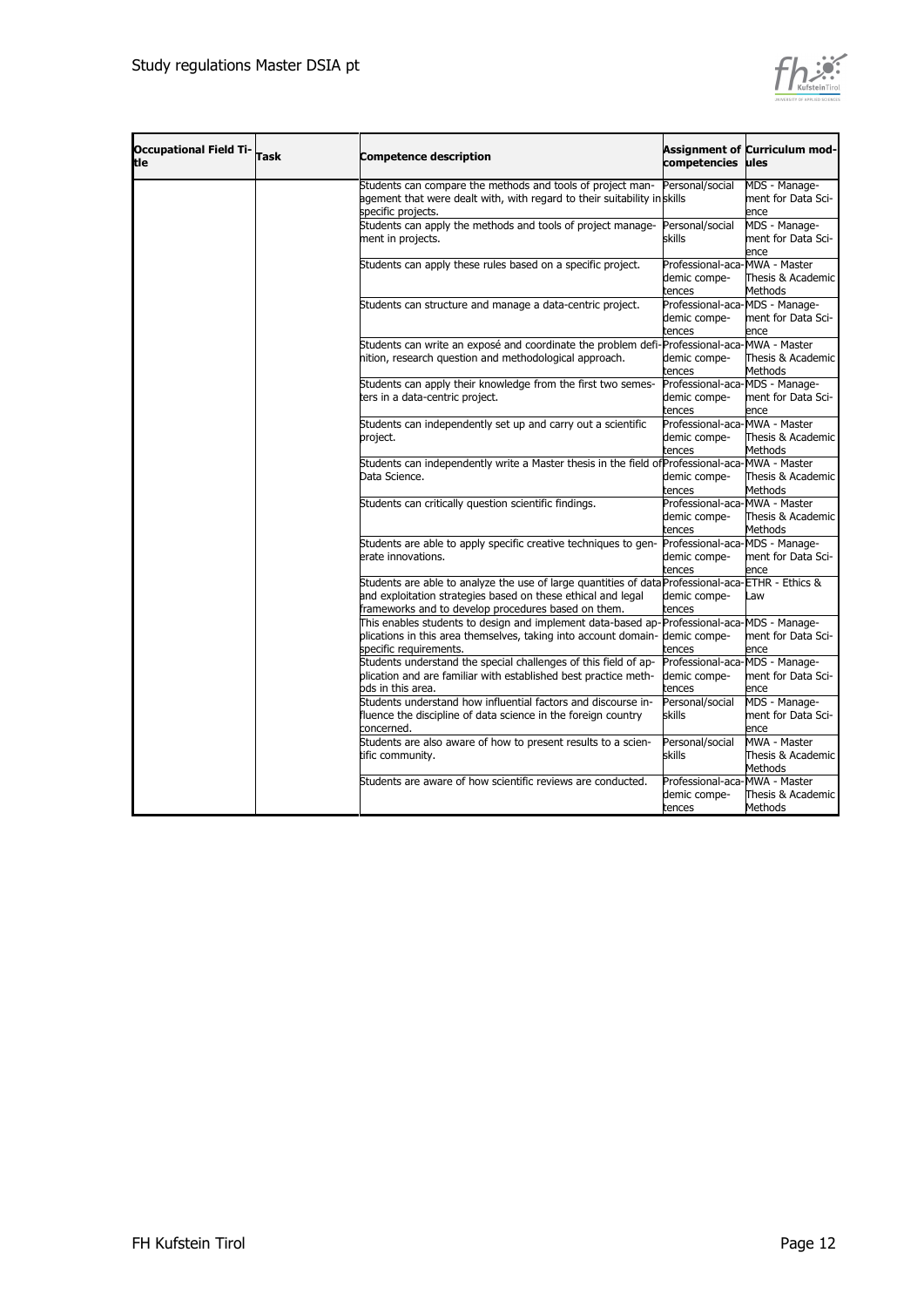

## <span id="page-12-0"></span>**2 CURRICULUM**

### <span id="page-12-1"></span>**2.1 Curriculum Data**

| <b>Dimension</b>                                                               | <b>PT</b>       | Comment if applica-<br>ble                                                               |
|--------------------------------------------------------------------------------|-----------------|------------------------------------------------------------------------------------------|
| First year of study<br>$(YYY/YY_{+1})$                                         | 2021/2022       |                                                                                          |
| <b>Standard duration of study</b><br>(number of semesters)                     | 4               |                                                                                          |
| <b>Obligatory WSH</b><br>(Total number for all sem.)                           | 47              |                                                                                          |
| Course weeks per semester (num-<br>ber of weeks)                               | 15              |                                                                                          |
| <b>Obligatory course hours</b><br>(Total for all sem.)                         | 825             |                                                                                          |
| <b>Obligatory ECTS</b><br>(Total for all sem.)                                 | 120             |                                                                                          |
|                                                                                |                 |                                                                                          |
| <b>WS start</b><br>(Date, comm.: poss. CW)                                     | <b>CW 40</b>    |                                                                                          |
| <b>WS end</b><br>(Date, comm.: poss. CW)                                       | CW <sub>5</sub> |                                                                                          |
| <b>SS start</b><br>(Date, comm.: poss. CW)                                     | <b>CW 11</b>    |                                                                                          |
| <b>SS end</b><br>(Date, comm.: poss. CW)                                       | <b>CW 28</b>    |                                                                                          |
| <b>WS weeks</b>                                                                | 15              |                                                                                          |
| <b>SS weeks</b>                                                                | 15              |                                                                                          |
| <b>Obligatory semester abroad</b><br>(semester specification)                  | <b>No</b>       |                                                                                          |
| <b>Language of instruction</b><br>(specify)                                    | German/English  | The proportion of Eng-<br>lish-language courses<br>amounts to 28.7% of the<br><b>WSH</b> |
| <b>Internship</b><br>(semester information, duration in<br>weeks per semester) | no              |                                                                                          |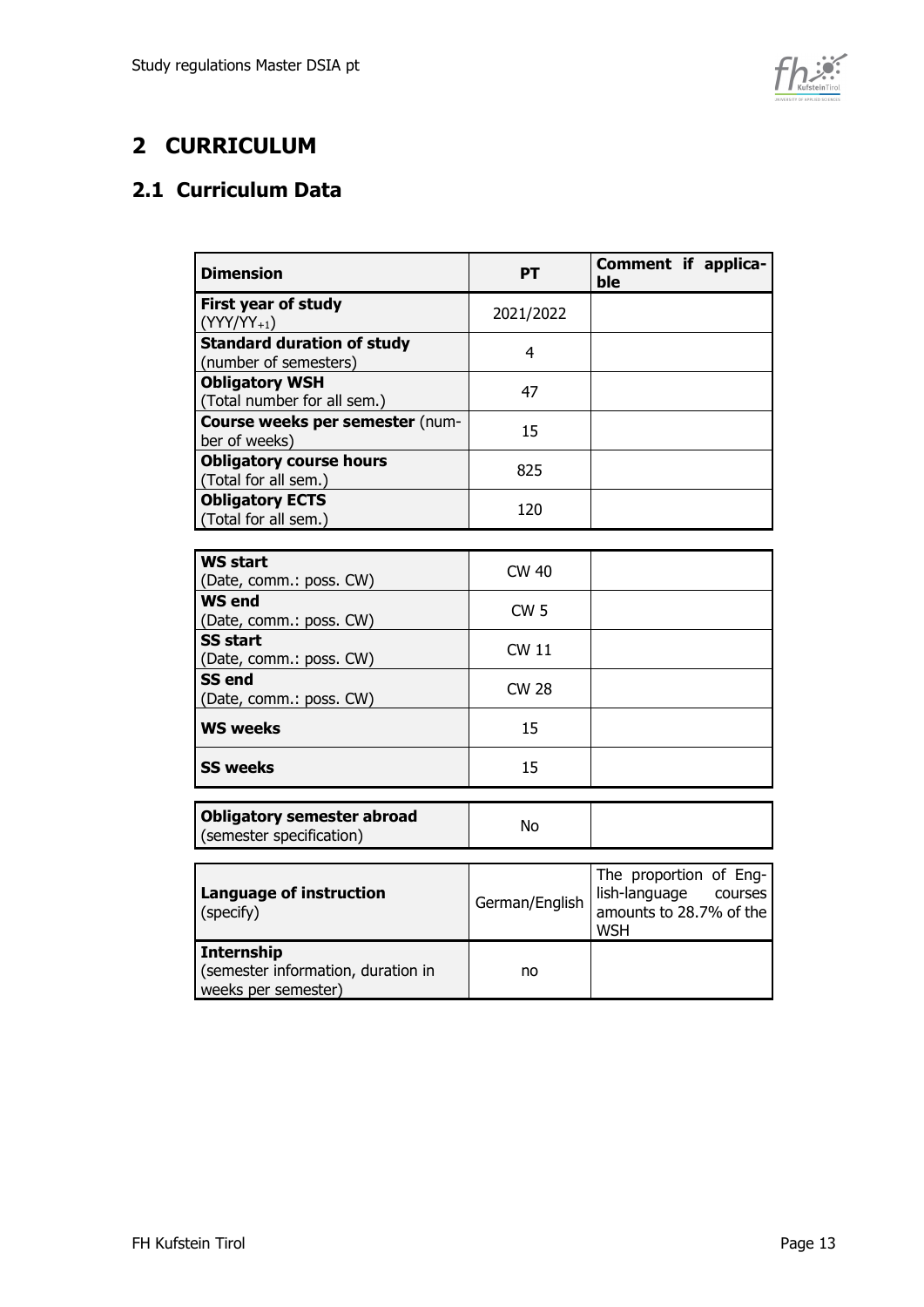

### <span id="page-13-0"></span>**2.2 Curriculummatrix**

#### **Assignment of courses to the modules**

|               | Mod-Module Title                                                        | <b>Course title</b>                                                  |                         | <b>WSHECTSSem.</b> |                         |
|---------------|-------------------------------------------------------------------------|----------------------------------------------------------------------|-------------------------|--------------------|-------------------------|
| <b>DPR</b>    | Data processing                                                         | Artificial Intelligence (E)                                          | $\overline{2}$          | 4                  | 3                       |
|               |                                                                         | Big Data Processing (E)                                              | $\overline{2}$          | $\overline{4}$     | $\overline{3}$          |
|               | <b>ETHR</b> Ethics & Law                                                | Business Ethics, Compliance and Law                                  | 1.5                     | 3                  | 4                       |
|               |                                                                         | Data Science for Business & Commerce (E)                             | 1.75                    | $\overline{4}$     | 3                       |
|               |                                                                         | Data Science for Engineering & Natural Sciences (E)                  | 1.75                    | $\overline{4}$     | $\overline{3}$          |
|               |                                                                         | eadership in the Team and Project Management                         | 1                       | $\overline{2}$     | 1                       |
|               | MDS Management for Data Science                                         | Practical Project                                                    | $\overline{2}$          | 4                  | 3                       |
|               |                                                                         | Study Trip (E)                                                       | $\overline{2}$          | 3                  | $\overline{2}$          |
|               |                                                                         | Systemic Innovation                                                  | 1                       | 2                  | 1                       |
|               |                                                                         | Machine Learning & Deep Learning (E)                                 | 4                       | 10                 | $\overline{2}$          |
|               |                                                                         | Statistical Learning 1                                               | $\overline{3}$          | 6                  | $\mathbf{1}$            |
|               | MLAL Machine Learning & Algorithmics                                    | Statistical Learning 1 Lab                                           | $\mathbf{1}$            | 2.5                | $\mathbf{1}$            |
|               |                                                                         | Statistical Learning 2                                               | 3                       | 6                  | $\overline{2}$          |
|               |                                                                         | Statistical Learning 2 Lab                                           | $\mathbf{1}$            | 2.5                | $\overline{2}$          |
|               |                                                                         | Master thesis                                                        | 0                       | 22                 | $\overline{4}$          |
|               | MWA Master Thesis & Academic Methods Colloquium for the Master thesis   |                                                                      | 1                       | $\overline{2}$     | $\overline{\mathbf{4}}$ |
|               |                                                                         | <b>Academic Methods</b>                                              | $\mathbf{1}$            | $\overline{2}$     | 3                       |
|               |                                                                         | Data Engineering                                                     | $\overline{2}$          | $\overline{4}$     | $\mathbf{1}$            |
|               |                                                                         | Data Engineering Lab                                                 | $\overline{2}$          | 5                  | 1                       |
|               | SDDE Software Development & Data Engi-Software Development 1<br>neering |                                                                      | 3                       | 6                  | 1                       |
|               |                                                                         | Software Development 1 Lab                                           | 1                       | 2.5                | 1                       |
|               |                                                                         | Software Development 2                                               | $\overline{\mathbf{3}}$ | 6                  | $\overline{2}$          |
|               |                                                                         | Software Development 2 Lab                                           | $\mathbf{1}$            | 2.5                | $\overline{2}$          |
|               |                                                                         | Agile Product Development (elective)*                                | $\overline{2}$          | $\overline{4}$     | 3                       |
|               |                                                                         | Application-oriented Analysis Platforms (elective)*                  | $\overline{2}$          | $\overline{4}$     | $\overline{\mathbf{3}}$ |
|               |                                                                         | Business Platforms & Cloud Computing (elective)*                     | $\overline{2}$          | $\overline{4}$     | 3                       |
|               |                                                                         | Data Visualization & Visual Analytics (elective)*                    | $\overline{2}$          | $\overline{4}$     | $\overline{\mathbf{3}}$ |
|               |                                                                         | Internet of Things (elective)*                                       | $\overline{2}$          | $\overline{4}$     | 3                       |
|               |                                                                         | Human-Computer Interaction (HCI)*                                    | $\overline{2}$          | $\overline{4}$     | $\overline{3}$          |
| <b>WPF</b>    | Elective courses                                                        | Process automation (elective)*                                       | $\overline{2}$          | $\overline{4}$     | 3                       |
|               |                                                                         | Quantitative Process & Quality Management (Six<br>Sigma) (elective)* |                         | 4                  | 3                       |
|               |                                                                         | Trends in Data Science (elective)*                                   | $\overline{2}$          | 3                  | 4                       |
|               |                                                                         | Trends in ERP (elective)*                                            | $\overline{2}$          | 3                  | 4                       |
|               |                                                                         | Trends in Smart Products (elective)*                                 | $\overline{2}$          | $\overline{3}$     | $\overline{4}$          |
|               |                                                                         | Trends in Web Technologies (elective)*                               | $\overline{2}$          | 3                  | $\overline{4}$          |
| <b>Totals</b> |                                                                         |                                                                      | 47.0 120                |                    |                         |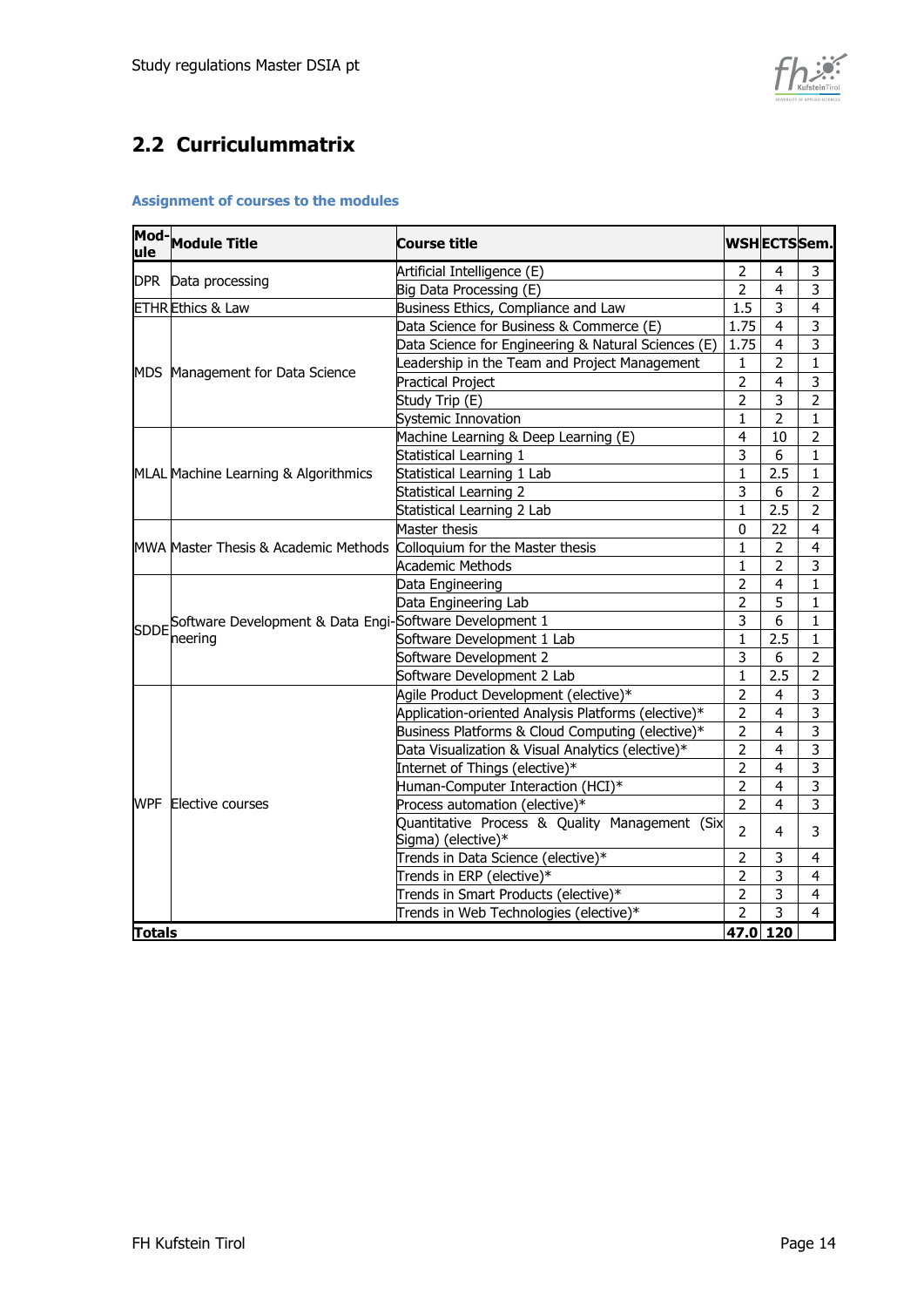

The following description of the courses does not include the work involved in supervising Master theses. For each supervised work, an effort of 0.6 WSH is planned, i.e. with 25 accredited study places an additional AWSH expenditure of 15 AWSH. In total, an AWSH sum of 70 AWSH over all 4 semesters is achieved including the Master thesis supervision.

#### **1st semester**

| Course no.  | Course title                                       | Course<br>type |   | Е | eLV   | <b>WSH</b>   | No. of<br>groups | <b>AWSH</b>    | <b>ALVS</b> | <b>MODULE</b> | <b>ECTS</b>    |
|-------------|----------------------------------------------------|----------------|---|---|-------|--------------|------------------|----------------|-------------|---------------|----------------|
| MDS.1       | Leadership in the Team and Project Manage-<br>ment | ILV            |   |   | $0\%$ | $\mathbf{1}$ | 1                | $\mathbf{1}$   | 15          | <b>MDS</b>    | $\overline{2}$ |
| MDS.3       | Systemic Innovation                                | <b>ILV</b>     |   |   | $0\%$ | $\mathbf{1}$ | $\mathbf{1}$     | $\mathbf{1}$   | 15          | <b>MDS</b>    | $\overline{2}$ |
| MLAL.1      | Statistical Learning 1                             | <b>ILV</b>     | X |   | 33%   | 3            | $\mathbf{1}$     | 3              | 45          | <b>MLAL</b>   | 6              |
| MLAL.2      | Statistical Learning 1 Lab                         | <b>UE</b>      | X |   | 0%    | 1            | 2                | $\overline{2}$ | 30          | <b>MLAL</b>   | 2.5            |
| SDDE.1      | Data Engineering                                   | ILV            | X |   | 50%   | 2            | $\mathbf{1}$     | $\overline{2}$ | 30          | <b>SDDE</b>   | 4              |
| SDDE.2      | Software Development 1                             | <b>ILV</b>     | X |   | 33%   | 3            | $\mathbf{1}$     | 3              | 45          | <b>SDDE</b>   | 6              |
| SDDE.3      | Data Engineering Lab                               | <b>UE</b>      | X |   | 0%    | 2            | $\mathbf{1}$     | $\overline{2}$ | 30          | <b>SDDE</b>   | 5              |
| SDDE.4      | Software Development 1 Lab                         | UE             | X |   | 0%    | 1            | $\overline{2}$   | $\overline{2}$ | 30          | <b>SDDE</b>   | 2.5            |
| Total line: |                                                    |                |   |   |       | 14           |                  | 16             | 240         |               | 30.0           |
|             | Course hours $=$ Total WSH x course weeks          |                |   |   |       | 210          |                  |                |             |               |                |

#### **2nd semester**

| Course no.                                | Course title                         | Course<br>type |   | E | eLV | <b>WSH</b> | No. of<br>groups | <b>AWSH</b>    | <b>ALVS</b> | <b>MODULE</b> | <b>ECTS</b> |
|-------------------------------------------|--------------------------------------|----------------|---|---|-----|------------|------------------|----------------|-------------|---------------|-------------|
| MDS.2                                     | Study Trip (E)                       | ILV            |   | X | 0%  | 2          |                  | 2              | 30          | <b>MDS</b>    | 3           |
| MLAL.3                                    | Machine Learning & Deep Learning (E) | <b>ILV</b>     | X | X | 25% | 4          | 1                | 4              | 60          | <b>MLAL</b>   | 10          |
| MLAL.5                                    | Statistical Learning 2               | ILV            | X |   | 33% | 3          | 1                | 3              | 45          | <b>MLAL</b>   | 6           |
| MLAL.6                                    | Statistical Learning 2 Lab           | UE             | X |   | 0%  |            | 2                | 2              | 30          | <b>MLAL</b>   | 2.5         |
| SDDE.5                                    | Software Development 2               | ILV            | X |   | 33% | 3          |                  | 3              | 45          | <b>SDDE</b>   | 6           |
| SDDE.6                                    | Software Development 2 Lab           | <b>UE</b>      | X |   | 0%  |            | $\overline{2}$   | $\overline{2}$ | 30          | <b>SDDE</b>   | 2.5         |
| Total line:                               |                                      |                |   |   |     | 14         |                  | 16             | 240         |               | 30.0        |
| Course hours $=$ Total WSH x course weeks |                                      |                |   |   |     | 210        |                  |                |             |               |             |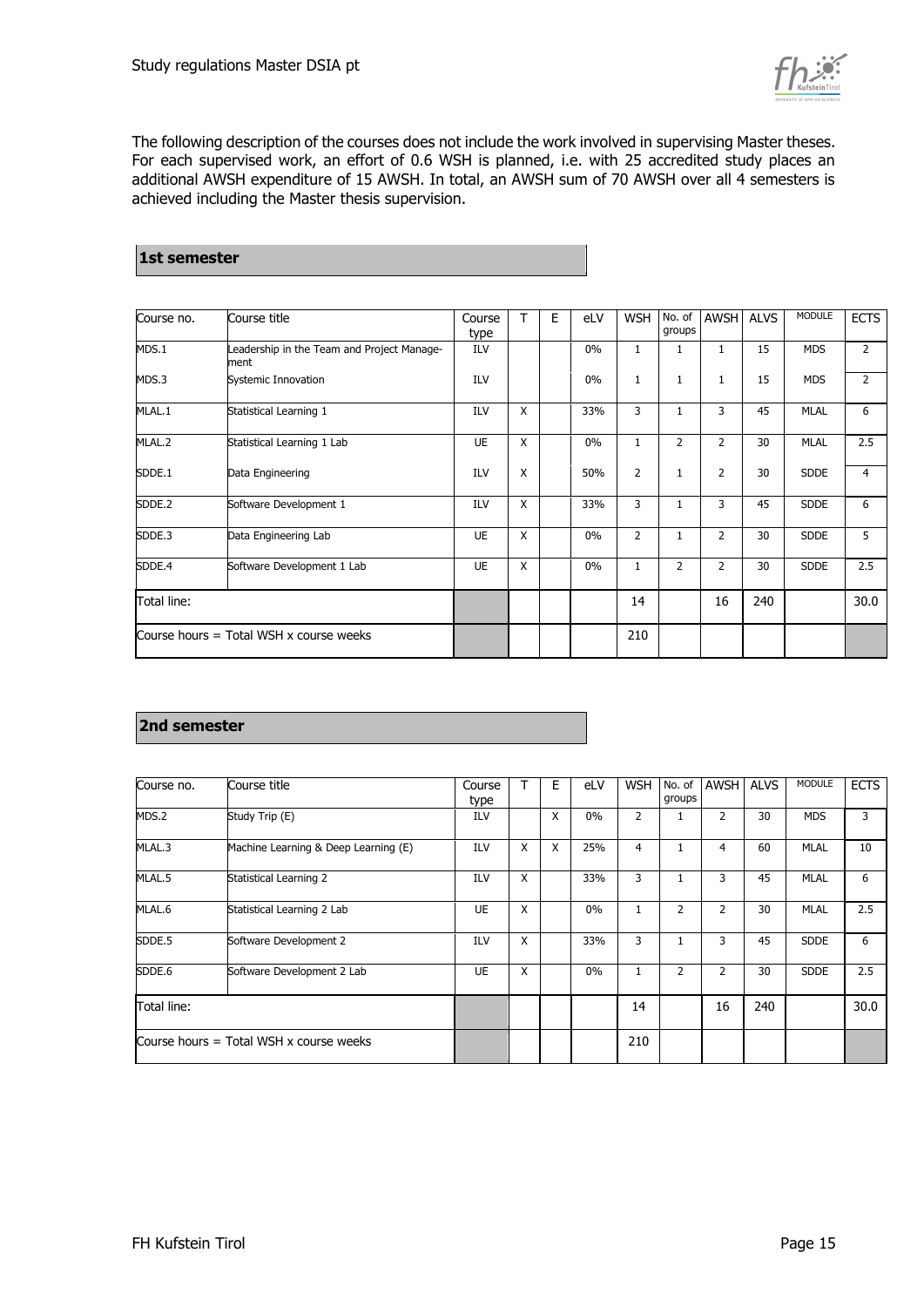

#### **3rd semester**

| Course no.                              | Course title                                                         | Course<br>type | $\mathsf{T}$ | Е            | eLV | <b>WSH</b>     | No. of<br>groups | <b>AWSH</b>    | <b>ALVS</b>  | <b>MODULE</b> | <b>ECTS</b>    |
|-----------------------------------------|----------------------------------------------------------------------|----------------|--------------|--------------|-----|----------------|------------------|----------------|--------------|---------------|----------------|
| DPR.1                                   | Big Data Processing (E)                                              | ILV            | X            | X            | 25% | $\overline{2}$ | $\mathbf{1}$     | $\overline{2}$ | 30           | <b>DPR</b>    | 4              |
| DPR.9                                   | Artificial Intelligence (E)                                          | <b>ILV</b>     | X            | X            | 25% | $\overline{2}$ | 1                | $\overline{2}$ | 30           | <b>DPR</b>    | $\overline{4}$ |
| MDS.4                                   | <b>Practical Project</b>                                             | PT             | $\mathsf{x}$ |              | 0%  | $\overline{2}$ | $\overline{3}$   | 6              | 90           | <b>MDS</b>    | $\overline{4}$ |
| MDS.5                                   | Data Science for Business & Commerce (E)                             | <b>ILV</b>     |              | X            | 30% | 1.75           | $\mathbf{1}$     | 1.75           | 26.25        | <b>MDS</b>    | $\overline{4}$ |
| MDS.6                                   | Data Science for Engineering & Natural Sci-<br>ences (E)             | <b>ILV</b>     |              | $\mathsf{X}$ | 30% | 1.75           | $\mathbf{1}$     | 1.75           | 26.25        | <b>MDS</b>    | $\overline{4}$ |
| MWA.1                                   | <b>Academic Methods</b>                                              | <b>SE</b>      |              |              | 50% | $\mathbf{1}$   | $\mathbf{1}$     | $\mathbf{1}$   | 15           | <b>MWA</b>    | $\overline{2}$ |
| WPF.2                                   | Data Visualization & Visual Analytics (elec-<br>tive)*               | ILV            |              |              | 15% | $\overline{2}$ | $\mathbf{1}$     | $\overline{2}$ | 30           | <b>WPF</b>    | $\overline{4}$ |
| WPF.2                                   | Application-oriented Analysis Platforms (elec-<br>tive)*             | ILV            | X            |              | 15% | $\overline{2}$ | $\mathbf{1}$     | $\overline{2}$ | 30           | <b>WPF</b>    | 4              |
| WPF.3                                   | Internet of Things (elective)*                                       | <b>ILV</b>     | $\mathsf{X}$ |              | 15% | $\overline{2}$ | $\mathbf{1}$     | $\overline{2}$ | 30           | <b>WPF</b>    | 4              |
| WPF.4                                   | Agile Product Development (elective)*                                | <b>ILV</b>     |              |              | 15% | $\overline{2}$ | $\mathbf{1}$     | $\overline{2}$ | 30           | <b>WPF</b>    | $\overline{4}$ |
| WPF.5                                   | Process Automation (elective)'                                       | ILV            | $\mathsf{X}$ |              | 15% | $\overline{2}$ | $\mathbf{1}$     | $\overline{2}$ | 30           | <b>WPF</b>    | $\overline{4}$ |
| WPF.6                                   | Quantitative Process & Quality Management<br>(Six Sigma) (elective)* | ILV            |              |              | 15% | $\overline{2}$ | $\mathbf{1}$     | $\overline{2}$ | 30           | <b>WPF</b>    | $\overline{4}$ |
| WPF.7                                   | Business Platforms & Cloud Computing (elec-<br>tive)*                | ILV            | X            |              | 15% | $\overline{2}$ | $\mathbf{1}$     | $\overline{2}$ | 30           | <b>WPF</b>    | $\overline{4}$ |
| WPF.8                                   | Human-Computer Interaction (elective)*                               | <b>ILV</b>     |              |              | 15% | 2              | $\mathbf{1}$     | $\overline{2}$ | 30           | <b>WPF</b>    | $\overline{4}$ |
| Total line:                             |                                                                      |                |              |              |     | 14.50          |                  |                | 18.50 277.50 |               | 30             |
| Course hours = Total WSH x course weeks |                                                                      |                |              |              |     | 217.50         |                  |                |              |               |                |

\*) This course is offered as an elective course together with the "Web Communication and Information Systems", "Smart Products and Solutions" and "ERP-Systems and Business Process Management" Master's courses. Students choose 1 of the 4 electives with a technical component and 1 of the 4 electives without a technical component, which they then complete as a compulsory subject.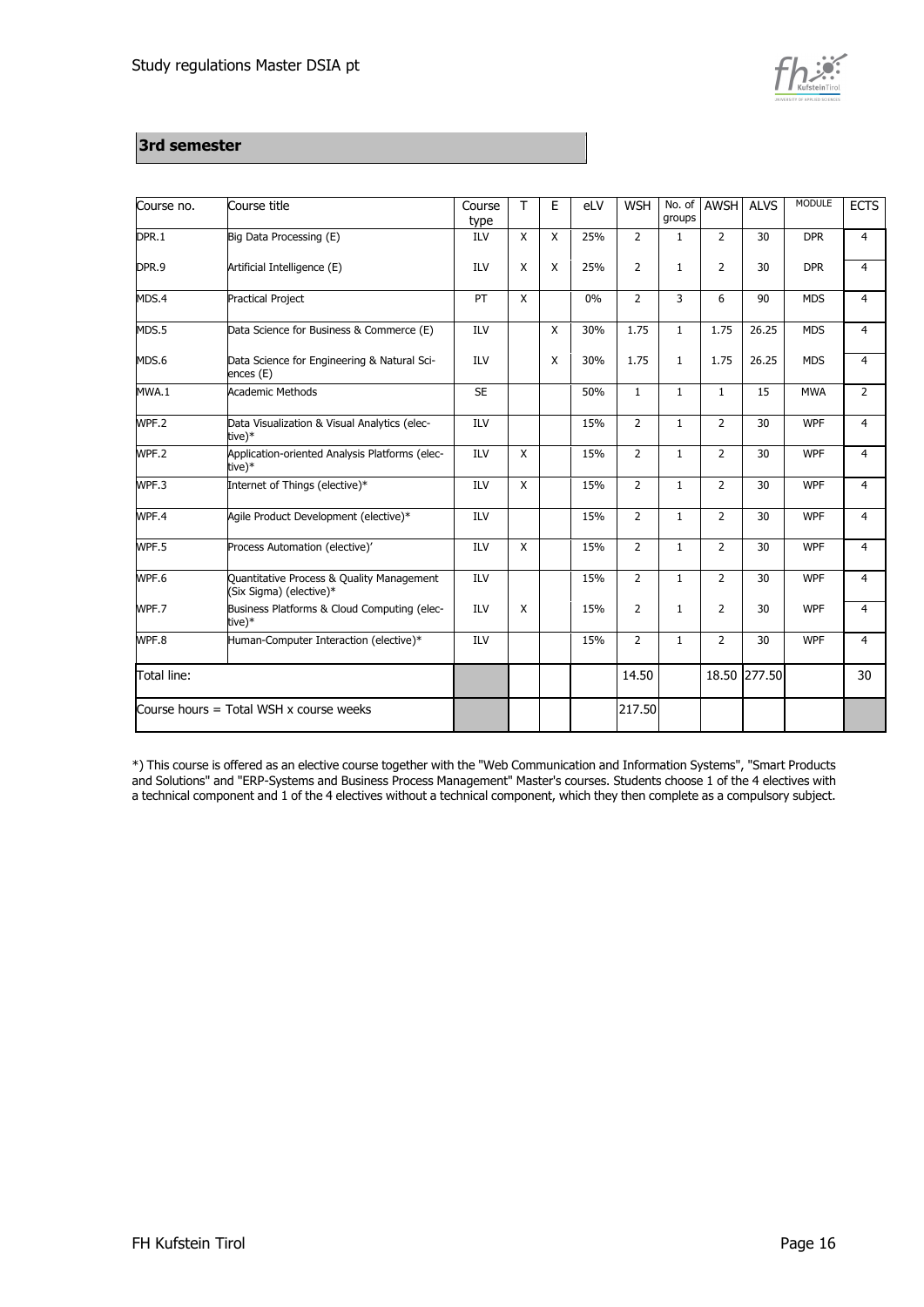

#### **4th semester**

| Course no.                                | Course title                           | Course<br>type |   | E | eLV | <b>WSH</b>     | No. of<br>groups | AWSH           | <b>ALVS</b>  | <b>MODULE</b> | <b>ECTS</b>    |
|-------------------------------------------|----------------------------------------|----------------|---|---|-----|----------------|------------------|----------------|--------------|---------------|----------------|
| ETHR.1                                    | Business Ethics, Compliance and Law    | ILV            |   |   | 0%  | 1.5            | 1                | 1.5            | 22.5         | <b>ETHR</b>   | 3              |
| MWA.2                                     | Master thesis                          | <b>SE</b>      | X |   | 0%  | 0              | $\mathbf{1}$     | 0              | $\mathbf{0}$ | <b>MWA</b>    | 22             |
| MWA.2                                     | Colloquium for the Master thesis       | <b>SE</b>      |   |   | 0%  | 1              | $\mathbf{1}$     | $\mathbf{1}$   | 15           | <b>MWA</b>    | $\overline{2}$ |
| <b>WPF.10</b>                             | Trends in ERP (elective)               | ILV            |   |   | 0%  | $\overline{2}$ | $\mathbf{1}$     | $\overline{2}$ | 30           | <b>WPF</b>    | 3              |
| <b>WPF.11</b>                             | Trends in Smart Products (elective)*   | ILV            |   |   | 0%  | $\overline{2}$ | 1                | $\overline{2}$ | 30           | <b>WPF</b>    | 3              |
| <b>WPF.12</b>                             | Trends in Web Technologies (elective)* | ILV            |   |   | 0%  | 2              | $\mathbf{1}$     | $\overline{2}$ | 30           | <b>WPF</b>    | 3              |
| WPF.9                                     | Trends in Data Science (elective)*     | ILV            |   |   | 0%  | 2              | $\mathbf{1}$     | $\overline{2}$ | 30           | <b>WPF</b>    | 3              |
| Total line:                               |                                        |                |   |   |     | 4.5            |                  | 4.5            | 67.5         |               | 30             |
| Course hours $=$ Total WSH x course weeks |                                        |                |   |   |     | 67.5           |                  |                |              |               |                |

\*) This course is offered as an elective course together with the "Web Communication and Information Systems", "Smart Products and Solutions" and "ERP-Systems and Business Process Management" Master's courses. Students select 1 Trends course, which they then complete as a compulsory subject.

\*\*) The 22 ECTS for Master thesis are divided into 20 ECTS for the Master thesis and 2 ECTS for the final Commission examination.

| <b>Abbreviations</b> |                                            |
|----------------------|--------------------------------------------|
| eLV                  | E-learning proportion of course in percent |
| E                    | Lecture in English language                |
| <b>ECTS</b>          | ECTS - Credit points                       |
| Course               | Course                                     |
| LVS                  | Course hour(s)                             |
| <b>WSH</b>           | Weekly semester hour(s)                    |
|                      | Lecture with technical background          |
| <b>WP</b>            | Elective subject                           |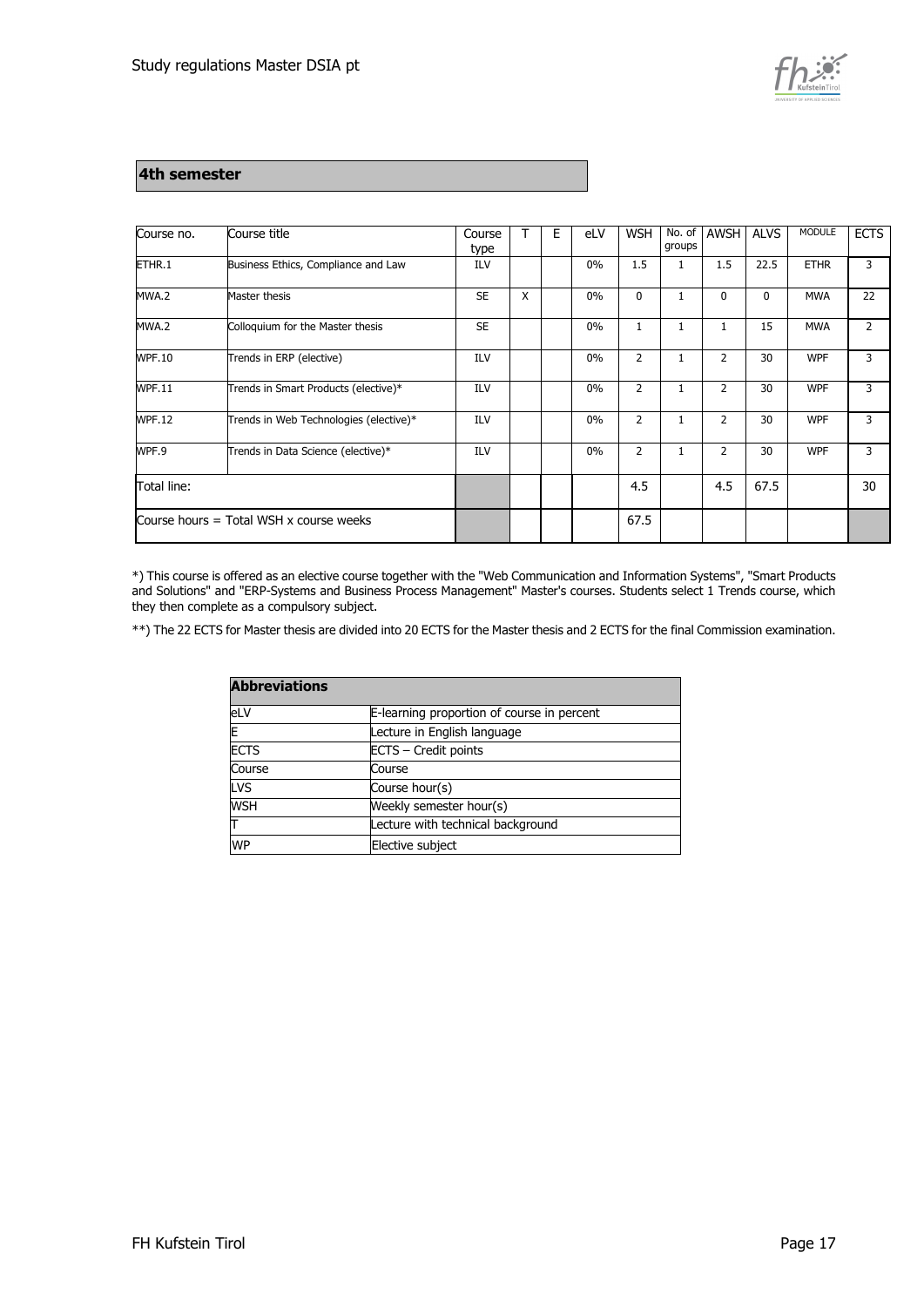

#### **Summary of curriculum data**

| <b>Description</b>                                                         | <b>WSH</b> | <b>AWSH</b> | <b>ALVS</b> | <b>ECTS</b> |
|----------------------------------------------------------------------------|------------|-------------|-------------|-------------|
| Total number of courses over all semesters                                 | 47         | 55          | 825         | 120         |
| Total number of courses in 1st year of study                               | 28         | 32          | 480         | 60          |
| Total number of courses in 2nd year of study                               | 19         | 23          | 345         | 60          |
| Total number of courses in 3rd year of study                               |            |             |             |             |
| Total number of technical events over all semesters                        | 32         |             |             | 91          |
| Percentage of technical courses over all semesters based<br>on WSH / ECTS  | 68.09%     |             |             | 75.83%      |
| Total number of courses in English over all semesters                      | 13.5       |             |             | 29          |
| Proportion of courses in English over all semesters based<br>on WSH / ECTS | 28.72%     |             |             | 24.17%      |
| Proportion of eLearning units over all semesters based on<br>WSH / ECTS    | 19.38%     |             |             | 15.85%      |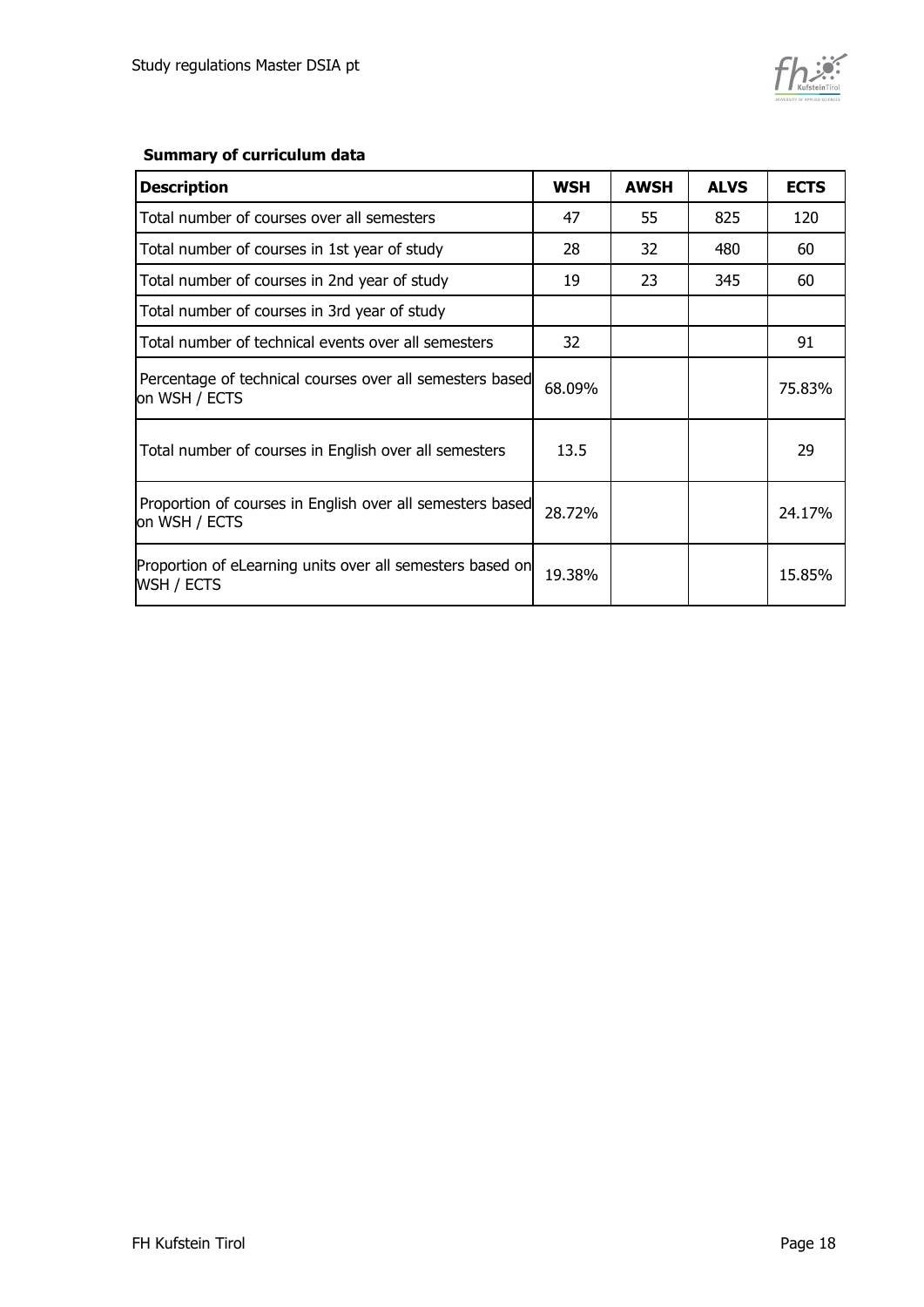

# <span id="page-18-0"></span>**2.3 Module descriptions**

#### **Module details for Software Development & Data Engineering**

| <b>Module number:</b>     |                                                                                                                                                                                                                                                                                                                                                                                                                                                                                                                                                                                      | Scope: |             |  |  |  |
|---------------------------|--------------------------------------------------------------------------------------------------------------------------------------------------------------------------------------------------------------------------------------------------------------------------------------------------------------------------------------------------------------------------------------------------------------------------------------------------------------------------------------------------------------------------------------------------------------------------------------|--------|-------------|--|--|--|
| <b>SDDE</b>               | <b>Software Development &amp; Data Engineering</b>                                                                                                                                                                                                                                                                                                                                                                                                                                                                                                                                   | 26.0   | <b>ECTS</b> |  |  |  |
| Degree program            | University of Applied Sciences Master's Course - Data Science & Intelligent Analytics Part-time                                                                                                                                                                                                                                                                                                                                                                                                                                                                                      |        |             |  |  |  |
| Level                     | 1st semester: Master's course / 2nd semester: Master's course                                                                                                                                                                                                                                                                                                                                                                                                                                                                                                                        |        |             |  |  |  |
| Previous knowledge        | 1st semester: Students will have previous knowledge in the field of information technologies to the extent of 6<br>ECTS and therefore know the concept of the relational database and can read simple SQL queries. / 1st semester:<br>Students will have previous knowledge in the field of information technologies to the extent of 6 ECTS and there-<br>fore know simple programming concepts (e.g. variables, branches, loops) as well as typical programming ap-<br>proaches (e.g. functional programming). / 2nd semester: SDDE.A1 module examination (Software Development 1) |        |             |  |  |  |
| <b>Blocked</b>            | no                                                                                                                                                                                                                                                                                                                                                                                                                                                                                                                                                                                   |        |             |  |  |  |
| Participant group         | Bachelor graduates, beginners                                                                                                                                                                                                                                                                                                                                                                                                                                                                                                                                                        |        |             |  |  |  |
|                           | Data Engineering /ILV / Course no.: SDDE.1 / 1st semester / ECTS: 4                                                                                                                                                                                                                                                                                                                                                                                                                                                                                                                  |        |             |  |  |  |
|                           | PRIMARY LITERATURE:<br>- Kleppmann, M. (2017): Designing Data-Intensive Applications: The Big Ideas Behind Reliable, Scalable, and Main-<br>tainable Systems (Ed. 1), O'Reilly Media, Farnham (ISBN: 978-1449373320)                                                                                                                                                                                                                                                                                                                                                                 |        |             |  |  |  |
|                           | SECONDARY LITERATURE:<br>- Celko, J. (2013): Joe Celko's Complete Guide to NoSQL: What Every SQL Professional Needs to Know about Non-<br>Relational Databases (Ed. 1), Morgan Kaufmann, Waltham (ISBN: 978-0124071926)                                                                                                                                                                                                                                                                                                                                                              |        |             |  |  |  |
|                           | Software development 1 /ILV / Course no.: SDDE.2 / 1st semester / ECTS: 6                                                                                                                                                                                                                                                                                                                                                                                                                                                                                                            |        |             |  |  |  |
|                           | PRIMARY LITERATURE:<br>- Lutz, M (2013): Learning Python (Ed. 1), O'Reilly Media, Farnham (ISBN: 978-1449355739)                                                                                                                                                                                                                                                                                                                                                                                                                                                                     |        |             |  |  |  |
|                           | SECONDARY LITERATURE:<br>- Sommerville, I. (2015): Software Engineering, Global Edition (Ed. 10), Pearson Education, London (ISBN: 978-<br>1292096131)                                                                                                                                                                                                                                                                                                                                                                                                                               |        |             |  |  |  |
|                           | - Williams, L.; Zimmermann, T. (2016): Perspectives on Data Science for Software Engineering (Ed. 1), Morgan<br>Kaufmann, Burlington (ISBN: 978-0128042069)<br>- Crawley, M. J. (2012): The R Book (Ed. 2), John Wiley and Sons Ltd, Chichester (ISBN: 978-0-470-51024-7)                                                                                                                                                                                                                                                                                                            |        |             |  |  |  |
|                           | Data Engineering Lab /UE / Course no.: SDDE.3 / 1st semester / ECTS: 5                                                                                                                                                                                                                                                                                                                                                                                                                                                                                                               |        |             |  |  |  |
|                           | PRIMARY LITERATURE:<br>- Kleppmann, M. (2017): Designing Data-Intensive Applications: The Big Ideas Behind Reliable, Scalable, and Main-<br>tainable Systems (Ed. 1), O'Reilly Media, Farnham (ISBN: 978-1449373320)                                                                                                                                                                                                                                                                                                                                                                 |        |             |  |  |  |
| Literature recommendation | SECONDARY LITERATURE:<br>- Celko, J. (2013): Joe Celko's Complete Guide to NoSQL: What Every SQL Professional Needs to Know about Non-<br>Relational Databases (Ed. 1), Morgan Kaufmann, Waltham (ISBN: 978-0124071926)                                                                                                                                                                                                                                                                                                                                                              |        |             |  |  |  |
|                           | Software development 1 Lab / UE / Course no.: SDDE.4 / 1st semester / ECTS: 2.5                                                                                                                                                                                                                                                                                                                                                                                                                                                                                                      |        |             |  |  |  |
|                           | PRIMARY LITERATURE:<br>- Lutz, M (2013): Learning Python (Ed. 1), O'Reilly Media, Farnham (ISBN: 978-1449355739)                                                                                                                                                                                                                                                                                                                                                                                                                                                                     |        |             |  |  |  |
|                           | SECONDARY LITERATURE:<br>- Sommerville, I. (2015): Software Engineering, Global Edition (Ed. 10), Pearson Education, London (ISBN: 978-<br>1292096131)                                                                                                                                                                                                                                                                                                                                                                                                                               |        |             |  |  |  |
|                           | - Williams, L.; Zimmermann, T. (2016): Perspectives on Data Science for Software Engineering (Ed. 1), Morgan<br>Kaufmann, Burlington (ISBN: 978-0128042069)<br>- Crawley, M. J. (2012): The R Book (Ed. 2), John Wiley and Sons Ltd, Chichester (ISBN: 978-0-470-51024-7)                                                                                                                                                                                                                                                                                                            |        |             |  |  |  |
|                           | Software development 2 /ILV / Course no.: SDDE.5 / 2nd semester / ECTS: 6                                                                                                                                                                                                                                                                                                                                                                                                                                                                                                            |        |             |  |  |  |
|                           | PRIMARY LITERATURE:<br>- Lutz, M (2013): Learning Python (Ed. 1), O'Reilly Media, Farnham (ISBN: 978-1449355739)                                                                                                                                                                                                                                                                                                                                                                                                                                                                     |        |             |  |  |  |
|                           | SECONDARY LITERATURE:<br>- Sommerville, I. (2015): Software Engineering, Global Edition (Ed. 10), Pearson Education, London (ISBN: 978-<br>1292096131)                                                                                                                                                                                                                                                                                                                                                                                                                               |        |             |  |  |  |
|                           | - Williams, L.; Zimmermann, T. (2016): Perspectives on Data Science for Software Engineering (Ed. 1), Morgan<br>Kaufmann, Burlington (ISBN: 978-0128042069)<br>- Crawley, M. J. (2007): The R Book (Ed. 1), John Wiley and Sons Ltd, Chichester (ISBN: 978-0-470-51024-7)                                                                                                                                                                                                                                                                                                            |        |             |  |  |  |
|                           | Software development 2 Lab / UE / Course no.: SDDE.6 / 2nd semester / ECTS: 2.5                                                                                                                                                                                                                                                                                                                                                                                                                                                                                                      |        |             |  |  |  |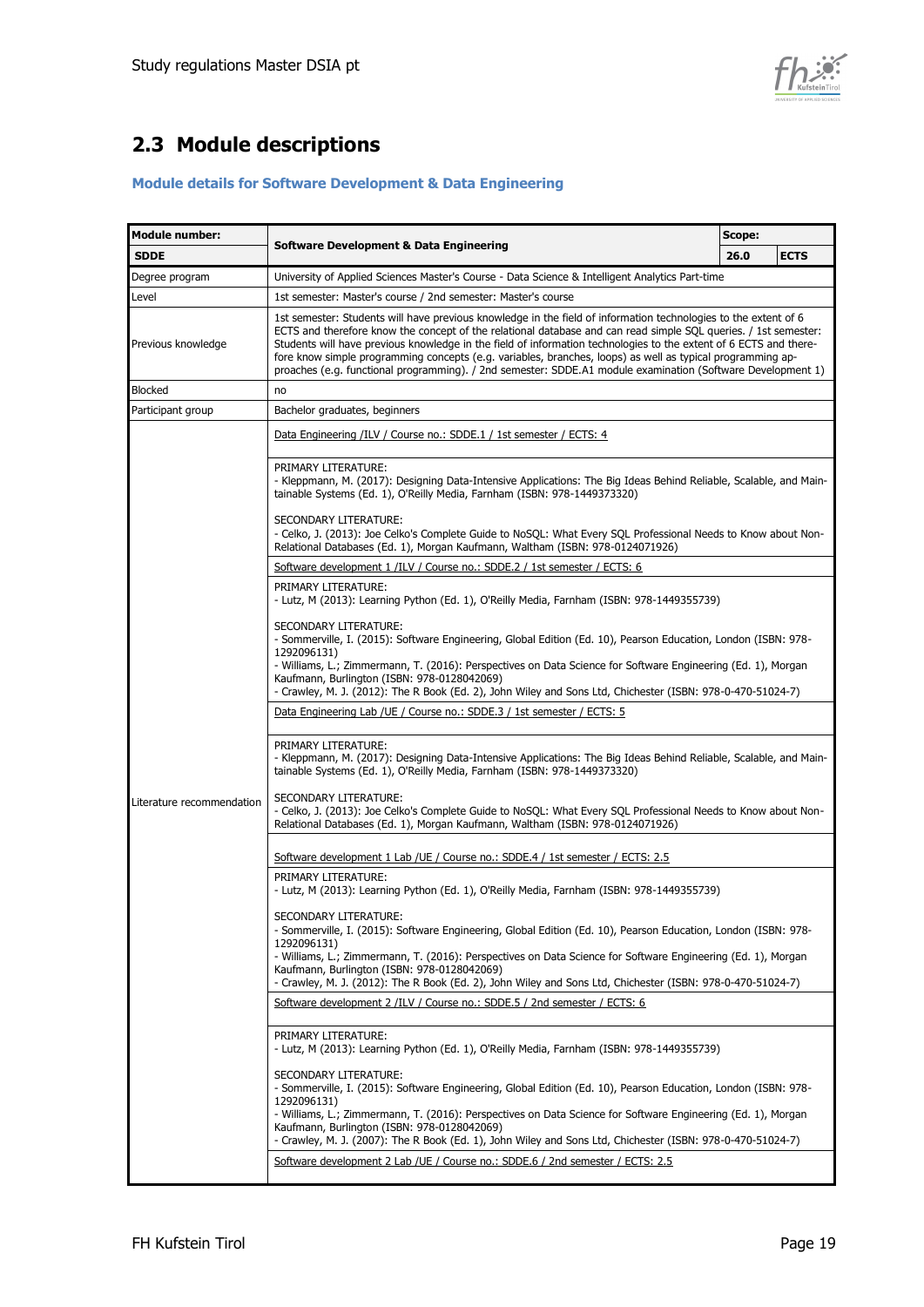

|                    | PRIMARY LITERATURE:<br>- Lutz, M (2013): Learning Python (Ed. 1), O'Reilly Media, Farnham (ISBN: 978-1449355739)                                                                                                                                                                                                                                                                                |
|--------------------|-------------------------------------------------------------------------------------------------------------------------------------------------------------------------------------------------------------------------------------------------------------------------------------------------------------------------------------------------------------------------------------------------|
|                    | SECONDARY LITERATURE:<br>- Sommerville, I. (2015): Software Engineering, Global Edition (Ed. 10), Pearson Education, London (ISBN: 978-                                                                                                                                                                                                                                                         |
|                    | 1292096131)<br>- Williams, L.; Zimmermann, T. (2016): Perspectives on Data Science for Software Engineering (Ed. 1), Morgan<br>Kaufmann, Burlington (ISBN: 978-0128042069)                                                                                                                                                                                                                      |
|                    | - Crawley, M. J. (2007): The R Book (Ed. 1), John Wiley and Sons Ltd, Chichester (ISBN: 978-0-470-51024-7)                                                                                                                                                                                                                                                                                      |
|                    | Data Engineering /ILV / Course no.: SDDE.1 / 1st semester / ECTS: 4                                                                                                                                                                                                                                                                                                                             |
|                    | The following skills are developed in the course:                                                                                                                                                                                                                                                                                                                                               |
|                    | - Students are familiar with various advanced data storage concepts (e.g. NoSQL databases, distributed databases,<br>etc.).                                                                                                                                                                                                                                                                     |
|                    | - Students can compare and select data storage concepts with regard to their suitability for projects.<br>- Students understand the special requirements for data storage resulting from the use of very quantities amounts<br>of data (Big Data).                                                                                                                                              |
|                    | Software development 1 /ILV / Course no.: SDDE.2 / 1st semester / ECTS: 6                                                                                                                                                                                                                                                                                                                       |
|                    | The following skills are developed in the course:                                                                                                                                                                                                                                                                                                                                               |
|                    | - Students are familiar with the basic concepts of software development (e.g. object orientation, functional program-<br>ming etc.) which are frequently applied in the field of data science.<br>- Students are familiar with the application of the concepts developed in frequently-used software development en-<br>vironments in the field of data analysis (e.g. in Python, MATLAB or R). |
|                    | - Students are familiar with the common tools used in the field of software development in Data Science.<br>- Students can design basic applications to automate basic functionalities.<br>- Students can implement designed applications independently.                                                                                                                                        |
|                    | Data Engineering Lab /UE / Course no.: SDDE.3 / 1st semester / ECTS: 5                                                                                                                                                                                                                                                                                                                          |
|                    | The following skills are developed in the course:                                                                                                                                                                                                                                                                                                                                               |
| Skills acquisition | - Students can implement storage concepts themselves in the context of a specific problem.<br>- Students are also able to design the implementation of these systems with regard to scalability and operational<br>requirements.                                                                                                                                                                |
|                    | Software development 1 Lab / UE / Course no.: SDDE.4 / 1st semester / ECTS: 2.5                                                                                                                                                                                                                                                                                                                 |
|                    | The following skills are developed in the course:                                                                                                                                                                                                                                                                                                                                               |
|                    | - Students can implement basic application concepts independently.<br>- Students can develop basic application concepts and put them into an implementable form.                                                                                                                                                                                                                                |
|                    | Software development 2 /ILV / Course no.: SDDE.5 / 2nd semester / ECTS: 6                                                                                                                                                                                                                                                                                                                       |
|                    | The following skills are developed in the course:                                                                                                                                                                                                                                                                                                                                               |
|                    | - Students are familiar with advanced concepts of software development (e.g. pipelines, testing, etc.) which are fre-<br>quently applied in the field of data science.                                                                                                                                                                                                                          |
|                    | - Students are familiar with the application of the concepts developed in frequently-used software development en-                                                                                                                                                                                                                                                                              |
|                    | vironments in the field of data analysis (e.g. in Python, MATLAB or R).<br>- Students can design advanced applications to automate basic functionalities.                                                                                                                                                                                                                                       |
|                    | - Students can implement designed applications independently.                                                                                                                                                                                                                                                                                                                                   |
|                    | Software development 2 Lab / UE / Course no.: SDDE.6 / 2nd semester / ECTS: 2.5                                                                                                                                                                                                                                                                                                                 |
|                    | The following skills are developed in the course:                                                                                                                                                                                                                                                                                                                                               |
|                    | - Students can implement advanced application concepts independently.<br>- Students can develop advanced application concepts and bring them into an implementable form.                                                                                                                                                                                                                        |
|                    | Data Engineering /ILV / Course no.: SDDE.1 / 1st semester / ECTS: 4                                                                                                                                                                                                                                                                                                                             |
|                    | The following content is discussed in the course:                                                                                                                                                                                                                                                                                                                                               |
|                    | - Properties of high-performance data systems (scalability, maintainability, reliability)                                                                                                                                                                                                                                                                                                       |
|                    | - Established concepts of data storage (Relational Model)<br>- Historical concepts of data storage (Hierarchical Model, Network Model)                                                                                                                                                                                                                                                          |
|                    | - Modern concepts of data storage (Wide-Column Model, Graph Model, Key-Value Model, Document Model, Column-                                                                                                                                                                                                                                                                                     |
|                    | Oriented Model)<br>- Database systems, matching the models discussed                                                                                                                                                                                                                                                                                                                            |
| Course contents    | - Scaling of data systems (replication and partitioning)                                                                                                                                                                                                                                                                                                                                        |
|                    | - Writing and reading in data systems (index structures, write strategies)<br>Software development 1 /ILV / Course no.: SDDE.2 / 1st semester / ECTS: 6                                                                                                                                                                                                                                         |
|                    | The following content is discussed in the course:                                                                                                                                                                                                                                                                                                                                               |
|                    |                                                                                                                                                                                                                                                                                                                                                                                                 |
|                    | - The process of software engineering and project management for data-intensive applications<br>- Programming paradigms for use in data science                                                                                                                                                                                                                                                 |
|                    | - Effective and efficient data structures for data-intensive applications                                                                                                                                                                                                                                                                                                                       |
|                    | - Tools and software ecosystems for the development and testing of data-intensive software systems                                                                                                                                                                                                                                                                                              |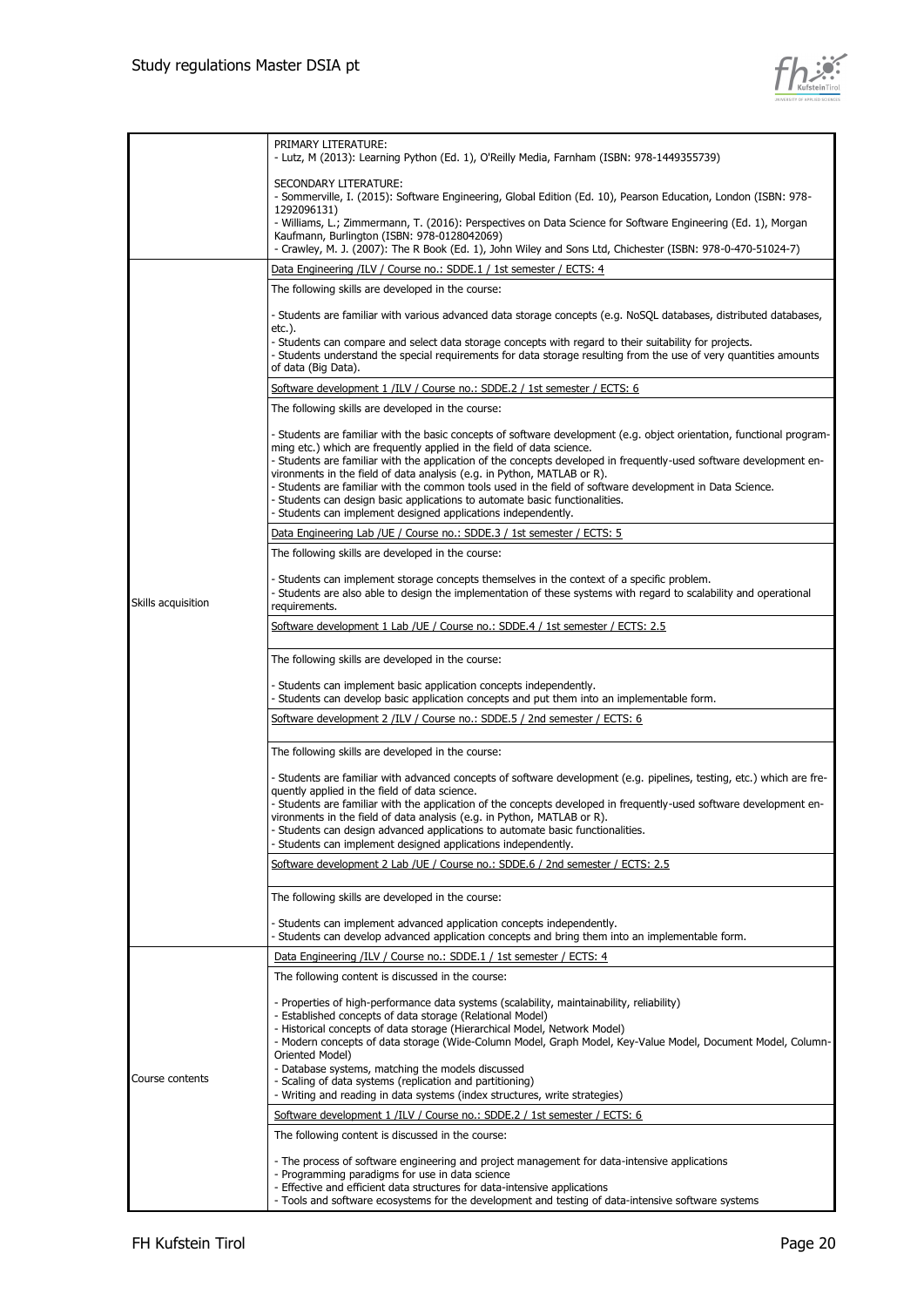

|                                    | Data Engineering Lab /UE / Course no.: SDDE.3 / 1st semester / ECTS: 5                                                                                                                                                                                                                                                                                                                                                                                                                |
|------------------------------------|---------------------------------------------------------------------------------------------------------------------------------------------------------------------------------------------------------------------------------------------------------------------------------------------------------------------------------------------------------------------------------------------------------------------------------------------------------------------------------------|
|                                    | The following content is discussed in the course:                                                                                                                                                                                                                                                                                                                                                                                                                                     |
|                                    | - Design and implementation of problem-centred NoSQL databases (e.g. key-value stores, document stores, column-<br>oriented data stores, etc.)<br>- Design and implementation of storage solutions for large quantities of data (big data)                                                                                                                                                                                                                                            |
|                                    | Software development 1 Lab / UE / Course no.: SDDE.4 / 1st semester / ECTS: 2.5                                                                                                                                                                                                                                                                                                                                                                                                       |
|                                    |                                                                                                                                                                                                                                                                                                                                                                                                                                                                                       |
|                                    | In the lab, the contents of the ILV "Software Development 1" are advanced with the aid of practical exercises. The<br>knowledge gained will be discussed in the group and thus allow a deep insight into the material and consolidation of<br>the knowledge, which was theoretically dealt with in the ILV.                                                                                                                                                                           |
|                                    | Software development 2 /ILV / Course no.: SDDE.5 / 2nd semester / ECTS: 6                                                                                                                                                                                                                                                                                                                                                                                                             |
|                                    | The following content is discussed in the course:                                                                                                                                                                                                                                                                                                                                                                                                                                     |
|                                    | - Architecture models for data-driven software development and systems<br>- Integration models and paradigms for implementing complex, process-oriented software ecosystems for analytical<br>and data-driven systems<br>- Application of proven design patterns for data-driven applications<br>- Design and implementation of efficient and scalable software systems for data-driven applications<br>- Testing of software applications (e.g. unit tests, integration tests, etc.) |
|                                    | Software development 2 Lab / UE / Course no.: SDDE.6 / 2nd semester / ECTS: 2.5                                                                                                                                                                                                                                                                                                                                                                                                       |
|                                    | In the lab, the contents of the ILV "Software Development 2" are advanced with the aid of practical exercises. The<br>knowledge gained will be discussed in the group and thus allow a deep insight into the material and consolidation of<br>the knowledge, which was theoretically dealt with in the ILV.                                                                                                                                                                           |
|                                    | Data Engineering /ILV / Course no.: SDDE.1 / 1st semester / ECTS: 4                                                                                                                                                                                                                                                                                                                                                                                                                   |
|                                    | The following methods are used:                                                                                                                                                                                                                                                                                                                                                                                                                                                       |
|                                    | - Lecture with discussion<br>- Processing of exercises<br>- Interactive workshop                                                                                                                                                                                                                                                                                                                                                                                                      |
|                                    | Software development 1 /ILV / Course no.: SDDE.2 / 1st semester / ECTS: 6                                                                                                                                                                                                                                                                                                                                                                                                             |
|                                    | The following methods are used:                                                                                                                                                                                                                                                                                                                                                                                                                                                       |
|                                    | - Lecture with discussion                                                                                                                                                                                                                                                                                                                                                                                                                                                             |
|                                    | Processing of exercises                                                                                                                                                                                                                                                                                                                                                                                                                                                               |
|                                    | - Interactive workshop                                                                                                                                                                                                                                                                                                                                                                                                                                                                |
|                                    | Data Engineering Lab / UE / Course no.: SDDE.3 / 1st semester / ECTS: 5                                                                                                                                                                                                                                                                                                                                                                                                               |
|                                    | The following methods are used:                                                                                                                                                                                                                                                                                                                                                                                                                                                       |
| Teaching and learning              | - Processing of exercises<br>- Lecture with discussion                                                                                                                                                                                                                                                                                                                                                                                                                                |
| methods                            | Software development 1 Lab /UE / Course no.: SDDE.4 / 1st semester / ECTS: 2.5                                                                                                                                                                                                                                                                                                                                                                                                        |
|                                    | The following methods are used:                                                                                                                                                                                                                                                                                                                                                                                                                                                       |
|                                    | - Lecture with discussion<br>Processing of exercises                                                                                                                                                                                                                                                                                                                                                                                                                                  |
|                                    | Software development 2 /ILV / Course no.: SDDE.5 / 2nd semester / ECTS: 6                                                                                                                                                                                                                                                                                                                                                                                                             |
|                                    | The following methods are used:                                                                                                                                                                                                                                                                                                                                                                                                                                                       |
|                                    | - Lecture with discussion<br>- Processing of exercises<br>- Interactive workshop                                                                                                                                                                                                                                                                                                                                                                                                      |
|                                    | Software development 2 Lab / UE / Course no.: SDDE.6 / 2nd semester / ECTS: 2.5                                                                                                                                                                                                                                                                                                                                                                                                       |
|                                    | The following methods are used:                                                                                                                                                                                                                                                                                                                                                                                                                                                       |
|                                    | - Processing of exercises<br>- Interactive workshop                                                                                                                                                                                                                                                                                                                                                                                                                                   |
|                                    | Data Engineering /ILV / Course no.: SDDE.1 / 1st semester / ECTS: 4                                                                                                                                                                                                                                                                                                                                                                                                                   |
|                                    | Written exam                                                                                                                                                                                                                                                                                                                                                                                                                                                                          |
|                                    | Software development 1 /ILV / Course no.: SDDE.2 / 1st semester / ECTS: 6                                                                                                                                                                                                                                                                                                                                                                                                             |
| <b>Evaluation Methods Criteria</b> | Written exam                                                                                                                                                                                                                                                                                                                                                                                                                                                                          |
|                                    | Data Engineering Lab / UE / Course no.: SDDE.3 / 1st semester / ECTS: 5                                                                                                                                                                                                                                                                                                                                                                                                               |
|                                    |                                                                                                                                                                                                                                                                                                                                                                                                                                                                                       |
|                                    | The following examination methods are used in the course:                                                                                                                                                                                                                                                                                                                                                                                                                             |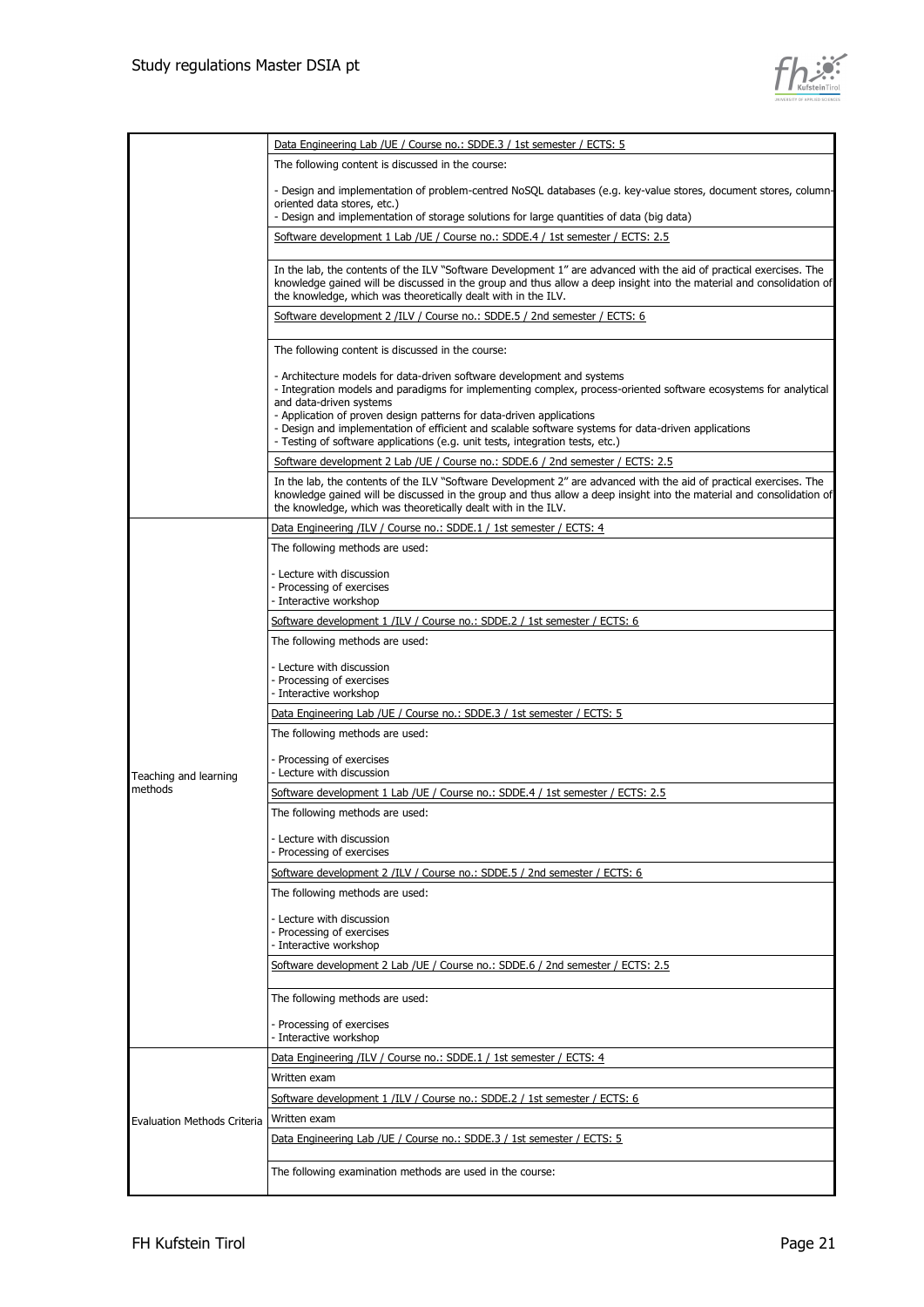

| - Project work<br>- term paper                                                  |
|---------------------------------------------------------------------------------|
| Software development 1 Lab / UE / Course no.: SDDE.4 / 1st semester / ECTS: 2.5 |
| The following examination methods are used in the course:                       |
| - Project work<br>- term paper                                                  |
| Software development 2 /ILV / Course no.: SDDE.5 / 2nd semester / ECTS: 6       |
| Written exam                                                                    |
| Software development 2 Lab / UE / Course no.: SDDE.6 / 2nd semester / ECTS: 2.5 |
| The following examination methods are used in the course:                       |
| - Project work<br>- term paper                                                  |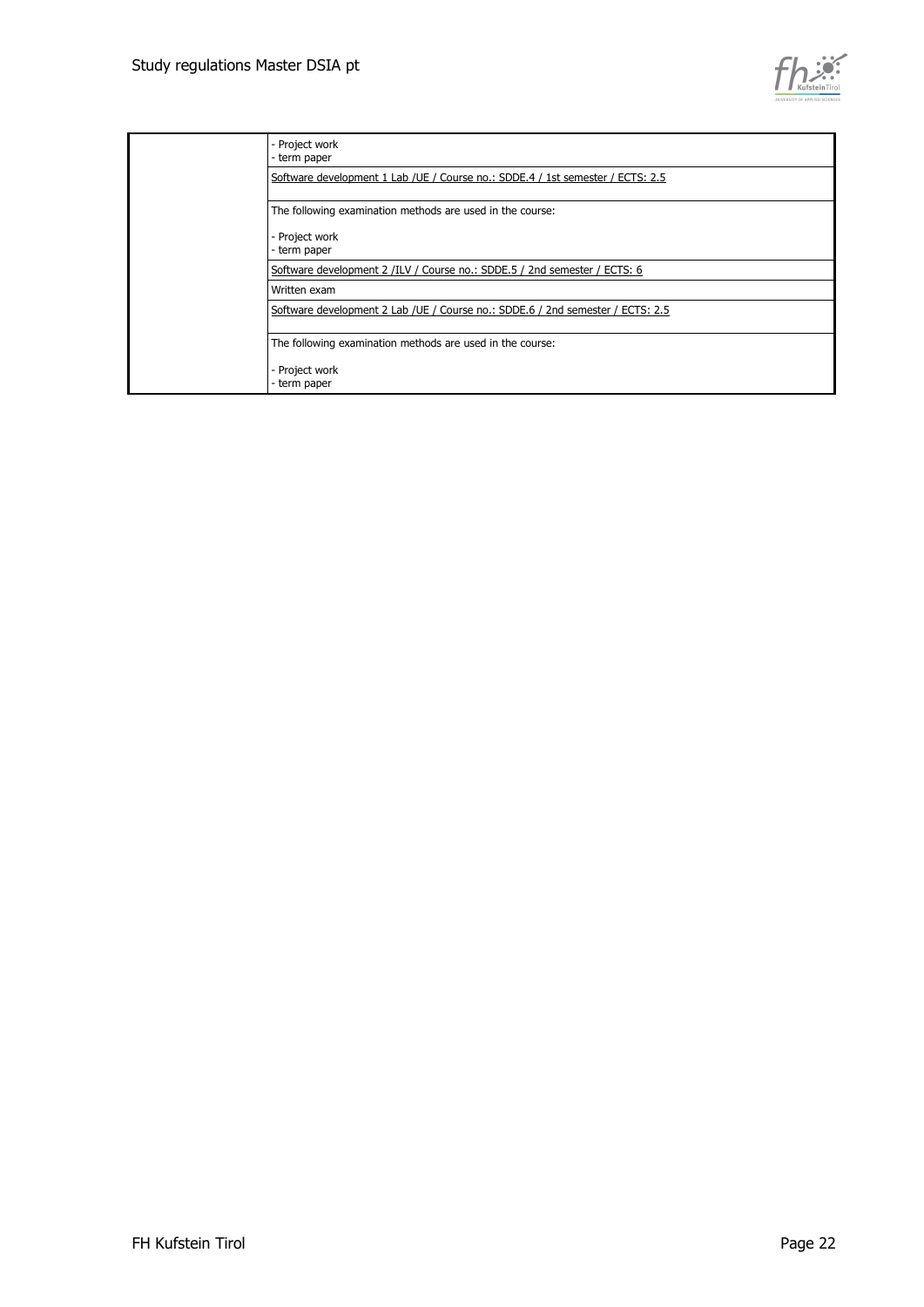

#### **Module details for Machine Learning & Algorithmics**

| <b>Module number:</b>     | Scope:<br><b>Machine Learning &amp; Algorithmics</b>                                                                                                                                                                                                                                                                                                                     |      |             |  |  |  |  |
|---------------------------|--------------------------------------------------------------------------------------------------------------------------------------------------------------------------------------------------------------------------------------------------------------------------------------------------------------------------------------------------------------------------|------|-------------|--|--|--|--|
| <b>MLAL</b>               |                                                                                                                                                                                                                                                                                                                                                                          | 27.0 | <b>ECTS</b> |  |  |  |  |
| Degree program            | University of Applied Sciences Master's Course - Data Science & Intelligent Analytics Part-time                                                                                                                                                                                                                                                                          |      |             |  |  |  |  |
| Level                     | 1st semester: Master's course / 2nd semester: Master's course                                                                                                                                                                                                                                                                                                            |      |             |  |  |  |  |
| Previous knowledge        | 1st semester: Students have previous knowledge of mathematics/statistics up to 8 ECTS and therefore know sim-<br>ple statistical measures as well as basic statistical test procedures (e.g. t-test). / 2nd semester: No prerequisites /<br>2nd semester: Module examination MLAL.A1 (Algorithmic 1)                                                                     |      |             |  |  |  |  |
| Blocked                   | no                                                                                                                                                                                                                                                                                                                                                                       |      |             |  |  |  |  |
| Participant group         | Bachelor graduates, beginners                                                                                                                                                                                                                                                                                                                                            |      |             |  |  |  |  |
|                           | Statistical learning 1 /ILV / Course no.: MLAL.1 / 1st semester / ECTS: 6                                                                                                                                                                                                                                                                                                |      |             |  |  |  |  |
|                           | PRIMARY LITERATURE:<br>- Murphy, K. P. (2012): Machine Learning: A Probabilistic Perspective (Ed. 1), MIT Press, Cambridge (ISBN: 978-0-<br>262-01802-9)<br>- Bishop, C. (2006): Pattern Recognition and Machine Learning (Ed. 1), Springer-Verlag, New York (ISBN: 978-0-<br>387-31073-2)                                                                               |      |             |  |  |  |  |
|                           | SECONDARY LITERATURE:<br>- James, G.; Witten, D; Hastie, T.; Tibshirani, R. (2013): An Introduction to Statistical Learning: with Applications in<br>R (Ed. 1), Springer Science and Business Media, New York (ISBN: 978-1-461-471387)<br>- Steele, B.; Chandler, J.; Reddy, S. (2016): Algorithms for Data Science (Ed. 1), Springer, Berlin (ISBN: 978-<br>3319457956) |      |             |  |  |  |  |
|                           | Statistical learning 1 Lab / UE / Course no.: MLAL.2 / 1st semester / ECTS: 2.5                                                                                                                                                                                                                                                                                          |      |             |  |  |  |  |
|                           | PRIMARY LITERATURE:<br>- Murphy, K. P. (2012): Machine Learning: A Probabilistic Perspective (Ed. 1), MIT Press, Cambridge (ISBN: 978-0-<br>262-01802-9)<br>- Bishop, C. (2006): Pattern Recognition and Machine Learning (Ed. 1), Springer-Verlag, New York (ISBN: 978-0-<br>387-31073-2)                                                                               |      |             |  |  |  |  |
|                           | SECONDARY LITERATURE:<br>- James, G.; Witten, D; Hastie, T.; Tibshirani, R. (2013): An Introduction to Statistical Learning: with Applications in<br>R (Ed. 1), Springer Science and Business Media, New York (ISBN: 978-1-461-471387)<br>- Steele, B.; Chandler, J.; Reddy, S. (2016): Algorithms for Data Science (Ed. 1), Springer, Berlin (ISBN: 978-<br>3319457956) |      |             |  |  |  |  |
|                           | Machine Learning & Deep Learning (E) /ILV / Course no.: MLAL.3 / 2nd semester / ECTS: 10                                                                                                                                                                                                                                                                                 |      |             |  |  |  |  |
| Literature recommendation | PRIMARY LITERATURE:<br>- Géron, A. (2017): Hands-On Machine Learning with Scikit-Learn and TensorFlow: Concepts, Tools, and Techniques<br>for Building Intelligent Systems (Ed. 1), O'Reilly, Farnham (ISBN: 978-1491962299)                                                                                                                                             |      |             |  |  |  |  |
|                           | Statistical learning 2 /ILV / Course no.: MLAL.5 / 2nd semester / ECTS: 6                                                                                                                                                                                                                                                                                                |      |             |  |  |  |  |
|                           | PRIMARY LITERATURE:<br>- Murphy, K. P. (2012): Machine Learning: A Probabilistic Perspective (Ed. 1), MIT Press, Cambridge (ISBN: 978-0-<br>262-01802-9)<br>- Bishop, C. (2006): Pattern Recognition and Machine Learning (Ed. 1), Springer-Verlag, New York (ISBN: 978-0-<br>387-31073-2)                                                                               |      |             |  |  |  |  |
|                           | SECONDARY LITERATURE:<br>- James, G.; Witten, D; Hastie, T.; Tibshirani, R. (2013): An Introduction to Statistical Learning: with Applications in<br>R (Ed. 1), Springer Science and Business Media, New York (ISBN: 978-1-461-471387)<br>- Steele, B.; Chandler, J.; Reddy, S. (2016): Algorithms for Data Science (Ed. 1), Springer, Berlin (ISBN: 978-<br>3319457956) |      |             |  |  |  |  |
|                           | Statistical learning 2 Lab / UE / Course no.: MLAL.6 / 2nd semester / ECTS: 2.5                                                                                                                                                                                                                                                                                          |      |             |  |  |  |  |
|                           | PRIMARY LITERATURE:<br>- Murphy, K. P. (2012): Machine Learning: A Probabilistic Perspective (Ed. 1), MIT Press, Cambridge (ISBN: 978-0-<br>262-01802-9)<br>- Bishop, C. (2006): Pattern Recognition and Machine Learning (Ed. 1), Springer-Verlag, New York (ISBN: 978-0-                                                                                               |      |             |  |  |  |  |
|                           | 387-31073-2)                                                                                                                                                                                                                                                                                                                                                             |      |             |  |  |  |  |
|                           | SECONDARY LITERATURE:<br>- James, G.; Witten, D; Hastie, T.; Tibshirani, R. (2013): An Introduction to Statistical Learning: with Applications in<br>R (Ed. 1), Springer Science and Business Media, New York (ISBN: 978-1-461-471387)<br>- Steele, B.; Chandler, J.; Reddy, S. (2016): Algorithms for Data Science (Ed. 1), Springer, Berlin (ISBN: 978-<br>3319457956) |      |             |  |  |  |  |
|                           | Statistical learning 1 /ILV / Course no.: MLAL.1 / 1st semester / ECTS: 6                                                                                                                                                                                                                                                                                                |      |             |  |  |  |  |
|                           | The following skills are developed in the course:                                                                                                                                                                                                                                                                                                                        |      |             |  |  |  |  |
| Skills acquisition        | - Students are familiar with the functionality of basic algorithms in the field of data science.<br>- Students understand the statistical concepts and working methods behind the algorithms covered.<br>- Students are able to select suitable algorithms for given problems.                                                                                           |      |             |  |  |  |  |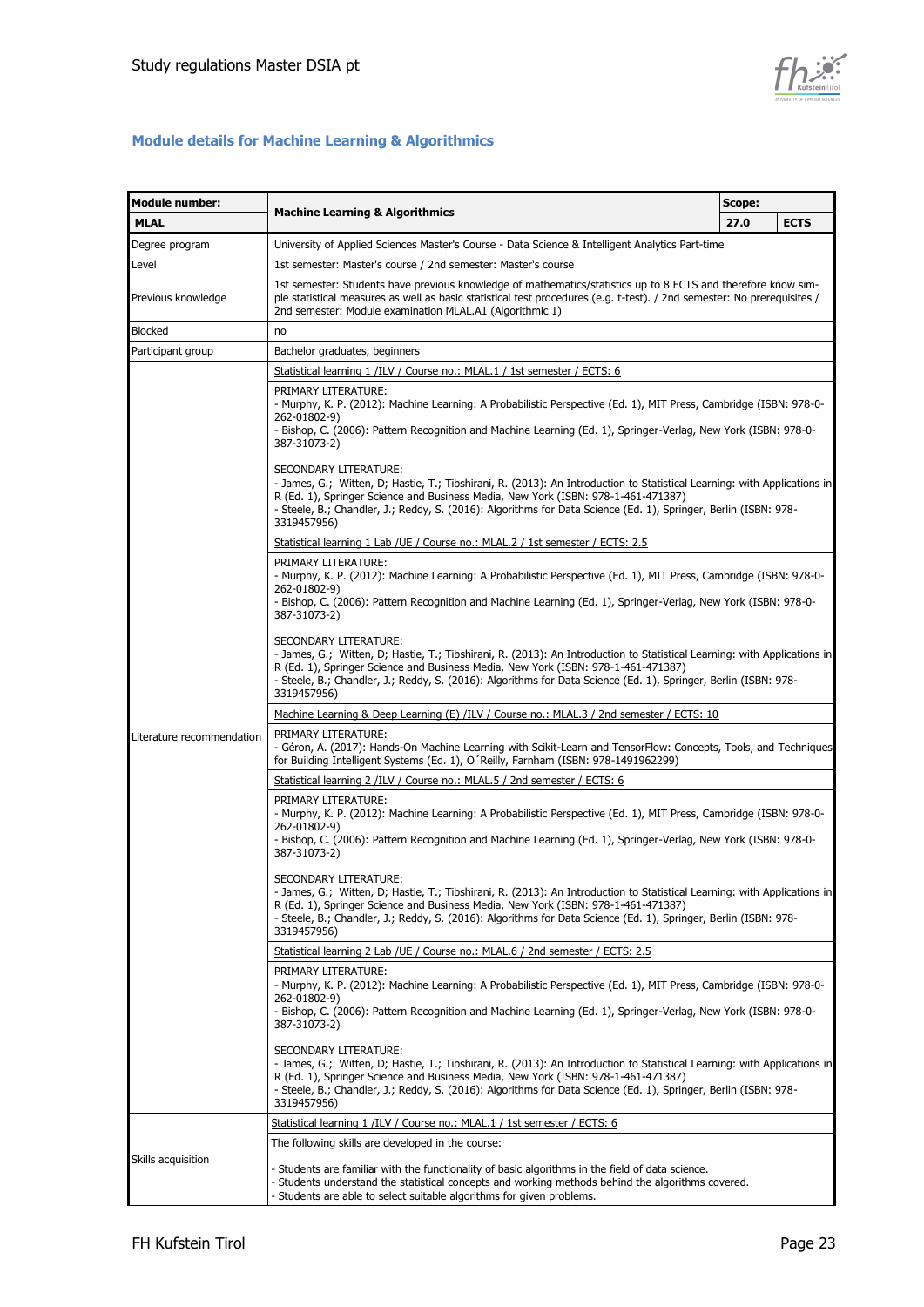

|                       | - Students are familiar with the data structures, runtime specifics and complexity classes required by the algorithms<br>covered.                                                                                                                                                                           |
|-----------------------|-------------------------------------------------------------------------------------------------------------------------------------------------------------------------------------------------------------------------------------------------------------------------------------------------------------|
|                       | - Students can apply the algorithms in isolated problems.                                                                                                                                                                                                                                                   |
|                       | Statistical learning 1 Lab / UE / Course no.: MLAL.2 / 1st semester / ECTS: 2.5<br>The following skills are developed in the course:                                                                                                                                                                        |
|                       |                                                                                                                                                                                                                                                                                                             |
|                       | - Students can practically understand basic algorithms of data science.<br>- Students can configure basic algorithms of data science for specific purposes.<br>- Students can apply the algorithms in isolated problems.                                                                                    |
|                       | Machine Learning & Deep Learning (E) /ILV / Course no.: MLAL.3 / 2nd semester / ECTS: 10                                                                                                                                                                                                                    |
|                       | The following skills are developed in the course:                                                                                                                                                                                                                                                           |
|                       | - Students are familiar with tools (e.g. libraries, cloud platforms or software tools), with which machine learning can<br>be supported.<br>- Students can compare the tools developed with regard to their suitability for specific problems.                                                              |
|                       | - Students can design end-to-end machine learning projects.<br>- Students can carry out end-to-end machine learning projects independently                                                                                                                                                                  |
|                       | Statistical learning 2 /ILV / Course no.: MLAL.5 / 2nd semester / ECTS: 6                                                                                                                                                                                                                                   |
|                       | The following skills are developed in the course:                                                                                                                                                                                                                                                           |
|                       | - Students can practically understand advanced algorithms of data science.<br>- Students can configure advanced algorithms of data science for specific purposes.<br>- Students can apply the algorithms in isolated problems.                                                                              |
|                       | Statistical learning 2 Lab / UE / Course no.: MLAL.6 / 2nd semester / ECTS: 2.5                                                                                                                                                                                                                             |
|                       | The following skills are developed in the course:                                                                                                                                                                                                                                                           |
|                       | - Students can practically understand advanced algorithms of data science.<br>- Students can configure advanced algorithms of data science for specific purposes.                                                                                                                                           |
|                       | - Students can apply the algorithms in isolated problems.<br>Statistical learning 1 /ILV / Course no.: MLAL.1 / 1st semester / ECTS: 6                                                                                                                                                                      |
|                       | The following content is discussed in the course:                                                                                                                                                                                                                                                           |
|                       |                                                                                                                                                                                                                                                                                                             |
|                       | - Statistical measures (point and interval estimators)<br>- Statistical test procedures                                                                                                                                                                                                                     |
|                       | - Grouping algorithms (classification trees, agglomerative hierarchical clustering, etc.)<br>- Regression algorithms (regression trees, random forests, etc.)                                                                                                                                               |
|                       | - Associative algorithms                                                                                                                                                                                                                                                                                    |
|                       | - Procedures for preprocessing data (e.g. principal component analysis)                                                                                                                                                                                                                                     |
|                       | Statistical learning 1 Lab / UE / Course no.: MLAL.2 / 1st semester / ECTS: 2.5                                                                                                                                                                                                                             |
|                       | In the lab, the contents of the ILV "Statistical Learning 1" are advanced with the aid of practical exercises. The<br>knowledge gained will be discussed in the group and thus allow a deep insight into the material and consolidation of<br>the knowledge, which was theoretically dealt with in the ILV. |
|                       | Machine Learning & Deep Learning (E) /ILV / Course no.: MLAL.3 / 2nd semester / ECTS: 10                                                                                                                                                                                                                    |
|                       | The following content is discussed in the course:                                                                                                                                                                                                                                                           |
| Course contents       | - Classical neural networks as a supplement to classical algorithms of data science (e.g. Random Forests, SCM, etc.)<br>- Fallen, artificial neural networks (CNN)<br>- Recursive, artificial neural networks (RNN, LSTM)                                                                                   |
|                       | - Continuing, artificial neural networks (GAN, FARM, BERT, CGAN, etc.)                                                                                                                                                                                                                                      |
|                       | The network types discussed are subject to constant change. For this reason, only a few network types are men-<br>tioned here as examples. Current network types are also discussed and applied in the course.                                                                                              |
|                       | Statistical learning 2 /ILV / Course no.: MLAL.5 / 2nd semester / ECTS: 6                                                                                                                                                                                                                                   |
|                       | The following content is discussed in the course:                                                                                                                                                                                                                                                           |
|                       | - Advanced modelling techniques<br>- Ensemble methods<br>- Optimization of models                                                                                                                                                                                                                           |
|                       | Statistical learning 2 Lab / UE / Course no.: MLAL.6 / 2nd semester / ECTS: 2.5                                                                                                                                                                                                                             |
|                       |                                                                                                                                                                                                                                                                                                             |
|                       | In the lab, the contents of the ILV "Statistical Learning 2" are advanced with the aid of practical exercises. The<br>knowledge gained will be discussed in the group and thus allow a deep insight into the material and consolidation of<br>the knowledge, which was theoretically dealt with in the ILV. |
|                       | Statistical learning 1 /ILV / Course no.: MLAL.1 / 1st semester / ECTS: 6                                                                                                                                                                                                                                   |
| Teaching and learning | The following methods are used:                                                                                                                                                                                                                                                                             |
| methods               | - Lecture with discussion<br>- Processing of exercises<br>- Interactive workshop                                                                                                                                                                                                                            |
|                       |                                                                                                                                                                                                                                                                                                             |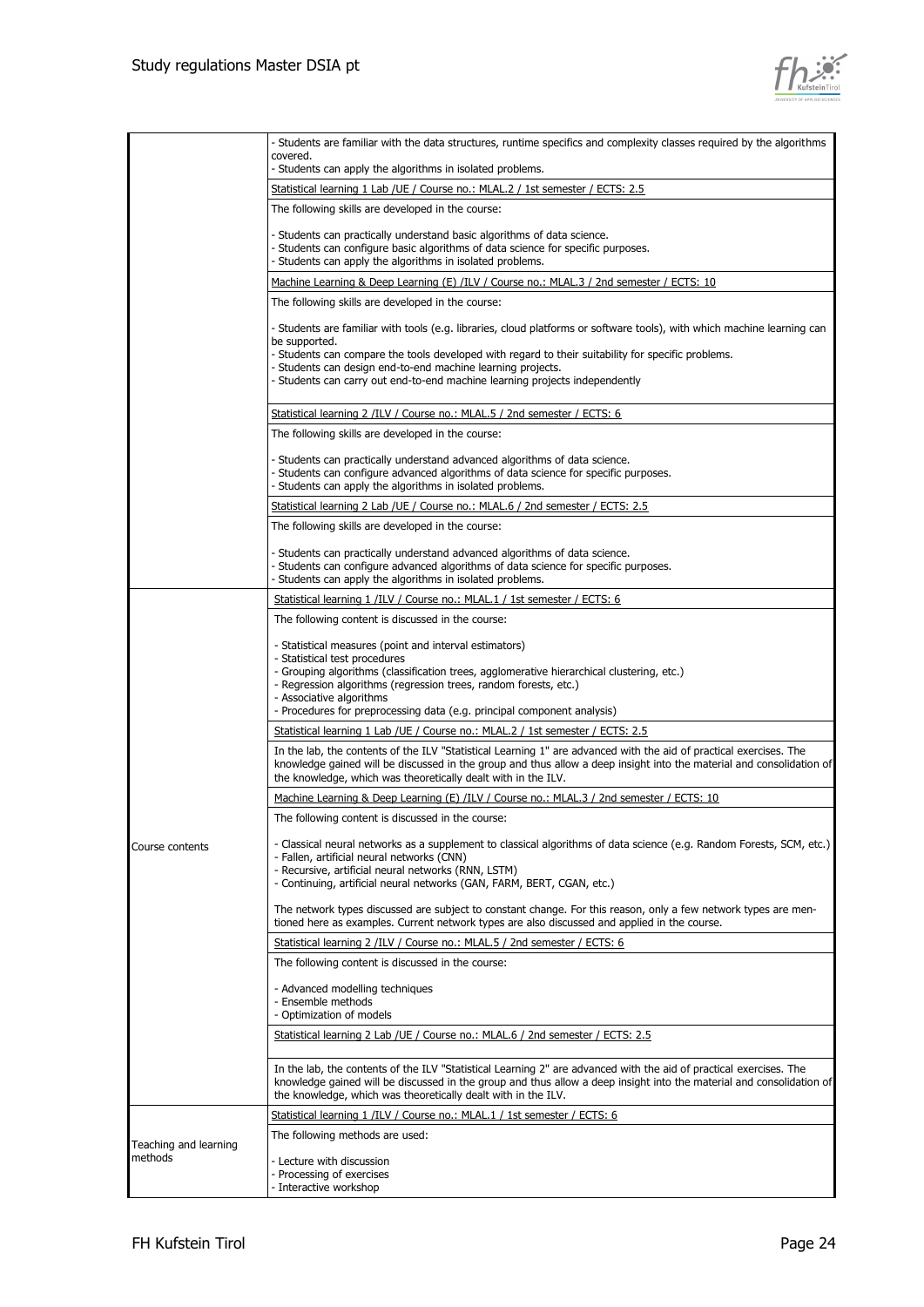

|                                    | Statistical learning 1 Lab / UE / Course no.: MLAL.2 / 1st semester / ECTS: 2.5          |
|------------------------------------|------------------------------------------------------------------------------------------|
|                                    | The following methods are used:                                                          |
|                                    | - Processing of exercises<br>- Interactive workshop                                      |
|                                    | Machine Learning & Deep Learning (E) /ILV / Course no.: MLAL.3 / 2nd semester / ECTS: 10 |
|                                    | The following methods are used:                                                          |
|                                    | - Processing of exercises<br>- Interactive workshop                                      |
|                                    | Statistical learning 2 /ILV / Course no.: MLAL.5 / 2nd semester / ECTS: 6                |
|                                    | The following methods are used:                                                          |
|                                    | - Lecture with discussion<br>- Processing of exercises<br>- Interactive workshop         |
|                                    | Statistical learning 2 Lab / UE / Course no.: MLAL.6 / 2nd semester / ECTS: 2.5          |
|                                    | The following methods are used:                                                          |
|                                    | - Processing of exercises<br>- Interactive workshop                                      |
|                                    | Statistical learning 1 /ILV / Course no.: MLAL.1 / 1st semester / ECTS: 6                |
|                                    | Written exam                                                                             |
|                                    | Statistical learning 1 Lab / UE / Course no.: MLAL.2 / 1st semester / ECTS: 2.5          |
|                                    | The following examination methods are used in the course:                                |
|                                    | - Project work<br>- term paper                                                           |
| <b>Evaluation Methods Criteria</b> | Machine Learning & Deep Learning (E) /ILV / Course no.: MLAL.3 / 2nd semester / ECTS: 10 |
|                                    | Project documentation and presentation                                                   |
|                                    | Statistical learning 2 /ILV / Course no.: MLAL.5 / 2nd semester / ECTS: 6                |
|                                    | Written exam                                                                             |
|                                    | Statistical learning 2 Lab /UE / Course no.: MLAL.6 / 2nd semester / ECTS: 2.5           |
|                                    | The following examination methods are used in the course:                                |
|                                    | - Project work<br>- term paper                                                           |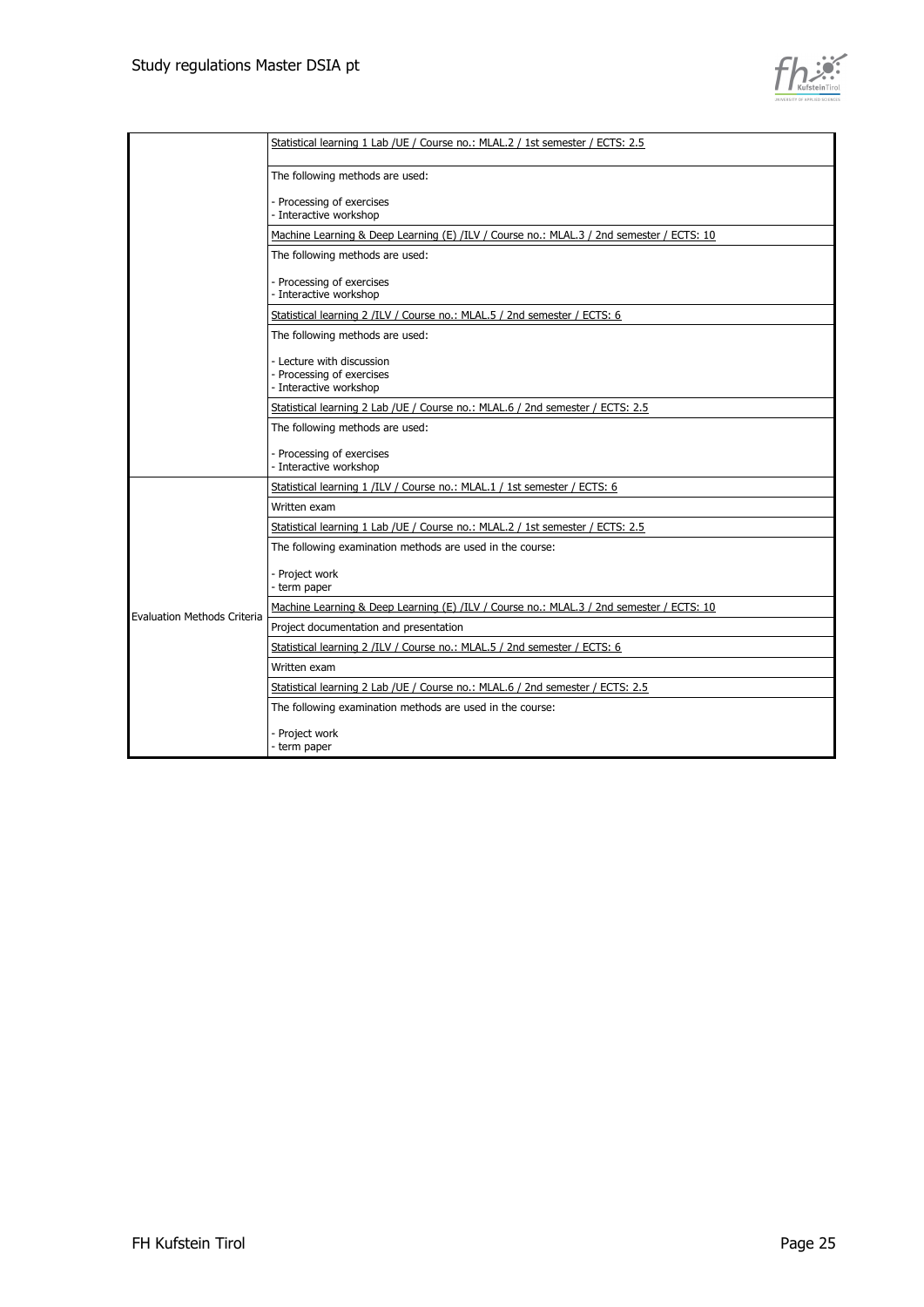

| <b>Module number:</b>     | Scope:<br><b>Management for Data Science</b>                                                                                                                                                                                                                                                                                                                                                                                                                                                                                                                                                                                                                                                                                                                                                                                                                                      |    |             |  |  |  |  |
|---------------------------|-----------------------------------------------------------------------------------------------------------------------------------------------------------------------------------------------------------------------------------------------------------------------------------------------------------------------------------------------------------------------------------------------------------------------------------------------------------------------------------------------------------------------------------------------------------------------------------------------------------------------------------------------------------------------------------------------------------------------------------------------------------------------------------------------------------------------------------------------------------------------------------|----|-------------|--|--|--|--|
| <b>MDS</b>                |                                                                                                                                                                                                                                                                                                                                                                                                                                                                                                                                                                                                                                                                                                                                                                                                                                                                                   | 19 | <b>ECTS</b> |  |  |  |  |
| Degree program            | University of Applied Sciences Master's Course - Data Science & Intelligent Analytics Part-time                                                                                                                                                                                                                                                                                                                                                                                                                                                                                                                                                                                                                                                                                                                                                                                   |    |             |  |  |  |  |
| Level                     | 1st semester: Master's course / 2nd semester: Master's course / 3rd semester: Master's course                                                                                                                                                                                                                                                                                                                                                                                                                                                                                                                                                                                                                                                                                                                                                                                     |    |             |  |  |  |  |
| Previous knowledge        | 1st semester: No prerequisites / 2nd semester: No prerequisites / 3rd semester: No prerequisites                                                                                                                                                                                                                                                                                                                                                                                                                                                                                                                                                                                                                                                                                                                                                                                  |    |             |  |  |  |  |
| <b>Blocked</b>            | no                                                                                                                                                                                                                                                                                                                                                                                                                                                                                                                                                                                                                                                                                                                                                                                                                                                                                |    |             |  |  |  |  |
| Participant group         | Bachelor graduates, beginners                                                                                                                                                                                                                                                                                                                                                                                                                                                                                                                                                                                                                                                                                                                                                                                                                                                     |    |             |  |  |  |  |
|                           | <u>Team Leadership &amp; Project Management /ILV / Course no.: MDS.1 / 1st semester / ECTS: 2</u>                                                                                                                                                                                                                                                                                                                                                                                                                                                                                                                                                                                                                                                                                                                                                                                 |    |             |  |  |  |  |
|                           | PRIMARY LITERATURE:<br>- Michels, B. (2017): Projektmanagement Handbuch (Ed. 3), CreateSpace Independent Publishing Platform, online<br>(ISBN: 978-1545335482)                                                                                                                                                                                                                                                                                                                                                                                                                                                                                                                                                                                                                                                                                                                    |    |             |  |  |  |  |
|                           | SECONDARY LITERATURE:<br>- Gellert, M.; Nowak, C. (2010): Teamarbeit, Teamentwicklung, Teamberatung: Ein Praxisbuch für die Arbeit in und<br>mit Teams (Ed. 4), Limmer, C., Meezen (ISBN: 978-3928922135)<br>- Kerzner, H. (2017): Project Management: A Systems Approach to Planning, Scheduling, and Controlling (Ed. 12),<br>Wiley, Weinheim (ISBN: 978-1119165354)<br>- Klose, B. (2008): Projektabwicklung: Arbeitshilfen, Fallbeispiele und Checklisten im Projektmanagement (Ed. 5),<br>mi-Wirtschaftsbuch, München (ISBN: 978-3636031648)<br>- Litke, H-D. (2007): Project management: Methoden, Techniken, Verhaltensweisen (Ed. 5), Carl Hanser Verlag, Mu-<br>nich (ISBN: 978-3446409972)                                                                                                                                                                              |    |             |  |  |  |  |
|                           | Study Trip (E) /ILV / Course no.: MDS.2 / 2nd semester / ECTS: 3                                                                                                                                                                                                                                                                                                                                                                                                                                                                                                                                                                                                                                                                                                                                                                                                                  |    |             |  |  |  |  |
|                           | PRIMARY LITERATURE:<br>- Dumetz, J; Trompenaars, F.; Dumetz, J.; Saginova, O.; Covey, S.; Hampden-Turner, S.; Woolliams, P.; Schmitz, J.;<br>Foster, D.; Belbin, M; Schein, E. (2012): Cross-cultural management textbook: Lessons from the world leading ex-<br>perts in cross-cultural management (Ed. 1), CreateSpace Independent Publishing Platform, Delaware (ISBN: 978-<br>1479159680)                                                                                                                                                                                                                                                                                                                                                                                                                                                                                     |    |             |  |  |  |  |
|                           | SECONDARY LITERATURE:<br>- Beise, M. (2013): Lead Markets. Country-Specific Success Factors of the Global Diffusion of Innovations (Ed.),<br>Physica-Verlag, Heidelberg (ISBN: 978-3790814309)<br>- Thomas, A.; Kinast, E.; Schroll-Machl, S. (2003): Handbuch Interkulturelle Kommunikation und Kooperation:<br>Grundlagen und Praxistransfer (Band 1) (Ed. 2), Vandenhoeck and Ruprecht, Göttingen (ISBN: 978-3525461723)<br>- Thomas, D. C. (2014): Cross-Cultural Management: Essential Concepts (Ed. 4), SAGE Publishing, Thousand Oaks<br>(ISBN: 978-14112939560)<br>- Jones, E. (2006): Cultures Merging: A Historical and Economic Critique of Culture (Ed. 1), Princeton University<br>Press, New Jersey (ISBN: 978-0691171043)                                                                                                                                          |    |             |  |  |  |  |
|                           | Systemic Innovation /ILV / Course no.: MDS.3 / 1st semester / ECTS: 2                                                                                                                                                                                                                                                                                                                                                                                                                                                                                                                                                                                                                                                                                                                                                                                                             |    |             |  |  |  |  |
| Literature recommendation | PRIMARY LITERATURE:<br>- Brenner, W.; Uebernickel, F. (2016): Design Thinking for Innovation: Research and Practice (Ed. 1), Springer, Ber-<br>lin (ISBN: 978-3319260983)<br>- Brown, T. (2012): Change by Design: how design thinking transforms organizations and inspires innovation (Ed.<br>2), Harper Business, New York (ISBN: 978-3319260983)                                                                                                                                                                                                                                                                                                                                                                                                                                                                                                                              |    |             |  |  |  |  |
|                           | SECONDARY LITERATURE:<br>- Achouri C. (2011): Wenn Sie wollen, nennen Sie es Fühung: Systemisches Management im 21. Jahrhundert (Ed.<br>1), Gabal, Offenbach (ISBN: 978-3-86936-174-1)<br>- Achouri C. (2015): Systemisches Management. In: Human Resources Management: Eine praxisbasierte Einführung<br>(Ed. 2), Gabler, Wiesbaden (ISBN: 978-3834947390)<br>- Bergmann, G.; Daub, J. (2008): Systemisches Innovations- und Kompetenzmanagement: Grundlagen - Prozesse -<br>Perspektiven (Ed. 2), Gabler, Wiesbaden (ISBN: 978-3834910592)<br>- Kearney, E. (2013): Diversity und Innovation, page 175 in Krause D. E. (publisher) Kreativität, Innovation, Entre-<br>preneurship (ed. 1), Springer Gabler, Wiesbaden (ISBN: 978-3658025502)<br>- Orloff, M. A. (2010): Inventive Thinking through TRIZ: A Practical Guide (Ed. 1), Springer, Berlin (ISBN: 978-<br>3642069802) |    |             |  |  |  |  |
|                           | - Orloff, M. A. (2012): Modern TRIZ: A Practical Course with EASyTRIZ Technology (Ed. 1), Springer, Berlin (ISBN:<br>978-3642252174)<br>- Tidd, J.; Bessant, J. (2013): Managing Innovation: Integrating Technological, Market and Organizational Change<br>(Ed. 5), Wiley, Chichester (ISBN: 978-1118360637)                                                                                                                                                                                                                                                                                                                                                                                                                                                                                                                                                                     |    |             |  |  |  |  |
|                           | Practical Project /PT / Course no.: MDS.4 / 3rd semester / ECTS: 4                                                                                                                                                                                                                                                                                                                                                                                                                                                                                                                                                                                                                                                                                                                                                                                                                |    |             |  |  |  |  |
|                           | PRIMARY LITERATURE:<br>- Patzak, G.; Rattay, G. (2017): Project management: Projekte, Projektportfolios, Programme und projektorientierte<br>Unternehmen (Ed. 7), Linde Verlag, Vienna (ISBN: 978-3714303216)                                                                                                                                                                                                                                                                                                                                                                                                                                                                                                                                                                                                                                                                     |    |             |  |  |  |  |
|                           | SECONDARY LITERATURE:<br>- Schöneck, N. M.; Voß, W. (2013): Das Forschungsprojekt: Planung, Durchführung und Auswertung einer quantita-<br>tiven Studie (Ed. 2), Springer VS, Wiesbaden (ISBN: 978-3531195018)                                                                                                                                                                                                                                                                                                                                                                                                                                                                                                                                                                                                                                                                    |    |             |  |  |  |  |
|                           | Data Science for Business & Commerce (E) /ILV / Course no.: MDS.5 / 3rd semester / ECTS: 4                                                                                                                                                                                                                                                                                                                                                                                                                                                                                                                                                                                                                                                                                                                                                                                        |    |             |  |  |  |  |
|                           | PRIMARY LITERATURE:<br>- Cady, F. (2017): The Data Science Handbook (Ed. 2), Wiley, Hoboken (ISBN: 978-1119092940)                                                                                                                                                                                                                                                                                                                                                                                                                                                                                                                                                                                                                                                                                                                                                                |    |             |  |  |  |  |

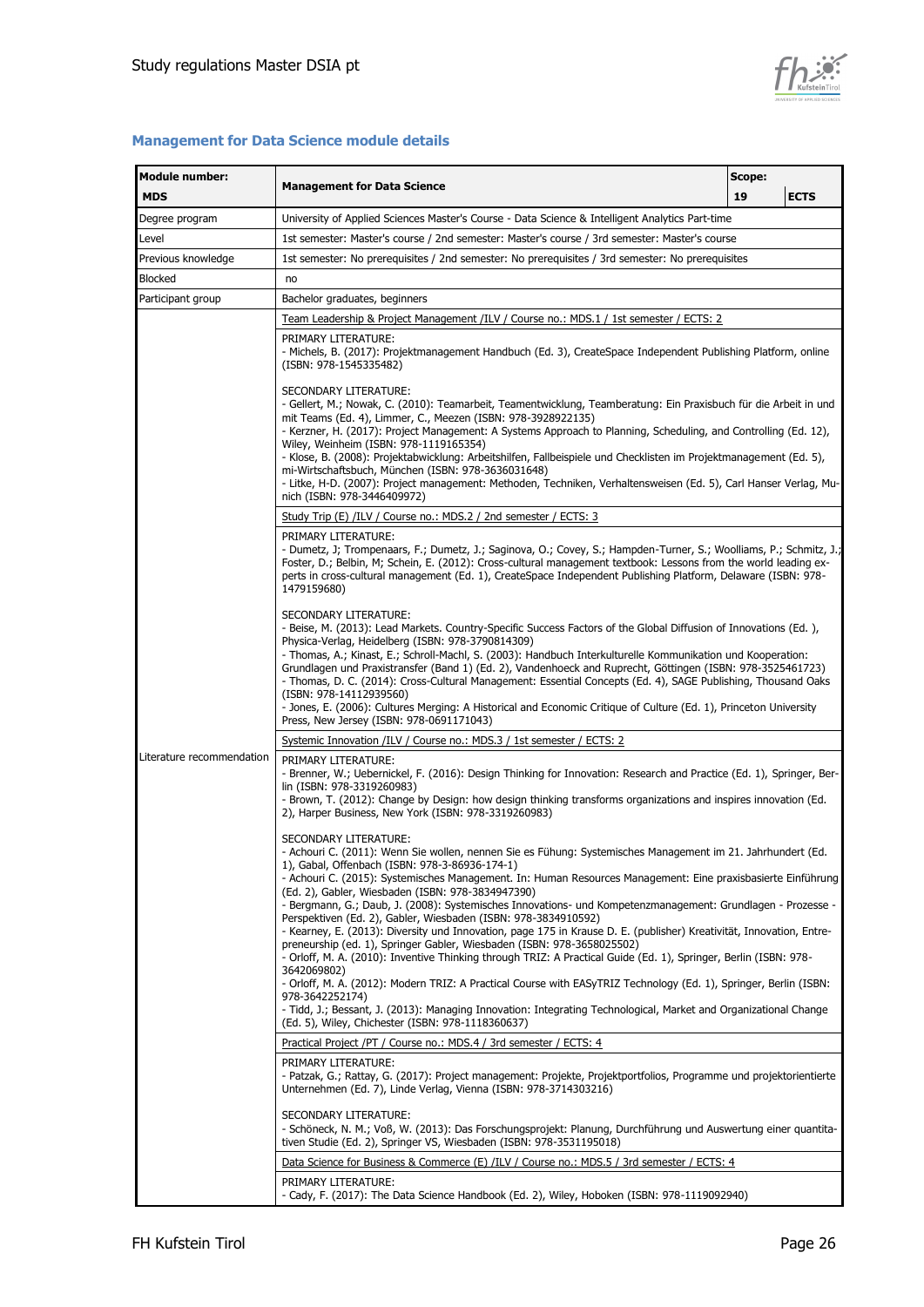

|                    | SECONDARY LITERATURE:<br>- Meier, A.; Stormer, H. (2012): eBusiness and eCommerce: Management der digitalen Wertschöpfungskette (Ed.<br>3), Springer, Berlin (ISBN: 978-3-642-29801-1)                                                                                                                                                                                                                                                                                               |
|--------------------|--------------------------------------------------------------------------------------------------------------------------------------------------------------------------------------------------------------------------------------------------------------------------------------------------------------------------------------------------------------------------------------------------------------------------------------------------------------------------------------|
|                    | - Tamm, G. (2003): Konzepte in eCommerce Anwendungen (Ed. 1), SPC TEIA Lehrbuch, Kelkheim (ISBN: 978-<br>3935539661)                                                                                                                                                                                                                                                                                                                                                                 |
|                    | Data Science for Engineering & Natural Sciences (E) /ILV / Course no.: MDS.6 / 3rd semester / ECTS: 4                                                                                                                                                                                                                                                                                                                                                                                |
|                    | PRIMARY LITERATURE:                                                                                                                                                                                                                                                                                                                                                                                                                                                                  |
|                    | - Cady, F. (2017): The Data Science Handbook (Ed. 2), Wiley, Hoboken (ISBN: 978-1119092940)                                                                                                                                                                                                                                                                                                                                                                                          |
|                    | SECONDARY LITERATURE:<br>- Heinrich, B.; Linke, P.; Glöckler, M. (2017): Grundlagen Automatisierung: Sensorik, Regelung, Steuerung (Ed. 2),<br>Springer Vieweg, Wiesbaden (ISBN: 978-3658175818)<br>- Tränkler, H.-R.; Reindl, L. M. (2015): Sensortechnik: Handbuch für Praxis und Wissenschaft (Ed. 2), Springer Vie-<br>weg, Wiesbaden (ISBN: 978-3642299414)<br>- Serpanos, D.; Wolf, M. (2017): Internet-of-Things (IoT) Systems: Architectures, Algorithms, Methodologies (Ed. |
|                    | 1), Springer, Berlin (ISBN: 978-3319697147)                                                                                                                                                                                                                                                                                                                                                                                                                                          |
|                    | Team Leadership & Project Management /ILV / Course no.: MDS.1 / 1st semester / ECTS: 2                                                                                                                                                                                                                                                                                                                                                                                               |
|                    | The following skills are developed in the course:                                                                                                                                                                                                                                                                                                                                                                                                                                    |
|                    |                                                                                                                                                                                                                                                                                                                                                                                                                                                                                      |
|                    | - Students are familiar with advanced methods and tools for project management and managing data-driven prod-<br>ucts.                                                                                                                                                                                                                                                                                                                                                               |
|                    | - Students can compare the methods and tools of project management that were dealt with, with regard to their<br>suitability in specific projects.<br>- Students can apply the methods and tools of project management in projects.                                                                                                                                                                                                                                                  |
|                    |                                                                                                                                                                                                                                                                                                                                                                                                                                                                                      |
|                    | Study Trip (E) /ILV / Course no.: MDS.2 / 2nd semester / ECTS: 3                                                                                                                                                                                                                                                                                                                                                                                                                     |
|                    | The following skills are developed in the course:                                                                                                                                                                                                                                                                                                                                                                                                                                    |
|                    | - Students are familiar with the discourse relevant to their subject in the foreign country concerned.<br>- Students are familiar the cultural factors influencing the discipline of Data Science in the foreign country con-<br>cerned.                                                                                                                                                                                                                                             |
|                    | - Students understand how influential factors and discourse influence the discipline of data science in the foreign<br>country concerned.                                                                                                                                                                                                                                                                                                                                            |
|                    | Systemic Innovation /ILV / Course no.: MDS.3 / 1st semester / ECTS: 2                                                                                                                                                                                                                                                                                                                                                                                                                |
|                    | The following skills are developed in the course:                                                                                                                                                                                                                                                                                                                                                                                                                                    |
|                    | - Students are familiar with basic concepts and methods from the subject areas of Systematic Innovative Thinking,<br>Systemic Management and Innovation Management.<br>- Students are able to apply specific creative techniques to generate innovations.                                                                                                                                                                                                                            |
| Skills acquisition | Practical Project /PT / Course no.: MDS.4 / 3rd semester / ECTS: 4                                                                                                                                                                                                                                                                                                                                                                                                                   |
|                    | The following skills are developed in the course:                                                                                                                                                                                                                                                                                                                                                                                                                                    |
|                    | - Students can apply their knowledge from the first two semesters in a data-centric project.<br>- Students can structure and manage a data-centric project.                                                                                                                                                                                                                                                                                                                          |
|                    | Data Science for Business & Commerce (E) /ILV / Course no.: MDS.5 / 3rd semester / ECTS: 4                                                                                                                                                                                                                                                                                                                                                                                           |
|                    | The following skills are developed in the course:                                                                                                                                                                                                                                                                                                                                                                                                                                    |
|                    |                                                                                                                                                                                                                                                                                                                                                                                                                                                                                      |
|                    | - Students know the basic application areas of data collection, data storage, data analysis and data use in the con-                                                                                                                                                                                                                                                                                                                                                                 |
|                    | text of business-related applications.<br>- Students understand the special challenges of this field of application and are familiar with established best prac-                                                                                                                                                                                                                                                                                                                     |
|                    | tice methods in this area.<br>- Students are also able to design and implement data-based applications in this area themselves, taking into ac-<br>count domain-specific requirements.                                                                                                                                                                                                                                                                                               |
|                    | <u>Data Science for Engineering &amp; Natural Sciences (E) /ILV / Course no.: MDS.6 / 3rd semester / ECTS: 4</u>                                                                                                                                                                                                                                                                                                                                                                     |
|                    | The following skills are developed in the course:                                                                                                                                                                                                                                                                                                                                                                                                                                    |
|                    | - Students know the basic application areas of data collection, data storage, data analysis and data use in the con-<br>text of scientific and technical applications.                                                                                                                                                                                                                                                                                                               |
|                    | - Students understand the special challenges of this field of application and are familiar with established best prac-<br>tice methods in this area.<br>- This enables students to design and implement data-based applications in this area themselves, taking into ac-<br>count domain-specific requirements.                                                                                                                                                                      |
|                    | <u>Team Leadership &amp; Project Management /ILV / Course no.: MDS.1 / 1st semester / ECTS: 2</u>                                                                                                                                                                                                                                                                                                                                                                                    |
|                    | The following content is discussed in the course:                                                                                                                                                                                                                                                                                                                                                                                                                                    |
| Course contents    | - Project management techniques (e.g. SCRUM)<br>- Project management tools in the field of data science (e.g. GitLab)<br>- Techniques for documenting requirements (e.g. Sophist)                                                                                                                                                                                                                                                                                                    |
|                    | Study Trip (E) /ILV / Course no.: MDS.2 / 2nd semester / ECTS: 3                                                                                                                                                                                                                                                                                                                                                                                                                     |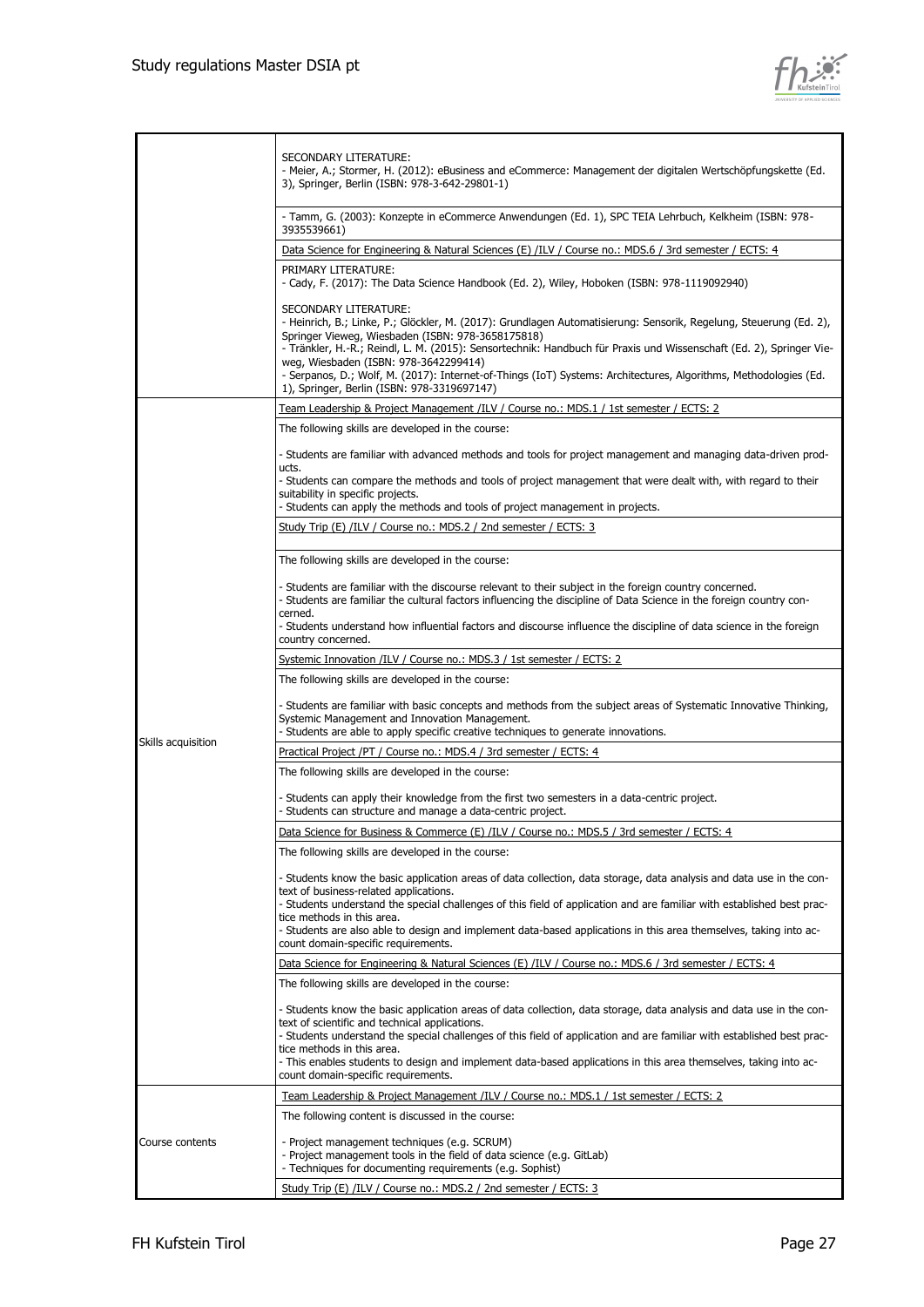

|                                  | The following content is discussed in the course:                                                                                                                                                                                                                                                                                                                                                                                                                                                                                                                                                        |
|----------------------------------|----------------------------------------------------------------------------------------------------------------------------------------------------------------------------------------------------------------------------------------------------------------------------------------------------------------------------------------------------------------------------------------------------------------------------------------------------------------------------------------------------------------------------------------------------------------------------------------------------------|
|                                  | - Intercultural competence<br>- Discussion with representatives from the field                                                                                                                                                                                                                                                                                                                                                                                                                                                                                                                           |
|                                  | Systemic Innovation /ILV / Course no.: MDS.3 / 1st semester / ECTS: 2                                                                                                                                                                                                                                                                                                                                                                                                                                                                                                                                    |
|                                  | The following content is discussed in the course:                                                                                                                                                                                                                                                                                                                                                                                                                                                                                                                                                        |
|                                  | - Developing a holistic understanding of the subject areas (systemic management)                                                                                                                                                                                                                                                                                                                                                                                                                                                                                                                         |
|                                  |                                                                                                                                                                                                                                                                                                                                                                                                                                                                                                                                                                                                          |
|                                  | - Methods for generating innovative ideas (e.g. Systematic Inventive Thinking, Design Thinking)<br>- Project structures and management methods for the practical implementation of innovations (e.g. change manage-<br>ment, conflict management)<br>- IT-supported project documentation                                                                                                                                                                                                                                                                                                                |
|                                  | Practical Project /PT / Course no.: MDS.4 / 3rd semester / ECTS: 4                                                                                                                                                                                                                                                                                                                                                                                                                                                                                                                                       |
|                                  | In this course, students work on a real, data-centred project along the entire data value chain (from data collection,<br>integration and storage to analysis and utilization of the data). This allows them to try out the skills they have built<br>up in the first two semesters in a real setting and gain new insights.                                                                                                                                                                                                                                                                             |
|                                  | Data Science for Business & Commerce (E) /ILV / Course no.: MDS.5 / 3rd semester / ECTS: 4                                                                                                                                                                                                                                                                                                                                                                                                                                                                                                               |
|                                  | The following content is discussed in the course:                                                                                                                                                                                                                                                                                                                                                                                                                                                                                                                                                        |
|                                  | - CRM on the strategic level<br>- CRM in process management<br>- CRM on the operative level (CRM software systems)<br>- Operative CRM<br>- Analytical CRM<br>- Communicative CRM                                                                                                                                                                                                                                                                                                                                                                                                                         |
|                                  | This course is offered as an elective course together with the Master's Course in Web Communication and Infor-<br>mation Systems.                                                                                                                                                                                                                                                                                                                                                                                                                                                                        |
|                                  | Data Science for Engineering & Natural Sciences (E) /ILV / Course no.: MDS.6 / 3rd semester / ECTS: 4                                                                                                                                                                                                                                                                                                                                                                                                                                                                                                    |
|                                  | The following exemplary contents are discussed in the course:                                                                                                                                                                                                                                                                                                                                                                                                                                                                                                                                            |
|                                  | - Biology (e.g. genome research, medical diagnostic procedures, etc.)<br>- Physics (e.g. object recognition through image data processing, etc.)<br>- Chemistry (e.g. processing of data-intensive experiments, etc.)<br>- Data-driven maintenance (e.g. predictive maintenance, Digital Twin)<br>- Data-optimized product design (e.g. design of product properties by KNN)<br>- Evaluation of sensor data (e.g. obstacle detection, obstacle avoidance, prediction, etc.)<br>- Cloud-based IoT systems (data storage and collection) - sensor evaluation via Raspberry Pi, Arduino, radio sys-<br>tems |
|                                  | Team Leadership & Project Management /ILV / Course no.: MDS.1 / 1st semester / ECTS: 2                                                                                                                                                                                                                                                                                                                                                                                                                                                                                                                   |
|                                  | The following methods are used:                                                                                                                                                                                                                                                                                                                                                                                                                                                                                                                                                                          |
|                                  | - Lecture with discussion<br>- Interactive workshop<br>- Case studies                                                                                                                                                                                                                                                                                                                                                                                                                                                                                                                                    |
|                                  | Study Trip (E) /ILV / Course no.: MDS.2 / 2nd semester / ECTS: 3                                                                                                                                                                                                                                                                                                                                                                                                                                                                                                                                         |
|                                  | The following methods are used:                                                                                                                                                                                                                                                                                                                                                                                                                                                                                                                                                                          |
|                                  | - Interactive workshop<br>- On-site visits with discussion                                                                                                                                                                                                                                                                                                                                                                                                                                                                                                                                               |
|                                  | Systemic Innovation /ILV / Course no.: MDS.3 / 1st semester / ECTS: 2                                                                                                                                                                                                                                                                                                                                                                                                                                                                                                                                    |
|                                  | The following methods are used:                                                                                                                                                                                                                                                                                                                                                                                                                                                                                                                                                                          |
| Teaching and learning<br>methods | - Lecture with discussion<br>Case studies                                                                                                                                                                                                                                                                                                                                                                                                                                                                                                                                                                |
|                                  | Practical Project /PT / Course no.: MDS.4 / 3rd semester / ECTS: 4                                                                                                                                                                                                                                                                                                                                                                                                                                                                                                                                       |
|                                  | Coaching within the framework of project implementation                                                                                                                                                                                                                                                                                                                                                                                                                                                                                                                                                  |
|                                  | Data Science for Business & Commerce (E) /ILV / Course no.: MDS.5 / 3rd semester / ECTS: 4                                                                                                                                                                                                                                                                                                                                                                                                                                                                                                               |
|                                  | The following methods are used:                                                                                                                                                                                                                                                                                                                                                                                                                                                                                                                                                                          |
|                                  | - Lecture with discussion                                                                                                                                                                                                                                                                                                                                                                                                                                                                                                                                                                                |
|                                  | - Interactive workshop                                                                                                                                                                                                                                                                                                                                                                                                                                                                                                                                                                                   |
|                                  | - Case studies                                                                                                                                                                                                                                                                                                                                                                                                                                                                                                                                                                                           |
|                                  | Data Science for Engineering & Natural Sciences (E) /ILV / Course no.: MDS.6 / 3rd semester / ECTS: 4<br>The following methods are used:                                                                                                                                                                                                                                                                                                                                                                                                                                                                 |
|                                  |                                                                                                                                                                                                                                                                                                                                                                                                                                                                                                                                                                                                          |
|                                  | - Lecture with discussion<br>- Interactive workshop<br>- Case studies                                                                                                                                                                                                                                                                                                                                                                                                                                                                                                                                    |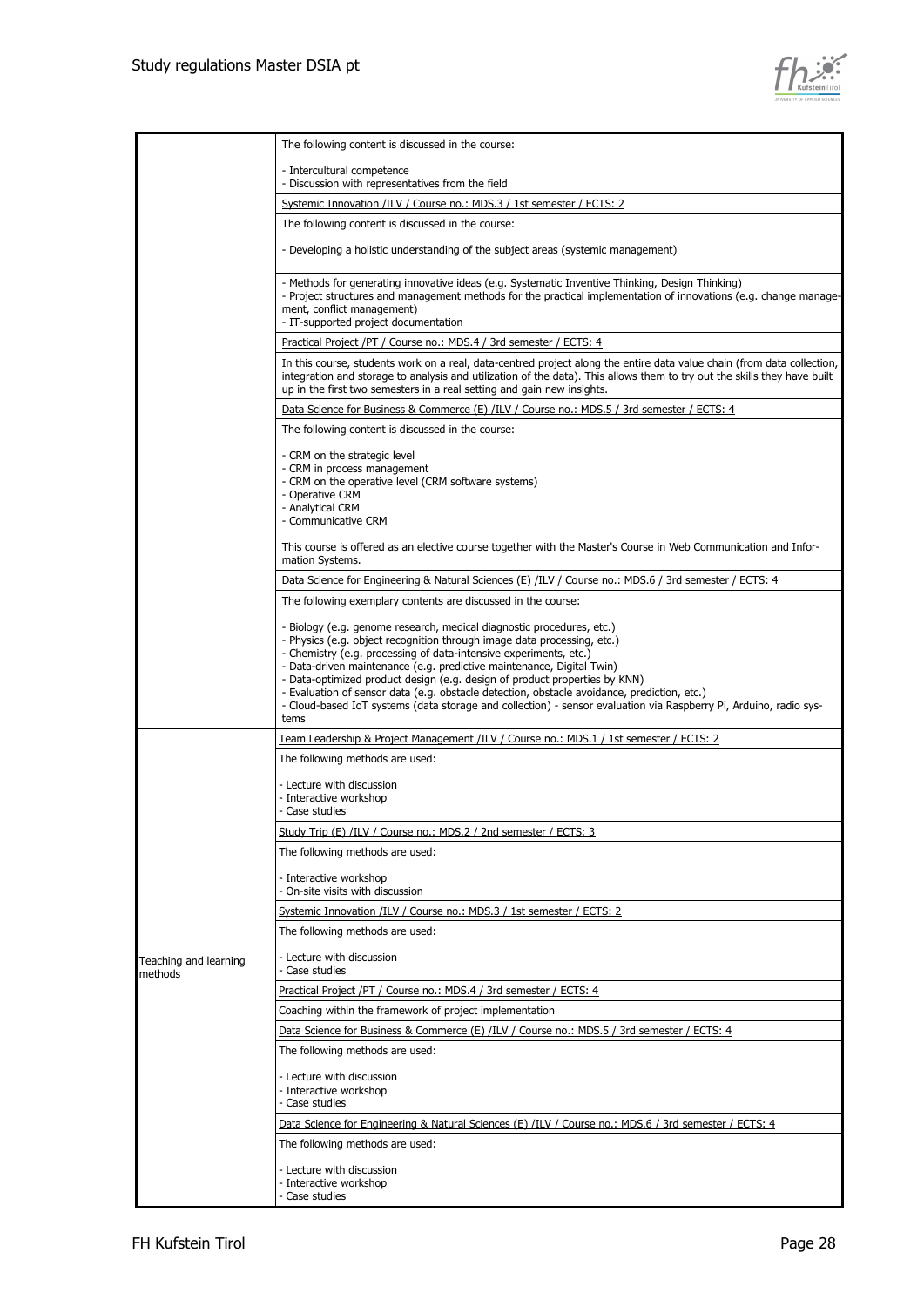

|                                    | Team Leadership & Project Management /ILV / Course no.: MDS.1 / 1st semester / ECTS: 2                |
|------------------------------------|-------------------------------------------------------------------------------------------------------|
|                                    | Seminar thesis                                                                                        |
|                                    | Study Trip (E) /ILV / Course no.: MDS.2 / 2nd semester / ECTS: 3                                      |
|                                    | Final report                                                                                          |
|                                    | Systemic Innovation /ILV / Course no.: MDS.3 / 1st semester / ECTS: 2                                 |
|                                    | Seminar thesis                                                                                        |
| <b>Evaluation Methods Criteria</b> | Practical Project /PT / Course no.: MDS.4 / 3rd semester / ECTS: 4                                    |
|                                    |                                                                                                       |
|                                    | Project documentation                                                                                 |
|                                    | Data Science for Business & Commerce (E) /ILV / Course no.: MDS.5 / 3rd semester / ECTS: 4            |
|                                    | Seminar thesis                                                                                        |
|                                    | Data Science for Engineering & Natural Sciences (E) /ILV / Course no.: MDS.6 / 3rd semester / ECTS: 4 |
|                                    | Seminar thesis                                                                                        |

#### **Module details for data processing**

| <b>Module number:</b><br><b>DPR</b> |                                                                                                                                                                                                                                                                                                                                                                                                      |   | Scope:      |  |
|-------------------------------------|------------------------------------------------------------------------------------------------------------------------------------------------------------------------------------------------------------------------------------------------------------------------------------------------------------------------------------------------------------------------------------------------------|---|-------------|--|
|                                     | <b>Data processing</b>                                                                                                                                                                                                                                                                                                                                                                               | 8 | <b>ECTS</b> |  |
| Degree program                      | University of Applied Sciences Master's Course - Data Science & Intelligent Analytics Part-time                                                                                                                                                                                                                                                                                                      |   |             |  |
| Level                               | 3rd semester: Master's course                                                                                                                                                                                                                                                                                                                                                                        |   |             |  |
| Previous knowledge                  | 3rd semester: No prerequisites                                                                                                                                                                                                                                                                                                                                                                       |   |             |  |
| Blocked                             | no                                                                                                                                                                                                                                                                                                                                                                                                   |   |             |  |
| Participant group                   | Bachelor graduates, beginners                                                                                                                                                                                                                                                                                                                                                                        |   |             |  |
| Literature recommendation           | Big Data Processing (E) /ILV / Course no.: DPR.1 / 3rd semester / ECTS: 4                                                                                                                                                                                                                                                                                                                            |   |             |  |
|                                     | PRIMARY LITERATURE:<br>- Jain, V. K. (2017): Big Data and Hadoop (Ed. 1), Khanna Book Publishing, New Delhi (ISBN: 978-9382609131)<br>- Karau, H.; Warren, R. (2017): High Performance Spark: Best Practices for Scaling and Optimizing Apache Spark<br>(Ed. 1), O'Reilly Media, Farnham (ISBN: 978-1491943205)                                                                                      |   |             |  |
|                                     | SECONDARY LITERATURE:<br>- O'Neil, C.; Schutt, R. (2013): Doing Data Science. Straight Talk from the Frontline (Ed. 1), O'Reilly Media, Sebasto-<br>pol (ISBN: 978-1449358655)<br>- Narkhede, N.; Shapira, G.; Palino, T. (2017): Kafka: The Definitive Guide: Real-Time Data and Stream Processing<br>at Scale (Ed. 1), O'Reilly Media, Farnham (ISBN: 978-1491936160)                              |   |             |  |
|                                     | Artificial Intelligence (E) /ILV / Course no.: DPR.9 / 3rd semester / ECTS: 4                                                                                                                                                                                                                                                                                                                        |   |             |  |
|                                     | PRIMARY LITERATURE:<br>- Winson, P. H. (1992): Artificial Intelligence (Ed. 3), Pearson, (ISBN: 978-0201533774)                                                                                                                                                                                                                                                                                      |   |             |  |
|                                     | SECONDARY LITERATURE:<br>- Russell, S.; Norvig, P. (2016): Artificial Intelligence: A Modern Approach, Global Edition (Ed. 3), Addison Wesley,<br>Boston (ISBN: 978-1292153964)                                                                                                                                                                                                                      |   |             |  |
|                                     | Big Data Processing (E) /ILV / Course no.: DPR.1 / 3rd semester / ECTS: 4                                                                                                                                                                                                                                                                                                                            |   |             |  |
|                                     | The following skills are developed in the course:                                                                                                                                                                                                                                                                                                                                                    |   |             |  |
| Skills acquisition                  | - The students are familiar with the special challenges involved in storing and processing large guantities of data (V-<br>model: Volume, Variety, Velocity, Veracity).<br>- Students know the options for meeting these challenges (exemplary systems from the respective areas of the V-<br>model are discussed).<br>- Students can develop and apply appropriate solutions to a specific problem. |   |             |  |
|                                     | Artificial Intelligence (E) /ILV / Course no.: DPR.9 / 3rd semester / ECTS: 4                                                                                                                                                                                                                                                                                                                        |   |             |  |
|                                     | The following skills are developed in the course:                                                                                                                                                                                                                                                                                                                                                    |   |             |  |
|                                     | - Students are familiar with different strategies for the implementation of artificially intelligent systems.<br>- Students understand the advantages and disadvantages of the strategies developed and are aware of their chal-<br>lenges.<br>- Students can develop strategies to design artificially intelligent systems for practical use.                                                       |   |             |  |
|                                     | Big Data Processing (E) /ILV / Course no.: DPR.1 / 3rd semester / ECTS: 4                                                                                                                                                                                                                                                                                                                            |   |             |  |
| Course contents                     | Students are introduced to the basic features of Big Data. Special attention is paid to the handling of this data and<br>the knowledge acquired is consolidated with examples. Suitable frameworks for solving Big Data problems are pre-<br>sented and worked on in interactive workshops with case studies. Examples of this are as follows:                                                       |   |             |  |
|                                     | - Apache Hadoop<br>- Apache Spark<br>- Apache Flink                                                                                                                                                                                                                                                                                                                                                  |   |             |  |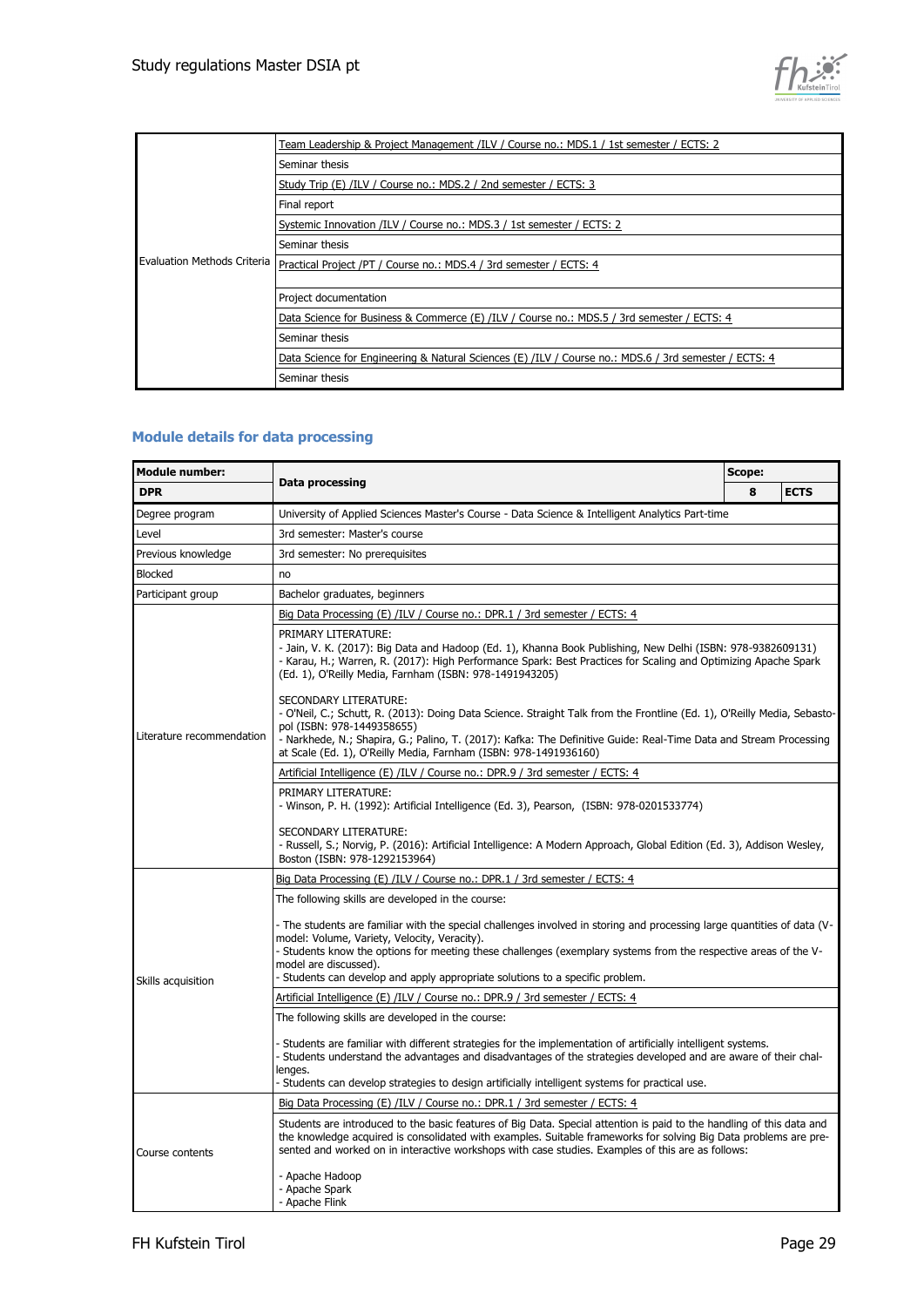

|                                          | - Apache Storm<br>- Apache Samza<br>- Apache Kafka                                                                                                                                                                                                                                                                                                                           |
|------------------------------------------|------------------------------------------------------------------------------------------------------------------------------------------------------------------------------------------------------------------------------------------------------------------------------------------------------------------------------------------------------------------------------|
|                                          | These frameworks will be explained and used with case studies. For this purpose, the centrally-provided Data Labs<br>can be accessed.                                                                                                                                                                                                                                        |
|                                          | Artificial Intelligence (E) /ILV / Course no.: DPR.9 / 3rd semester / ECTS: 4                                                                                                                                                                                                                                                                                                |
|                                          | The following content is discussed in the course:                                                                                                                                                                                                                                                                                                                            |
|                                          | - Reasoning approaches (Roal trees, rule-based expert systems)<br>- Search approaches (depth-first, hill climbing, beam, optimal, branch and bound, A*, games, minimax, and alpha-<br>beta)<br>- Constraint approaches (search, domain reduction, visual object recognition)                                                                                                 |
|                                          | - Learning approaches (neural nets, back propagation, genetic algorithms, sparse spaces, phonology, near misses,<br>felicity conditions, support vector machines, boosting)<br>- Representation approaches (classes, trajectories, transitions)<br>- Possible applications of artificial intelligence in different contexts<br>- Weak versus strong, artificial intelligence |
|                                          | This course is offered together with the Web Communication and Information Systems Master program as an elec-<br>tive course.                                                                                                                                                                                                                                                |
|                                          | Big Data Processing (E) /ILV / Course no.: DPR.1 / 3rd semester / ECTS: 4                                                                                                                                                                                                                                                                                                    |
|                                          | The following methods are used:                                                                                                                                                                                                                                                                                                                                              |
| Teaching<br>and<br>learning l<br>methods | - Lecture with discussion<br>- Group work<br>- Interactive workshop                                                                                                                                                                                                                                                                                                          |
|                                          | Artificial Intelligence (E) /ILV / Course no.: DPR.9 / 3rd semester / ECTS: 4                                                                                                                                                                                                                                                                                                |
|                                          | The following methods are used:                                                                                                                                                                                                                                                                                                                                              |
|                                          | - Lecture with discussion<br>- Interactive workshop                                                                                                                                                                                                                                                                                                                          |
|                                          | Big Data Processing (E) /ILV / Course no.: DPR.1 / 3rd semester / ECTS: 4                                                                                                                                                                                                                                                                                                    |
| <b>Evaluation Methods Criteria</b>       | Written exam                                                                                                                                                                                                                                                                                                                                                                 |
|                                          | Artificial Intelligence (E) /ILV / Course no.: DPR.9 / 3rd semester / ECTS: 4                                                                                                                                                                                                                                                                                                |
|                                          | Written exam                                                                                                                                                                                                                                                                                                                                                                 |

#### **Module details for Master Thesis & Academic Methods**

| <b>Module number:</b>     | <b>Master Thesis &amp; Academic Methods</b>                                                                                                                         | Scope: |             |
|---------------------------|---------------------------------------------------------------------------------------------------------------------------------------------------------------------|--------|-------------|
| <b>MWA</b>                |                                                                                                                                                                     | 26     | <b>ECTS</b> |
| Degree program            | University of Applied Sciences Master's Course - Data Science & Intelligent Analytics Part-time                                                                     |        |             |
| Level                     | 3rd semester: Master's course / 4th semester: Master's course                                                                                                       |        |             |
| Previous knowledge        | 3rd semester: No prerequisites / 4th semester: No prerequisites                                                                                                     |        |             |
| Blocked                   | no                                                                                                                                                                  |        |             |
| Participant group         | Bachelor graduates, beginners                                                                                                                                       |        |             |
| Literature recommendation | Academic Methods /SE / Course no.: MWA.1 / 3rd semester / ECTS: 2                                                                                                   |        |             |
|                           | PRIMARY LITERATURE:<br>- Poser, H. (2001): Wissenschaftstheorie. Eine philosophische Einführung (Ed. 1), Reclam, Dithingen (ISBN: 978-<br>3150181256)               |        |             |
|                           | SECONDARY LITERATURE:<br>- Franck, N. (2017): Handbuch Wissenschaftliches Arbeiten (Ed. 3), Fischer Taschenbuch Verlag, Frankfurt am Main<br>(ISBN: 978-3825247485) |        |             |
|                           | Master thesis / SE / Course no.: MWA.2 / 4th semester / ECTS: 22                                                                                                    |        |             |
|                           | PRIMARY LITERATURE:<br>- Franck, N. (2007): Handbuch Wissenschaftliches Arbeiten (Ed. 2), Fischer Taschenbuch Verlag, Frankfurt am Main<br>(ISBN: 978-3596151868)   |        |             |
|                           | Master Thesis Seminar / SE / Course no.: MWA.2 / 4th semester / ECTS: 2                                                                                             |        |             |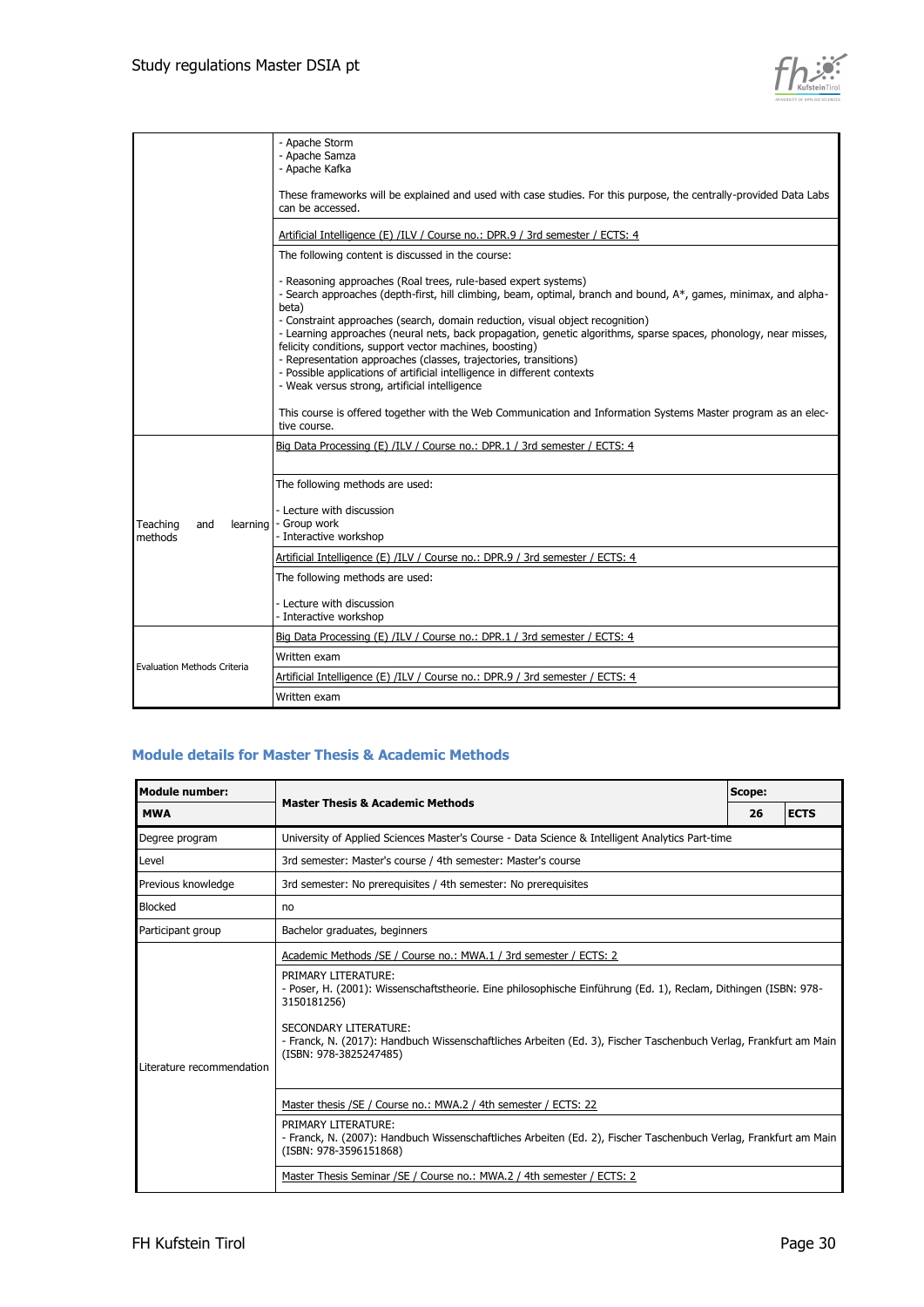

|                                    | PRIMARY LITERATURE:<br>- Franck, N. (2007): Handbuch Wissenschaftliches Arbeiten (Ed. 2), Fischer Taschenbuch Verlag, Frankfurt am Main<br>(ISBN: 978-3596151868)                                                                            |
|------------------------------------|----------------------------------------------------------------------------------------------------------------------------------------------------------------------------------------------------------------------------------------------|
|                                    | Academic Methods /SE / Course no.: MWA.1 / 3rd semester / ECTS: 2                                                                                                                                                                            |
|                                    | The following skills are developed in the course:                                                                                                                                                                                            |
|                                    | - Students know the rules through which academic methods function.                                                                                                                                                                           |
|                                    | - Students can apply these rules on the basis of a specific project.                                                                                                                                                                         |
|                                    | - Students can write an exposé, coordinating problem definition, research question and methodological approach.                                                                                                                              |
|                                    | Master thesis /SE / Course no.: MWA.2 / 4th semester / ECTS: 22                                                                                                                                                                              |
| Skills acquisition                 | The following skills are developed in the course:                                                                                                                                                                                            |
|                                    | - Students can independently write a Master thesis in the field of Data Science.<br>- Students can independently set up and carry out a scientific project.                                                                                  |
|                                    | Master Thesis Seminar /SE / Course no.: MWA.2 / 4th semester / ECTS: 2                                                                                                                                                                       |
|                                    | The following skills are developed in the course:                                                                                                                                                                                            |
|                                    | - Students are aware of how scientific reviews are conducted.                                                                                                                                                                                |
|                                    | - Students are also aware of how to present results to a scientific community.<br>- Students can critically question scientific findings.                                                                                                    |
|                                    |                                                                                                                                                                                                                                              |
|                                    | Academic Methods /SE / Course no.: MWA.1 / 3rd semester / ECTS: 2                                                                                                                                                                            |
|                                    | Students are introduced to the theory of science and academic methods. The goals of academic methods are dis-                                                                                                                                |
|                                    | cussed and applied to the students' own problems. During the course, the students will therefore develop a first<br>draft exposé for a Master thesis.                                                                                        |
|                                    | Master thesis /SE / Course no.: MWA.2 / 4th semester / ECTS: 22                                                                                                                                                                              |
|                                    | Students independently draft a project idea for their own Master thesis, describe it in the form of an exposé and                                                                                                                            |
| Course contents                    | submit it to the program management for approval. Students then work on the topic and write a Master thesis,<br>which is submitted for review.                                                                                               |
|                                    | Master Thesis Seminar / SE / Course no.: MWA.2 / 4th semester / ECTS: 2                                                                                                                                                                      |
|                                    | The course accompanies the students while they draft and write their master thesis. The colloquium will therefore                                                                                                                            |
|                                    | present and discuss the question/hypothesis and structure of the Master thesis. In addition, the scientific methodol-<br>ogy of the Master thesis is discussed and questioned and advice is given on the formal design of the Master thesis. |
|                                    |                                                                                                                                                                                                                                              |
|                                    | Academic Methods /SE / Course no.: MWA.1 / 3rd semester / ECTS: 2                                                                                                                                                                            |
|                                    | The following methods are used:                                                                                                                                                                                                              |
|                                    | - Lecture with discussion                                                                                                                                                                                                                    |
|                                    | - Interactive workshop                                                                                                                                                                                                                       |
|                                    | Master thesis /SE / Course no.: MWA.2 / 4th semester / ECTS: 22                                                                                                                                                                              |
| Teaching<br>and                    | learning The following methods are used:                                                                                                                                                                                                     |
| methods                            | - Coaching within the scope of the Master thesis preparation                                                                                                                                                                                 |
|                                    |                                                                                                                                                                                                                                              |
|                                    | Master Thesis Seminar /SE / Course no.: MWA.2 / 4th semester / ECTS: 2                                                                                                                                                                       |
|                                    | The following methods are used:                                                                                                                                                                                                              |
|                                    | - Interactive workshop                                                                                                                                                                                                                       |
|                                    | - Lecture with discussion                                                                                                                                                                                                                    |
| <b>Evaluation Methods Criteria</b> | Academic Methods /SE / Course no.: MWA.1 / 3rd semester / ECTS: 2                                                                                                                                                                            |
|                                    | Exposé on the Master thesis                                                                                                                                                                                                                  |
|                                    | Master thesis /SE / Course no.: MWA.2 / 4th semester / ECTS: 22                                                                                                                                                                              |
|                                    | Master thesis                                                                                                                                                                                                                                |
|                                    | Master Thesis Seminar / SE / Course no.: MWA.2 / 4th semester / ECTS: 2                                                                                                                                                                      |
|                                    | Final presentation                                                                                                                                                                                                                           |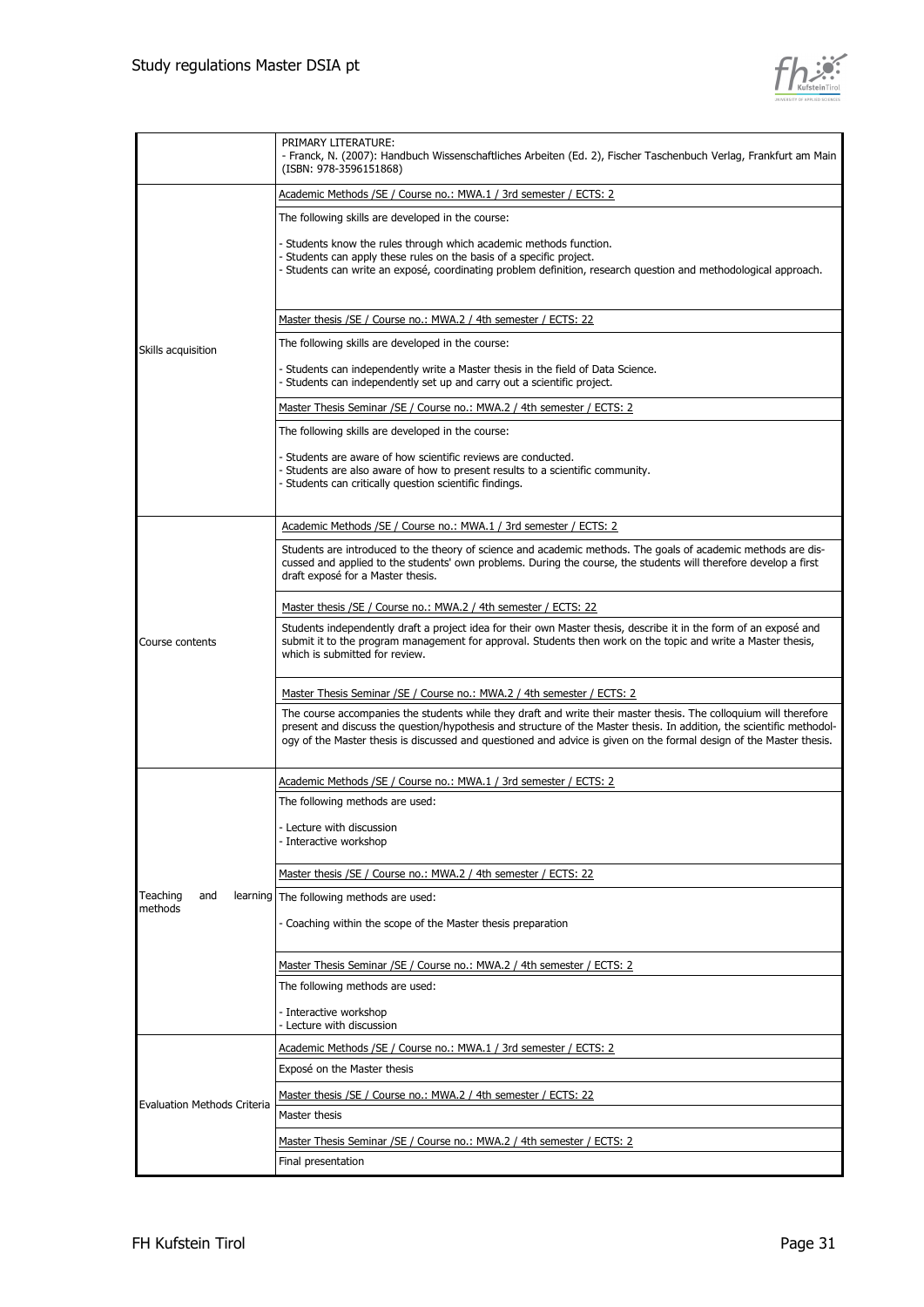

#### **Module details for Ethics & Law**

| <b>Module number:</b><br><b>ETHR</b>   |                                                                                                                                                                                                                                                                                                                                                                                                                                                                                                                                             |   | Scope:      |  |
|----------------------------------------|---------------------------------------------------------------------------------------------------------------------------------------------------------------------------------------------------------------------------------------------------------------------------------------------------------------------------------------------------------------------------------------------------------------------------------------------------------------------------------------------------------------------------------------------|---|-------------|--|
|                                        | <b>Ethics &amp; Law</b>                                                                                                                                                                                                                                                                                                                                                                                                                                                                                                                     | 3 | <b>ECTS</b> |  |
| Degree program                         | University of Applied Sciences Master's Course - Data Science & Intelligent Analytics Part-time                                                                                                                                                                                                                                                                                                                                                                                                                                             |   |             |  |
| Level                                  | 4th semester: Master's course                                                                                                                                                                                                                                                                                                                                                                                                                                                                                                               |   |             |  |
| Previous knowledge                     | 4th semester: No prerequisites                                                                                                                                                                                                                                                                                                                                                                                                                                                                                                              |   |             |  |
| <b>Blocked</b>                         | no                                                                                                                                                                                                                                                                                                                                                                                                                                                                                                                                          |   |             |  |
| Participant group                      | Bachelor graduates, beginners                                                                                                                                                                                                                                                                                                                                                                                                                                                                                                               |   |             |  |
| Literature recommendation              | Business Ethics, Compliance and Law /ILV / Course no.: ETHR.1 / 4th semester / ECTS: 3                                                                                                                                                                                                                                                                                                                                                                                                                                                      |   |             |  |
|                                        | PRIMARY LITERATURE:<br>- Gola, P.; Reif, Y. (2016): Praxisfälle Datenschutzrecht: Juristische Sachverhalte Schritt für Schritt prüfen, bewerten<br>und lösen (Ed. 2), DATAKONTEXT, Frechen (ISBN: 978-3895777677)                                                                                                                                                                                                                                                                                                                           |   |             |  |
|                                        | <b>SECONDARY LITERATURE:</b><br>- Floridi, L. (2015): The Ethic of Information (Ed. 1), Oxford University Press, Oxford (ISBN: 978-0198748052)<br>- Lynskey, O. (2016): The Foundations of EU Data Protection Law (Ed. 1), Oxford University Press, Oxford (ISBN:<br>978-0-19-871823-9)<br>- Taeger, J. (2014): Datenschutzrecht: Einführung (Ed. 1), Deutscher Fachverlag, Frankfurt am Main (ISBN: 978-<br>3800515370)<br>- Worms, N. (2010): Informationsethik und Online-Netzwerke: Im Spannungsfeld zwischen strukturellen Bedingtheit |   |             |  |
|                                        | und Privatsphäre (Ed. 1), VDM Verlag Dr. Müller, Saarbrücken (ISBN: 978-3639320602)                                                                                                                                                                                                                                                                                                                                                                                                                                                         |   |             |  |
|                                        | Business Ethics, Compliance and Law /ILV / Course no.: ETHR.1 / 4th semester / ECTS: 3                                                                                                                                                                                                                                                                                                                                                                                                                                                      |   |             |  |
|                                        | The following skills are developed in the course:                                                                                                                                                                                                                                                                                                                                                                                                                                                                                           |   |             |  |
| Skills acquisition                     | - Students are familiar with further ethical and legal requirements for data processing.<br>- Students can apply these advanced requirements to data-driven projects.<br>- Students are able to analyze the use of large guantities of data and exploitation strategies based on these ethical<br>and legal frameworks and to develop procedures based on them.                                                                                                                                                                             |   |             |  |
|                                        | Business Ethics, Compliance and Law /ILV / Course no.: ETHR.1 / 4th semester / ECTS: 3                                                                                                                                                                                                                                                                                                                                                                                                                                                      |   |             |  |
|                                        | The following content is discussed in the course:                                                                                                                                                                                                                                                                                                                                                                                                                                                                                           |   |             |  |
| Course contents                        | - Data protection (e.g. DSGVO)<br>- Privacy (e-Privacy Regulation)<br>- Handling of data from an ethical/moral point of view<br>- Compliance                                                                                                                                                                                                                                                                                                                                                                                                |   |             |  |
|                                        | Business Ethics, Compliance and Law /ILV / Course no.: ETHR.1 / 4th semester / ECTS: 3                                                                                                                                                                                                                                                                                                                                                                                                                                                      |   |             |  |
| Teaching<br>and<br>learning<br>methods | The following methods are used:                                                                                                                                                                                                                                                                                                                                                                                                                                                                                                             |   |             |  |
|                                        | - Lecture with discussion                                                                                                                                                                                                                                                                                                                                                                                                                                                                                                                   |   |             |  |
| <b>Evaluation Methods Criteria</b>     | Business Ethics, Compliance and Law /ILV / Course no.: ETHR.1 / 4th semester / ECTS: 3                                                                                                                                                                                                                                                                                                                                                                                                                                                      |   |             |  |
|                                        | Written exam                                                                                                                                                                                                                                                                                                                                                                                                                                                                                                                                |   |             |  |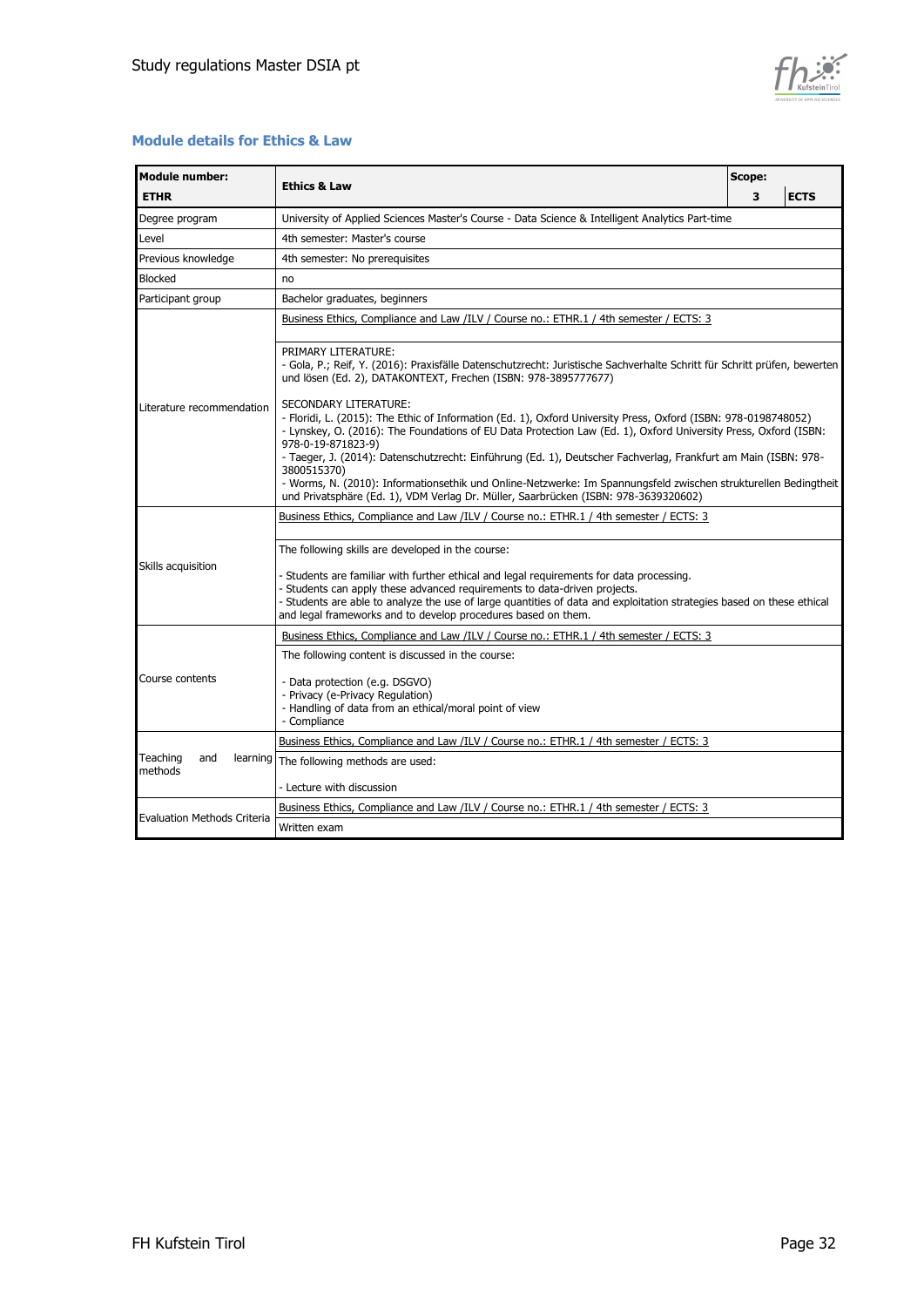

#### **Module details for elective courses**

| <b>Module number:</b>      |                                                                                                                                                                                                                                                                                                                                                                                                                                                                                                                                                                                                                                                                                                                                                                          | Scope: |             |
|----------------------------|--------------------------------------------------------------------------------------------------------------------------------------------------------------------------------------------------------------------------------------------------------------------------------------------------------------------------------------------------------------------------------------------------------------------------------------------------------------------------------------------------------------------------------------------------------------------------------------------------------------------------------------------------------------------------------------------------------------------------------------------------------------------------|--------|-------------|
| <b>WPF</b>                 | <b>Elective courses</b>                                                                                                                                                                                                                                                                                                                                                                                                                                                                                                                                                                                                                                                                                                                                                  | 11     | <b>ECTS</b> |
| Degree program             | University of Applied Sciences Master's Course - Data Science & Intelligent Analytics Part-time                                                                                                                                                                                                                                                                                                                                                                                                                                                                                                                                                                                                                                                                          |        |             |
| Position in the curriculum | 3rd semester                                                                                                                                                                                                                                                                                                                                                                                                                                                                                                                                                                                                                                                                                                                                                             |        |             |
|                            | 4th semester                                                                                                                                                                                                                                                                                                                                                                                                                                                                                                                                                                                                                                                                                                                                                             |        |             |
| Level                      | 3rd semester: 2nd Study cycle, Master / 3rd semester: Master's course / 4th semester: Master's course / 4th semes-<br>ter: Master's course                                                                                                                                                                                                                                                                                                                                                                                                                                                                                                                                                                                                                               |        |             |
| Previous knowledge         | 3rd semester: none / 3rd semester: no prerequisites / 3rd semester: No prerequisites / 3rd semester: not applicable<br>/ 4th semester: not specified / 4th semester: no prerequisites / 4th semester: No prerequisites                                                                                                                                                                                                                                                                                                                                                                                                                                                                                                                                                   |        |             |
| Blocked                    | no                                                                                                                                                                                                                                                                                                                                                                                                                                                                                                                                                                                                                                                                                                                                                                       |        |             |
| Participant group          | Bachelor graduates, beginners                                                                                                                                                                                                                                                                                                                                                                                                                                                                                                                                                                                                                                                                                                                                            |        |             |
|                            | Trends in ERP (elective) /ILV / Course no.: WPF.10 / 4th semester / ECTS: 3<br>not specified                                                                                                                                                                                                                                                                                                                                                                                                                                                                                                                                                                                                                                                                             |        |             |
|                            | Trends in Smart Products (elective) /ILV / Course no.: WPF.11 / 4th semester / ECTS: 3                                                                                                                                                                                                                                                                                                                                                                                                                                                                                                                                                                                                                                                                                   |        |             |
| Literature recommendation  | - Huber W.; Industrie 4.0 kompakt – Wie Technologien unsere Wirtschaft und unsere Unternehmen verändern:<br>Transformation und Veränderung des gesamten Unternehmens; Wiesbaden; 2018<br>- Iyer B., Venkatraman V.; "What comes after smart products?", Havard Business Review; 2015<br>- Roth A.; Einführung und Umsetzung von Industrie 4.0: Grundlagen, Vorgehensmodell und Use Cases aus der Praxis;<br>Wiesbaden; 2016                                                                                                                                                                                                                                                                                                                                              |        |             |
|                            | Trends in Web Technologies (elective) /ILV / Course no.: WPF.12 / 4th semester / ECTS: 3<br>PRIMARY LITERATURE:<br>- European Journal of Information Systems<br>- Information Systems Journal<br>- Information Systems Research<br>- Journal of AIS<br>- Journal of Information Technology<br>- Journal of MIS<br>- Journal of Strategic Information Systems<br>- MIS Quarterly                                                                                                                                                                                                                                                                                                                                                                                          |        |             |
|                            | Application-oriented analysis platforms (elective) /ILV / Course no.: WPF.2 / 3rd semester / ECTS: 4<br>PRIMARY LITERATURE:<br>- Mishra, A. (2019): Machine Learning in the AWS Cloud: Add Intelligence to Applications with Amazon SageMaker<br>and Amazon Rekognition (Ed. 1), Wiley, Chichester (ISBN: 978-1119556718)<br>- Klinkenberg, R., Hofmann, M. (2016): RapidMiner (Ed. 1), Chapman and Hall, Farnham (ISBN: 978-1482205503)<br>SECONDARY LITERATURE:<br>- Lakshmanan, V. (2017): Data Science on the Google Cloud Platform: Implementing End-to-End Real-Time Data<br>Pipelines: From Ingest to Machine Learning (Ed. 1), O'Reilly Media, Farnham (ISBN: 978-1491974537)                                                                                    |        |             |
|                            | Data Visualization & Visual Analytics (elective) /ILV / Course no.: WPF.2 / 3rd semester / ECTS: 4<br>PRIMARY LITERATURE:<br>- Chang, W. (2013): R Graphics Cookbook: Practical Recipes for Visualizing Data (Ed. 1), O'Reilly, Farnham (ISBN:<br>978-1449316952)<br>- Chen, C.; Härdle, W. K.; Unwin, A. (2008): Handbook of Data Visualization (Ed. 1), Springer, Berlin (ISBN: 978-3-<br>662-50074-3)<br>SECONDARY LITERATURE:<br>- Dale, K. (2016): Data Visualization with Python and Javascript: Scrape, Clean, Explore and Transform Your Data<br>(Ed. 1), O'Reilly, Farnham (ISBN: 978-1491920510)<br>- Murray, S. (2017): Interactive Data Visualization for the Web: An Introduction to Designing with D3 (Ed. 2),<br>O'Reilly, Farnham (ISBN: 978-1491921289) |        |             |
|                            | Internet of Things (elective) /ILV / Course no.: WPF.3 / 3rd semester / ECTS: 4                                                                                                                                                                                                                                                                                                                                                                                                                                                                                                                                                                                                                                                                                          |        |             |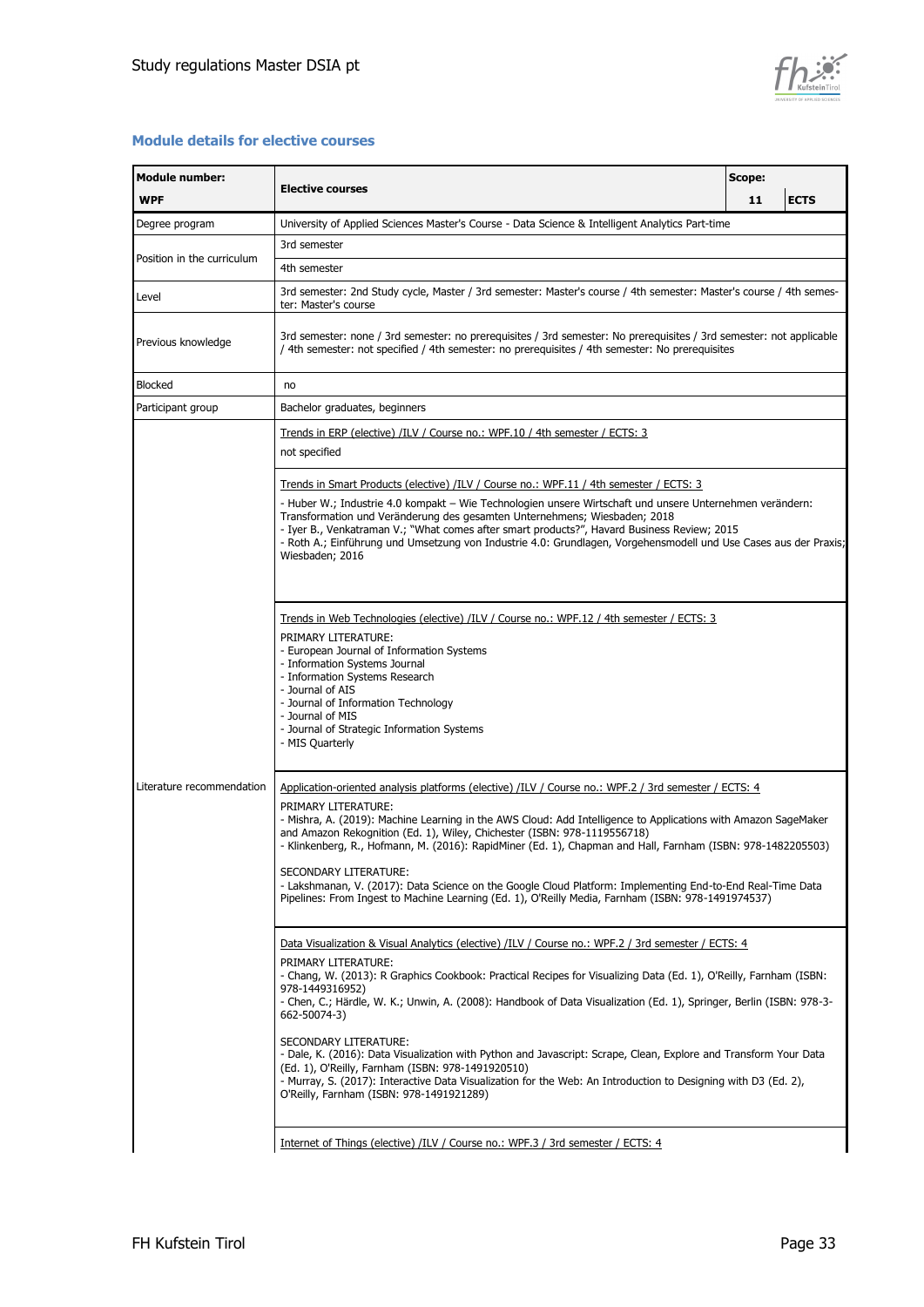

|                    | Perry L.; Internet of Things for Architects: Architecting IoT solutions by implementing sensors, communication infra-<br>structure, edge computing, analytics, and security; Birmingham; 2018<br>Sinclair B.; IoT Inc: How Your Company Can Use the Internet of Things to Win in the Outcome Economy; 2017<br>Thomas O., Nüttgens M., Fellmann M. (editor); Smart Service Engineering: Konzepte und Anwendungsszenarien für<br>die digitale Transformation; Wiesbaden; 2017                                                                                                                                                                                                                                                                                                                                                                                                                                                                                                                                         |
|--------------------|---------------------------------------------------------------------------------------------------------------------------------------------------------------------------------------------------------------------------------------------------------------------------------------------------------------------------------------------------------------------------------------------------------------------------------------------------------------------------------------------------------------------------------------------------------------------------------------------------------------------------------------------------------------------------------------------------------------------------------------------------------------------------------------------------------------------------------------------------------------------------------------------------------------------------------------------------------------------------------------------------------------------|
|                    | Agile Product Development (elective) /ILV / Course no.: WPF.4 / 3rd semester / ECTS: 4                                                                                                                                                                                                                                                                                                                                                                                                                                                                                                                                                                                                                                                                                                                                                                                                                                                                                                                              |
|                    | * Pfeffer J.; Produkt-Entwicklung: Lean & Agile; München; 2019<br>* Schröder A.; Agile Produktentwicklung: Schneller zur Innovation – erfolgreicher am Markt; 2018                                                                                                                                                                                                                                                                                                                                                                                                                                                                                                                                                                                                                                                                                                                                                                                                                                                  |
|                    | Process automation (elective) /ILV / Course no.: WPF.5 / 3rd semester / ECTS: 4<br>* Rich M., Weber B.: Enabling Flexibility in Process-aware Information Systems, Springer 2012, chapters 2-4<br>* Quarre, F.: Robotic Process Automation, O'Reilly, 2019<br>* Critchley, S.; Dynamics 365 CE Essentials: Administering and Configuring Solutions, Apress; 2018<br>* Yapa, S.; Customizing Dynamics 365: Implementing and Releasing Business Solutions, Apress; 2019<br>* Salatino, M., Aliverti, E.: jBPM 6 Developer Guide; Packt Publishing, 2014<br>* Allweyer, Thomas: BPMN 2.0 - Business Process Model and Notation: Einfuehrung in den Standard fu?r die Ges-<br>chaeftsprozessmodellierung. - Books on Demand, 2015                                                                                                                                                                                                                                                                                       |
|                    | Ouantitative Process & Quality Management (Six Sigma) (elective) /ILV / Course no.: WPF.6 / 3rd semester / ECTS: 4<br>Töpferer, A.; Six Sigma Konzeption und Erfolgsbeispiele für praktizierende Null-Fehler-Qualität; Berlin/Heidelberg/New<br>York 2007; 4th edition<br>George M.; Rowlands D.; Price M.; Maxey J.; The Lean Six Sigma Pocket Toolbook; New York; 2005<br>Lunau St. (publisher); Six Sigma + Lean Toolset; 5th edition; Heidelberg; 2014                                                                                                                                                                                                                                                                                                                                                                                                                                                                                                                                                          |
|                    | Business Platforms & Cloud Computing (elective) /ILV / Course no.: WPF.7 / 3rd semester / ECTS: 4<br>PRIMARY LITERATURE:<br>- Erl, T., Puttini, R., Mahmood, Z: Cloud Computing: Concepts, Technology and Architecture. 2013<br>- Jackson, K., Goessling, S.: Architecting Cloud Computing Solutions: Build cloud strategies that align technology and<br>economics while effectively managing risk. 2018<br>- Evans, D., Schmalensee, R.: Matchmakers: The New Economics of Multisided Platforms. 2016                                                                                                                                                                                                                                                                                                                                                                                                                                                                                                             |
|                    | Human-Computer Interaction (elective) /ILV / Course no.: WPF.8 / 3rd semester / ECTS: 4<br>- A. Dix, J. Finlay, G.D. Abowd, R. Beale: Human-Computer Interaction. Third Edition, Prentice Hall 2003, ISBN 978-<br>0130461094<br>- Cooper, Reimann, and Cronin; About Face 3: The Essentials of Interaction Design; Wiley, 2007. ISBN 0470084111<br>- Lazar, Feng, and Hochheiser; Research Methods in Human-Computer Interaction; Wiley, 2010. ISBN 0470723378<br>- Stone, Jarrett, Woodruffe, and Minocha; User Interface Design and Evaluation; Morgan Kaufmann, March 2005.<br>ISBN 0120884364<br>- A. Kerren, A. Ebert, J. Meyer: Human-Centered Visualization Environments. Springer 2007, ISBN 978-3540719489<br>- Sarodnick, F., & Brau, H.: Methoden der Usability-Evaluation. Bern: Hans Huber, 2011.<br>- Shneiderman, B., and Plaisant, C.: Designing the user interface (5th ed.). Boston: Addison-Wesley, 2009.<br>- Nielsen, Jakob: Designing Web Usability, engl. Issue, Market and Technology, 2004 |
|                    | <u>Trends in Data Science (elective) /ILV / Course no.: WPF.9 / 4th semester / ECTS: 3</u><br>Due to the changeability of the content, only a few web sources are listed here as examples, which are currently<br>strongly represented in the area of Data Science Trends:<br>- Medium (2020): Towards Data Science (Ed. 1), online, https://towardsdatascience.com/.<br>- KDNuggets (2020): Knowledge Discovery Nuggets (Ed. 1), online, https://www.kdnuggets.com/.                                                                                                                                                                                                                                                                                                                                                                                                                                                                                                                                               |
|                    | Trends in ERP (elective) /ILV / Course no.: WPF.10 / 4th semester / ECTS: 3<br>Knows current trends in the field of ERP systems                                                                                                                                                                                                                                                                                                                                                                                                                                                                                                                                                                                                                                                                                                                                                                                                                                                                                     |
| Skills acquisition | <u>Trends in Smart Products (elective)</u> /ILV / Course no.: WPF.11 / 4th semester / ECTS: 3<br>The following learning outcomes are developed in the course:<br>- Students will understand the concepts of smart applications such as Smart House, Smart City, Smart Production,<br>Connected Vehicles etc.- Students know and understand the latest trends in the field of these applications.                                                                                                                                                                                                                                                                                                                                                                                                                                                                                                                                                                                                                    |
|                    | Trends in Web Technologies (elective) /ILV / Course no.: WPF.12 / 4th semester / ECTS: 3<br>The following learning outcomes are developed in the course:<br>- Students will be aware of current thematic trends in the field of web technologies and applications.<br>- Students are familiar with current technological developments in the field of web technologies and applications.<br>- Students are familiar with current practical issues in the field of web technologies and applications.                                                                                                                                                                                                                                                                                                                                                                                                                                                                                                                |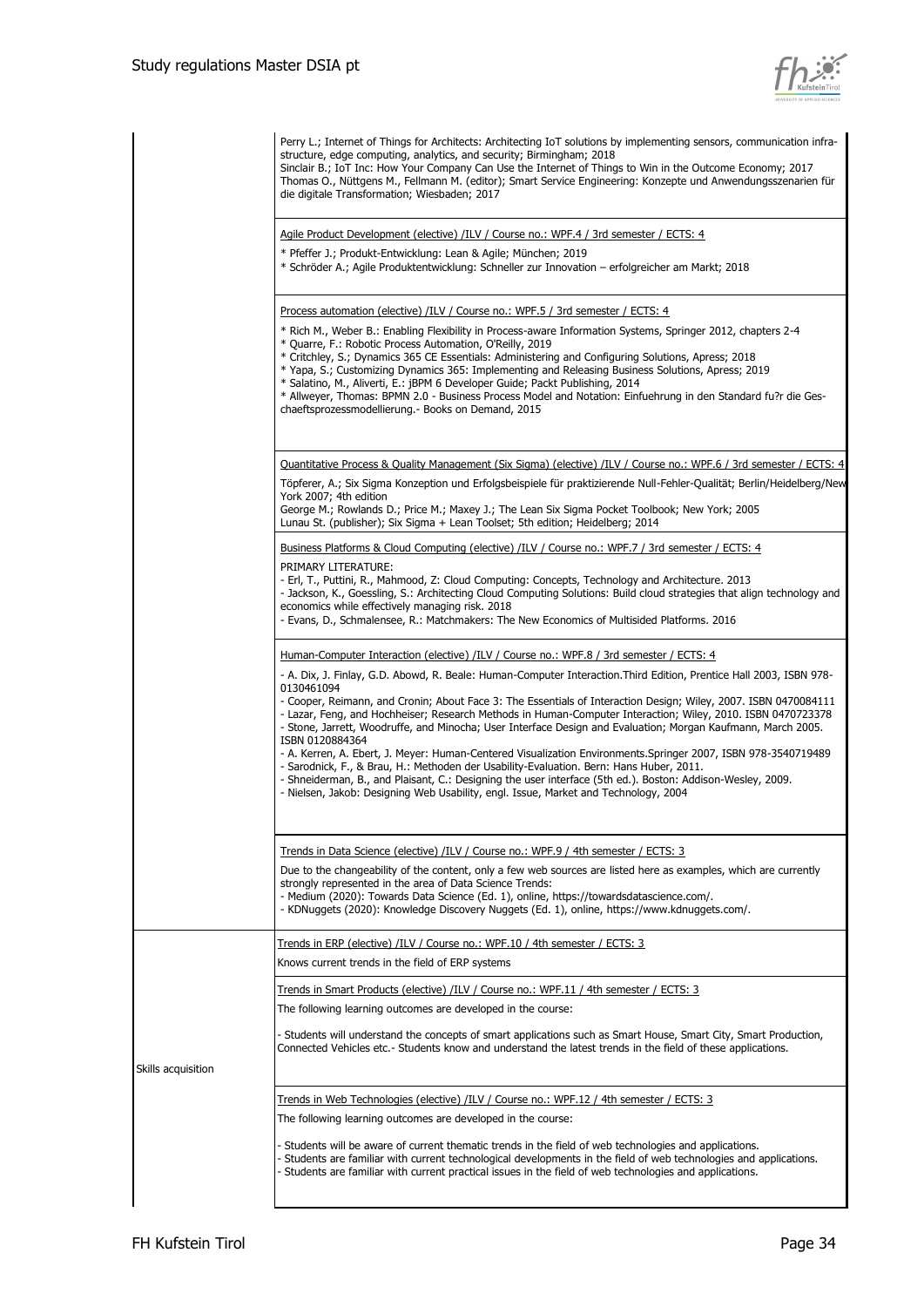

|                   | <u>Application-oriented analysis platforms (elective) /ILV / Course no.: WPF.2 / 3rd semester / ECTS: 4</u>                                                                                                                                                                                                                  |
|-------------------|------------------------------------------------------------------------------------------------------------------------------------------------------------------------------------------------------------------------------------------------------------------------------------------------------------------------------|
|                   | The following learning outcomes are developed in the course:                                                                                                                                                                                                                                                                 |
| tion.             | - Students are familiar with different, application-oriented analysis platforms (e.g. KNIME, RapidMiner, Grafana)<br>- Students can compare the analysis platforms they have learned with regard to their suitability for a specific applica-                                                                                |
|                   | - Students have gained first application experience with the platforms presented.                                                                                                                                                                                                                                            |
|                   | Data Visualization & Visual Analytics (elective) /ILV / Course no.: WPF.2 / 3rd semester / ECTS: 4                                                                                                                                                                                                                           |
|                   | The following learning outcomes are developed in the course:                                                                                                                                                                                                                                                                 |
| a meaningful way. | - Students will have basic knowledge of data visualization and visual communication.<br>- Students will be able to develop visualizations independently and use them for communication purposes.<br>- Students can work with different presentation tools and presentation libraries to present data and analysis results in |
|                   | Internet of Things (elective) /ILV / Course no.: WPF.3 / 3rd semester / ECTS: 4                                                                                                                                                                                                                                              |
| Students:         |                                                                                                                                                                                                                                                                                                                              |
|                   | - know basic IOT architectures.<br>- know methods of data generation.                                                                                                                                                                                                                                                        |
|                   | - know the basics of data transmission.                                                                                                                                                                                                                                                                                      |
|                   | - know the options of data storage.<br>- know the forms of data visualization.                                                                                                                                                                                                                                               |
|                   | - understand challenges of data security.                                                                                                                                                                                                                                                                                    |
|                   |                                                                                                                                                                                                                                                                                                                              |
|                   | Agile Product Development (elective) /ILV / Course no.: WPF.4 / 3rd semester / ECTS: 4                                                                                                                                                                                                                                       |
| Students:         |                                                                                                                                                                                                                                                                                                                              |
|                   | - know agile procedure methods.                                                                                                                                                                                                                                                                                              |
|                   | - know organizational roles in the agile process.                                                                                                                                                                                                                                                                            |
|                   | - know the process of an agile project (sprints, dailies, demos, retros).                                                                                                                                                                                                                                                    |
|                   | - know how to coach an agile project (e.g. question techniques).<br>- know the experiences of agile projects from software development.                                                                                                                                                                                      |
|                   | - know the challenges of developing smart products.                                                                                                                                                                                                                                                                          |
|                   | - know methods of product development (e.g. FMEA, TRIZ).<br>- know the advantages of hybrid procedure methods.                                                                                                                                                                                                               |
|                   | - know the role of management in the agile process.                                                                                                                                                                                                                                                                          |
|                   | Process automation (elective) /ILV / Course no.: WPF.5 / 3rd semester / ECTS: 4                                                                                                                                                                                                                                              |
| Students:         |                                                                                                                                                                                                                                                                                                                              |
|                   | - know the challenges of process automation.                                                                                                                                                                                                                                                                                 |
|                   | - know how to select processes for automation.<br>- know the procedure and factors for successful process automation.                                                                                                                                                                                                        |
|                   | - know how to create process automations in selected software.                                                                                                                                                                                                                                                               |
|                   | - know interfaces to ERP and CRM systems.<br>- know the procedures of interprocess communication and can implement them.                                                                                                                                                                                                     |
|                   | - know the basic structure of cloud-based IT applications for process automation in the operational environment using                                                                                                                                                                                                        |
|                   | the example of Microsoft Dynamics 365.                                                                                                                                                                                                                                                                                       |
|                   | - know basic and advanced functionalities of process automation under Microsoft Dynamics 365.<br>- can implement UIs for process automation based on browser and apps using Microsoft technologies.                                                                                                                          |
|                   |                                                                                                                                                                                                                                                                                                                              |
|                   | Quantitative Process & Quality Management (Six Sigma) (elective) /ILV / Course no.: WPF.6 / 3rd semester / ECTS: 4                                                                                                                                                                                                           |
| Students:         |                                                                                                                                                                                                                                                                                                                              |
|                   | - know the basics of descriptive and conclusive statistics.                                                                                                                                                                                                                                                                  |
|                   | - know how to examine measuring arrangements for repeatability and reproducibility.<br>- know how to calculate sample sizes.                                                                                                                                                                                                 |
|                   | - know how to monitor the stability of process results using statistical monitoring methods.                                                                                                                                                                                                                                 |
|                   | - know how to evaluate the ability of processes to meet customer requirements.<br>- know methods to search for the deviation causes in results using test procedures.                                                                                                                                                        |
|                   | - know basic functionalities of the "Minitab" statistics software.                                                                                                                                                                                                                                                           |
|                   | - know how to use "Minitab" in the context of process analysis.                                                                                                                                                                                                                                                              |
|                   |                                                                                                                                                                                                                                                                                                                              |
|                   | Business Platforms & Cloud Computing (elective) /ILV / Course no.: WPF.7 / 3rd semester / ECTS: 4                                                                                                                                                                                                                            |
|                   |                                                                                                                                                                                                                                                                                                                              |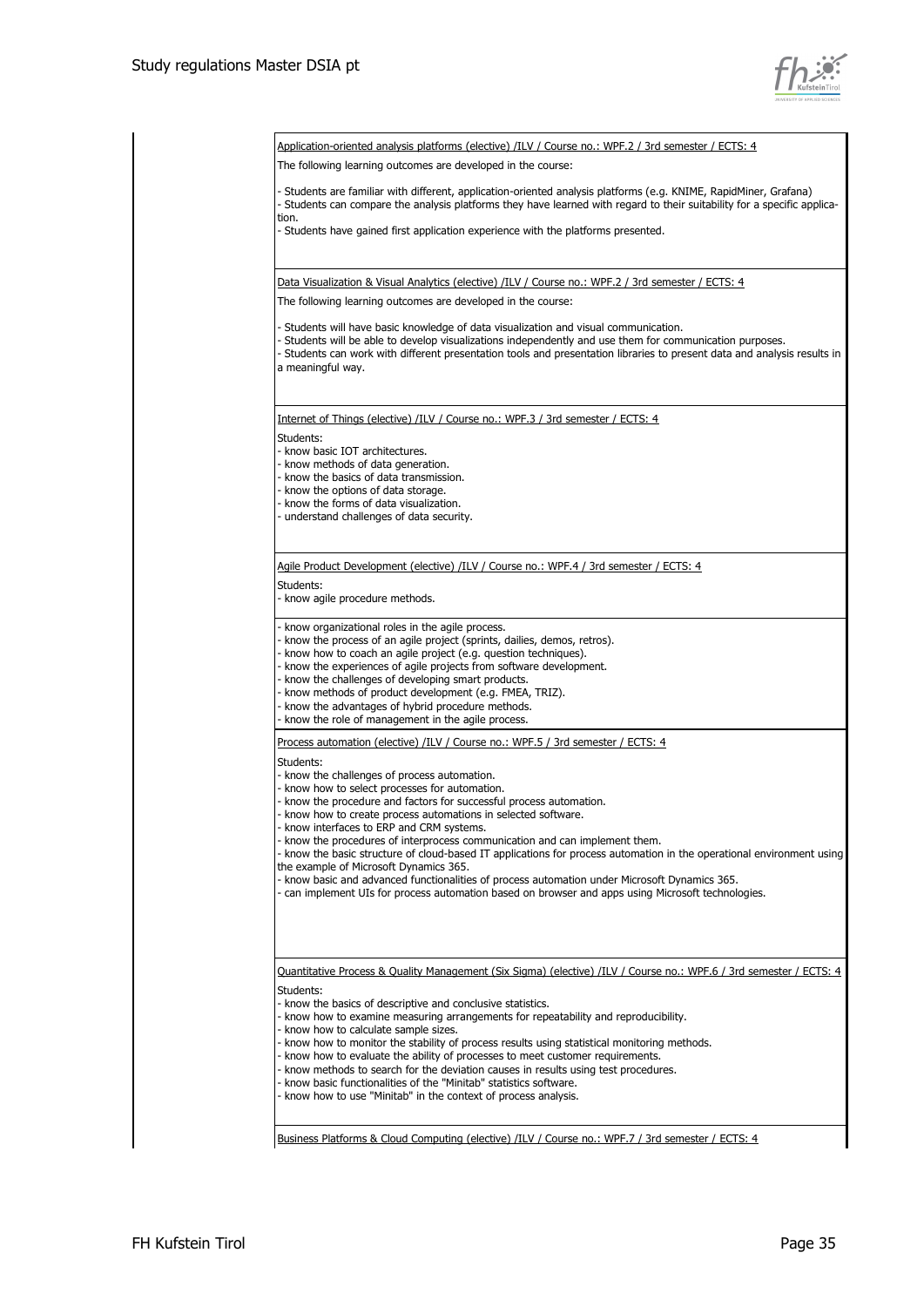

|                 | The following learning outcomes are developed in the course:                                                                                                                                                                               |
|-----------------|--------------------------------------------------------------------------------------------------------------------------------------------------------------------------------------------------------------------------------------------|
|                 | - Students will know common business platforms.                                                                                                                                                                                            |
|                 | Students will know the advantages and disadvantages of business platforms and can select suitable platforms.<br>Students will know the basics of cloud computing and cloud platforms.                                                      |
|                 | Students will become aware of the options. Defining interfaces and using them.                                                                                                                                                             |
|                 |                                                                                                                                                                                                                                            |
|                 |                                                                                                                                                                                                                                            |
|                 | <u>Human-Computer Interaction (elective) /ILV / Course no.: WPF.8 / 3rd semester / ECTS: 4</u>                                                                                                                                             |
|                 | Graduates know the basics of designing web-based or mobile interaction interfaces and are able to apply them inde-                                                                                                                         |
|                 | pendently in the context of interactive systems. In this context, graduates acquire knowledge of the basic concepts of<br>the work and research field of human-computer interaction: Usability, user experience and user interface design. |
|                 | Graduates acquire the basic knowledge to design interactive applications according to a human-centred design pro-<br>cess and to analyze and evaluate user interfaces with usability evaluation methods.                                   |
|                 |                                                                                                                                                                                                                                            |
|                 |                                                                                                                                                                                                                                            |
|                 |                                                                                                                                                                                                                                            |
|                 | <u>Trends in Data Science (elective) /ILV / Course no.: WPF.9 / 4th semester / ECTS: 3</u>                                                                                                                                                 |
|                 | The following learning outcomes are developed in the course:                                                                                                                                                                               |
|                 | - Students are familiar with current thematic trends in the field of data science.                                                                                                                                                         |
|                 | Students are familiar with current technological developments in the field of data science.                                                                                                                                                |
|                 | - Students are familiar with current practical issues in the field of data science.                                                                                                                                                        |
|                 |                                                                                                                                                                                                                                            |
|                 | <u>Trends in ERP (elective) /ILV / Course no.: WPF.10 / 4th semester / ECTS: 3</u>                                                                                                                                                         |
|                 | - Current developments in the field of business application systems with special reference to ERP systems and busi-<br>ness process management                                                                                             |
|                 | - Models, examples, best practice cases                                                                                                                                                                                                    |
|                 |                                                                                                                                                                                                                                            |
|                 | Trends in Smart Products (elective) /ILV / Course no.: WPF.11 / 4th semester / ECTS: 3                                                                                                                                                     |
|                 | The contents of this course are not set, but will be adapted to the current prevailing trends. Content examples may<br>include:                                                                                                            |
|                 |                                                                                                                                                                                                                                            |
|                 | - Current best practice approaches and concepts in application areas (e.g. Smart Home, Smart City, Smart Produc-<br>tion, Connected Vehicles etc.)                                                                                         |
|                 | - Current best practice approaches with regard to development processes and tools                                                                                                                                                          |
|                 | - Current research and development activities or research and development results                                                                                                                                                          |
|                 |                                                                                                                                                                                                                                            |
|                 | <u>Trends in Web Technologies (elective) /ILV / Course no.: WPF.12 / 4th semester / ECTS: 3</u>                                                                                                                                            |
|                 | The contents of this course are not set, but will be adapted to the current prevailing trends. Content examples may<br>include:                                                                                                            |
|                 |                                                                                                                                                                                                                                            |
|                 | - New technologies in the field of web architectures<br>- Trends in the field of programming languages on the web                                                                                                                          |
| Course contents | - New design concepts in the field of web applications<br>- New questions in the field of research in web technologies and applications                                                                                                    |
|                 | - New questions in the field of web development practice                                                                                                                                                                                   |
|                 |                                                                                                                                                                                                                                            |
|                 |                                                                                                                                                                                                                                            |
|                 | Application-oriented analysis platforms (elective) /ILV / Course no.: WPF.2 / 3rd semester / ECTS: 4                                                                                                                                       |
|                 | The following content is discussed in the course:                                                                                                                                                                                          |
|                 | - Presentation of different user-oriented analysis platforms (e.g. KNIME, RapidMiner, Grafana)<br>- Presentation of different cloud solutions for data analysis (e.g. Google Cloud, AWS, Azure)                                            |
|                 | - Application of the platforms presented using the example of analysis data sets                                                                                                                                                           |
|                 | - Discussion of the different approaches                                                                                                                                                                                                   |
|                 |                                                                                                                                                                                                                                            |
|                 | Data Visualization & Visual Analytics (elective) /ILV / Course no.: WPF.2 / 3rd semester / ECTS: 4                                                                                                                                         |
|                 | The following content is discussed in the course:                                                                                                                                                                                          |
|                 | - Evaluation tools with visual orientation, e.g. Bl tools such as MS PowerBl, Tableau, QlikView<br>- Display libraries, e.g. matplotlib.pyplot, gglot2                                                                                     |
|                 | - Rules of visual communication, e.g. Hichert SUCCESSSS                                                                                                                                                                                    |
|                 |                                                                                                                                                                                                                                            |
|                 |                                                                                                                                                                                                                                            |
|                 | Internet of Things (elective) /ILV / Course no.: WPF.3 / 3rd semester / ECTS: 4                                                                                                                                                            |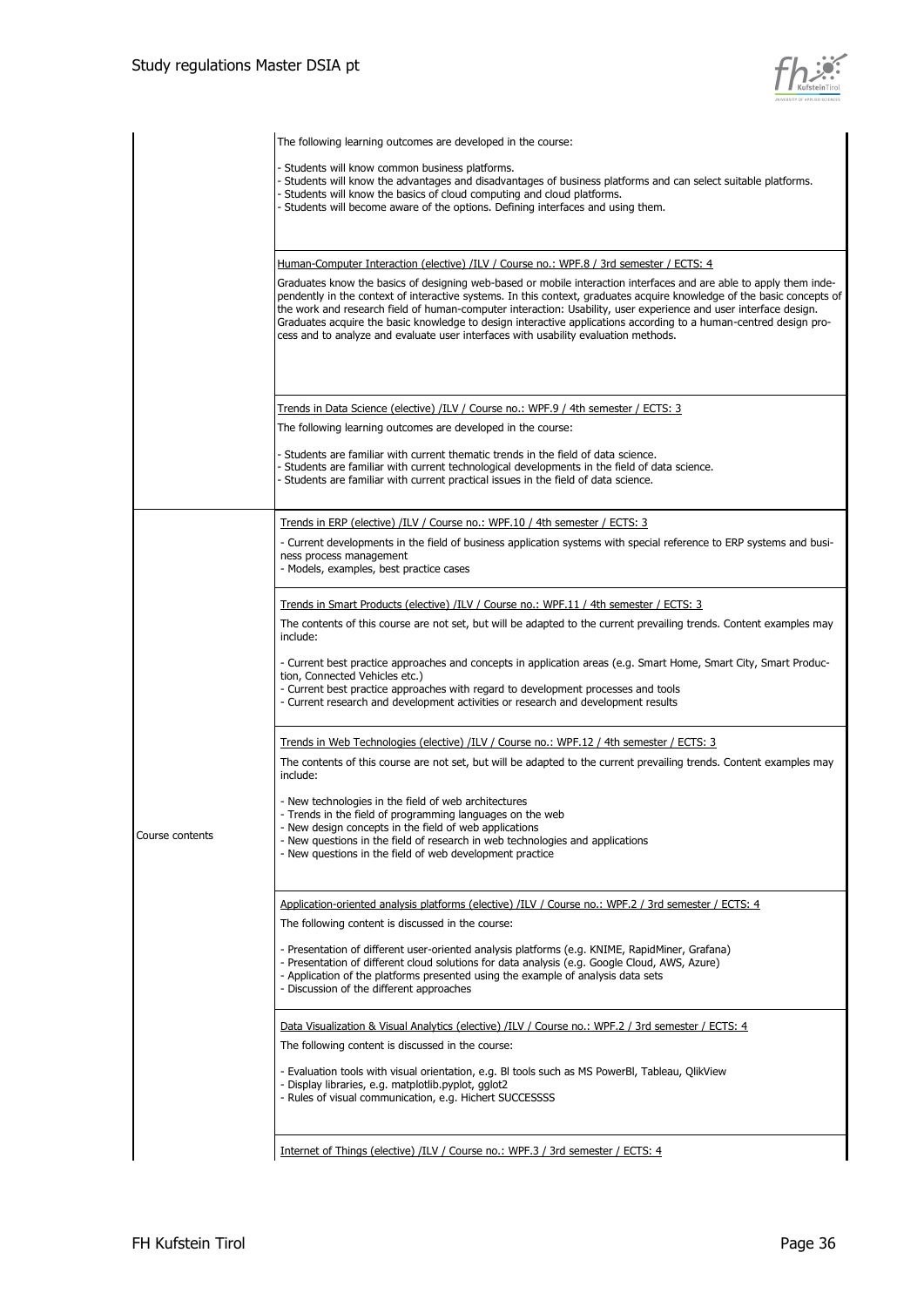

|                                                                                        | - IOT data transmission protocols<br>- Use of IOT in an industrial context (examples)<br>- Basics of sensor technology<br>- Basics of embedded systems                                                                                                                                                                                                                                                                                                                                                                                                                                                                           |
|----------------------------------------------------------------------------------------|----------------------------------------------------------------------------------------------------------------------------------------------------------------------------------------------------------------------------------------------------------------------------------------------------------------------------------------------------------------------------------------------------------------------------------------------------------------------------------------------------------------------------------------------------------------------------------------------------------------------------------|
| Implementation<br>- Selection of sensors                                               | - Procedure for implementing IOT<br>- Prototypical implementation of IOT<br>- Data collection, visualization and evaluation<br>- Challenges in implementation                                                                                                                                                                                                                                                                                                                                                                                                                                                                    |
|                                                                                        | Agile Product Development (elective) /ILV / Course no.: WPF.4 / 3rd semester / ECTS: 4                                                                                                                                                                                                                                                                                                                                                                                                                                                                                                                                           |
| - Roles in the agile process                                                           | - Overview of agile process methods<br>- Flow of an agile project (Sprins, Dailies, Demos, Retros)<br>- Coaching of an agile project (e.g. question techniques)<br>- Experiences with agile projects from software development<br>- Challenges in developing smart products<br>- Methods of product development (e.g. FMEA, TRIZ)<br>- Advantages of hybrid process methods<br>- Role of management in the agile process                                                                                                                                                                                                         |
|                                                                                        | Process automation (elective) /ILV / Course no.: WPF.5 / 3rd semester / ECTS: 4                                                                                                                                                                                                                                                                                                                                                                                                                                                                                                                                                  |
|                                                                                        | - Basic terms: Business process, workflow, BPMS, WFMS, RPA, etc.<br>- Selection criteria for workflow engines for process automation<br>- Architecture and integration of workflows for process automation<br>- Overview of interprocess communication<br>- Transactional properties of processes, simulation and code generation<br>- Basics of Microsoft Dynamics 365: Modules and navigation, basic entities and standard workflows<br>- Organizational and technical implementation with configuration and declarative programming                                                                                           |
|                                                                                        | Quantitative Process & Quality Management (Six Sigma) (elective) /ILV / Course no.: WPF.6 / 3rd semester / ECTS: 4                                                                                                                                                                                                                                                                                                                                                                                                                                                                                                               |
|                                                                                        | The following content is discussed in the course:                                                                                                                                                                                                                                                                                                                                                                                                                                                                                                                                                                                |
| - Sample determination<br>- Process monitoring charts<br>- Process capability analysis | - Basics of descriptive statistics<br>- Measurement system analysis<br>- Statistical process monitoring<br>- Components of Variants Analysis (COV)<br>- Repetition Basics of inferential statistics<br>- Failure cause determination via hypothesis testing (T-test, Chi-Sq, ANOVA)<br>- Multinle regression analysis                                                                                                                                                                                                                                                                                                            |
|                                                                                        | Business Platforms & Cloud Computing (elective) /ILV / Course no.: WPF.7 / 3rd semester / ECTS: 4                                                                                                                                                                                                                                                                                                                                                                                                                                                                                                                                |
|                                                                                        | Students are given an overview of common business platforms and cloud computing. In addition, the advantages and<br>disadvantages of the respective platforms are discussed. Students are therefore able to select suitable platforms for a<br>given problem. Students gain practical experience with selected platforms using case studies. In addition, methods<br>for defining interfaces are discussed with the students.                                                                                                                                                                                                    |
|                                                                                        | Human-Computer Interaction (elective) /ILV / Course no.: WPF.8 / 3rd semester / ECTS: 4                                                                                                                                                                                                                                                                                                                                                                                                                                                                                                                                          |
|                                                                                        | The lecture teaches basic concepts from the field of human-computer interaction (usability, user experience, user in-<br>terface design) and information visualization. This includes the following focal points: User interface architectures;<br>design criteria, quidelines and standards for the creation and modelling of user interfaces of interactive systems; ap-<br>proaches and methods (quantitative and qualitative) for the evaluation of user interfaces of interactive systems; web<br>style guides and evaluation criteria for websites (e.g. with regard to accessibility); basics of information presentation |
|                                                                                        | and data visualization; interactive information visualization;                                                                                                                                                                                                                                                                                                                                                                                                                                                                                                                                                                   |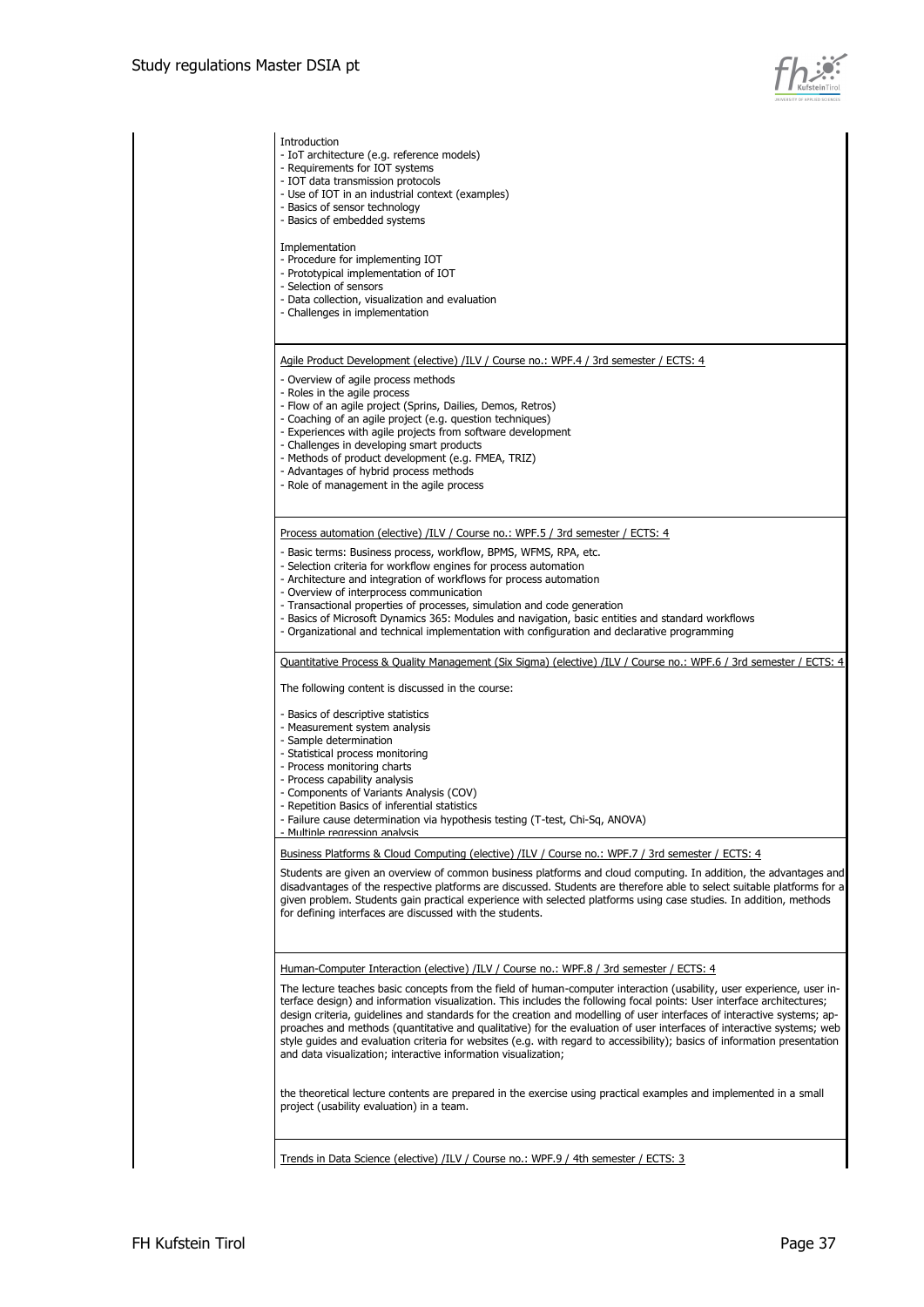

|                                        | The contents of this course are not set, but will be adapted to the current prevailing trends. Content examples may<br>include:                                                                                                                                         |
|----------------------------------------|-------------------------------------------------------------------------------------------------------------------------------------------------------------------------------------------------------------------------------------------------------------------------|
|                                        | - New technologies in the field of Big Data Processing<br>- Trends in programming languages in data analysis<br>- New concepts of data processing (e.g. Data Lake)<br>- New questions in the field of data science research<br>- New questions in data science practice |
|                                        |                                                                                                                                                                                                                                                                         |
|                                        | Trends in ERP (elective) /ILV / Course no.: WPF.10 / 4th semester / ECTS: 3<br>Lecture, group work, presentation and discussion of tasks                                                                                                                                |
|                                        | Trends in Smart Products (elective) /ILV / Course no.: WPF.11 / 4th semester / ECTS: 3                                                                                                                                                                                  |
|                                        | Lecture, exercise                                                                                                                                                                                                                                                       |
|                                        | Trends in Web Technologies (elective) /ILV / Course no.: WPF.12 / 4th semester / ECTS: 3                                                                                                                                                                                |
|                                        | The following methods are used:                                                                                                                                                                                                                                         |
| Teaching<br>and<br>learning<br>methods | - Lecture with discussion<br>- Interactive workshop                                                                                                                                                                                                                     |
|                                        | Application-oriented analysis platforms (elective) /ILV / Course no.: WPF.2 / 3rd semester / ECTS: 4                                                                                                                                                                    |
|                                        | The following methods are used:                                                                                                                                                                                                                                         |
|                                        | - Lecture with discussion                                                                                                                                                                                                                                               |
|                                        | - Processing of exercises<br>- Interactive workshop                                                                                                                                                                                                                     |
|                                        |                                                                                                                                                                                                                                                                         |
|                                        | Data Visualization & Visual Analytics (elective) /ILV / Course no.: WPF.2 / 3rd semester / ECTS: 4                                                                                                                                                                      |
|                                        | The following methods are used:                                                                                                                                                                                                                                         |
|                                        | - Lecture with discussion<br>Interactive workshop<br>- Case studies                                                                                                                                                                                                     |
|                                        | Internet of Things (elective) /ILV / Course no.: WPF.3 / 3rd semester / ECTS: 4                                                                                                                                                                                         |
|                                        | Lecture, individual work with software, group work, presentation and discussion of tasks                                                                                                                                                                                |
|                                        | Agile Product Development (elective) /ILV / Course no.: WPF.4 / 3rd semester / ECTS: 4                                                                                                                                                                                  |
|                                        | Lecture, group work, presentation and discussion of tasks                                                                                                                                                                                                               |
|                                        | Process automation (elective) /ILV / Course no.: WPF.5 / 3rd semester / ECTS: 4                                                                                                                                                                                         |
|                                        | Lecture, discussions, practical examples, PC exercises                                                                                                                                                                                                                  |
|                                        | Quantitative Process & Quality Management (Six Sigma) (elective) /ILV / Course no.: WPF.6 / 3rd semester / ECTS: 4                                                                                                                                                      |
|                                        | Lecture, individual work with software, group work, presentation and discussion of tasks                                                                                                                                                                                |
|                                        | Business Platforms & Cloud Computing (elective) /ILV / Course no.: WPF.7 / 3rd semester / ECTS: 4                                                                                                                                                                       |
|                                        | Lecture, group work, presentation and discussion of tasks                                                                                                                                                                                                               |
|                                        | <u>Human-Computer Interaction (elective) /ILV / Course no.: WPF.8 / 3rd semester / ECTS: 4</u>                                                                                                                                                                          |
|                                        | Lecture, group work (project), presentation and discussion of tasks                                                                                                                                                                                                     |
|                                        | Trends in Data Science (elective) /ILV / Course no.: WPF.9 / 4th semester / ECTS: 3                                                                                                                                                                                     |
|                                        | The following methods are used:                                                                                                                                                                                                                                         |
|                                        | - Lecture with discussion<br>- Interactive workshop                                                                                                                                                                                                                     |
|                                        | Trends in ERP (elective) /ILV / Course no.: WPF.10 / 4th semester / ECTS: 3                                                                                                                                                                                             |
| <b>Evaluation Methods Criteria</b>     | Seminar thesis                                                                                                                                                                                                                                                          |
|                                        | Trends in Smart Products (elective) /ILV / Course no.: WPF.11 / 4th semester / ECTS: 3<br>Seminar thesis                                                                                                                                                                |
|                                        | <u>Trends in Web Technologies (elective) /ILV / Course no.: WPF.12 / 4th semester / ECTS: 3</u>                                                                                                                                                                         |
|                                        | Seminar thesis                                                                                                                                                                                                                                                          |
|                                        | Application-oriented analysis platforms (elective) /ILV / Course no.: WPF.2 / 3rd semester / ECTS: 4                                                                                                                                                                    |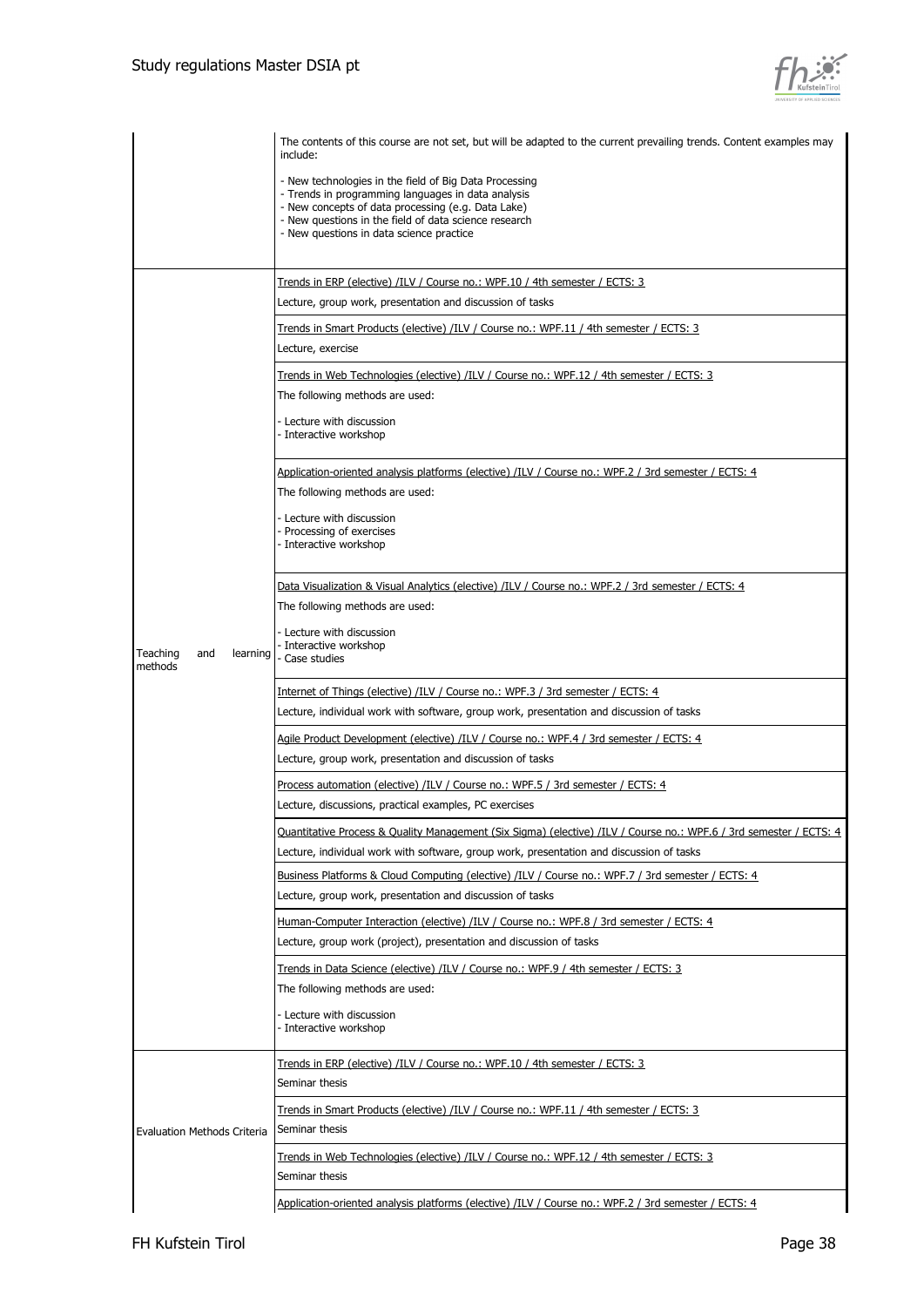

| Seminar thesis                                                                                                                       |
|--------------------------------------------------------------------------------------------------------------------------------------|
| Data Visualization & Visual Analytics (elective) /ILV / Course no.: WPF.2 / 3rd semester / ECTS: 4<br>Seminar thesis                 |
| Internet of Things (elective) /ILV / Course no.: WPF.3 / 3rd semester / ECTS: 4<br>Seminar thesis                                    |
| Agile Product Development (elective) /ILV / Course no.: WPF.4 / 3rd semester / ECTS: 4<br>Seminar thesis                             |
| Process automation (elective) /ILV / Course no.: WPF.5 / 3rd semester / ECTS: 4<br>Seminar thesis                                    |
| Quantitative Process & Quality Management (Six Sigma) (elective) /ILV / Course no.: WPF.6 / 3rd semester / ECTS: 4<br>Seminar thesis |
| Business Platforms & Cloud Computing (elective) /ILV / Course no.: WPF.7 / 3rd semester / ECTS: 4<br>Seminar thesis                  |
| Human-Computer Interaction (elective) /ILV / Course no.: WPF.8 / 3rd semester / ECTS: 4<br>Seminar thesis                            |
| Trends in Data Science (elective) /ILV / Course no.: WPF.9 / 4th semester / ECTS: 3<br>Seminar thesis                                |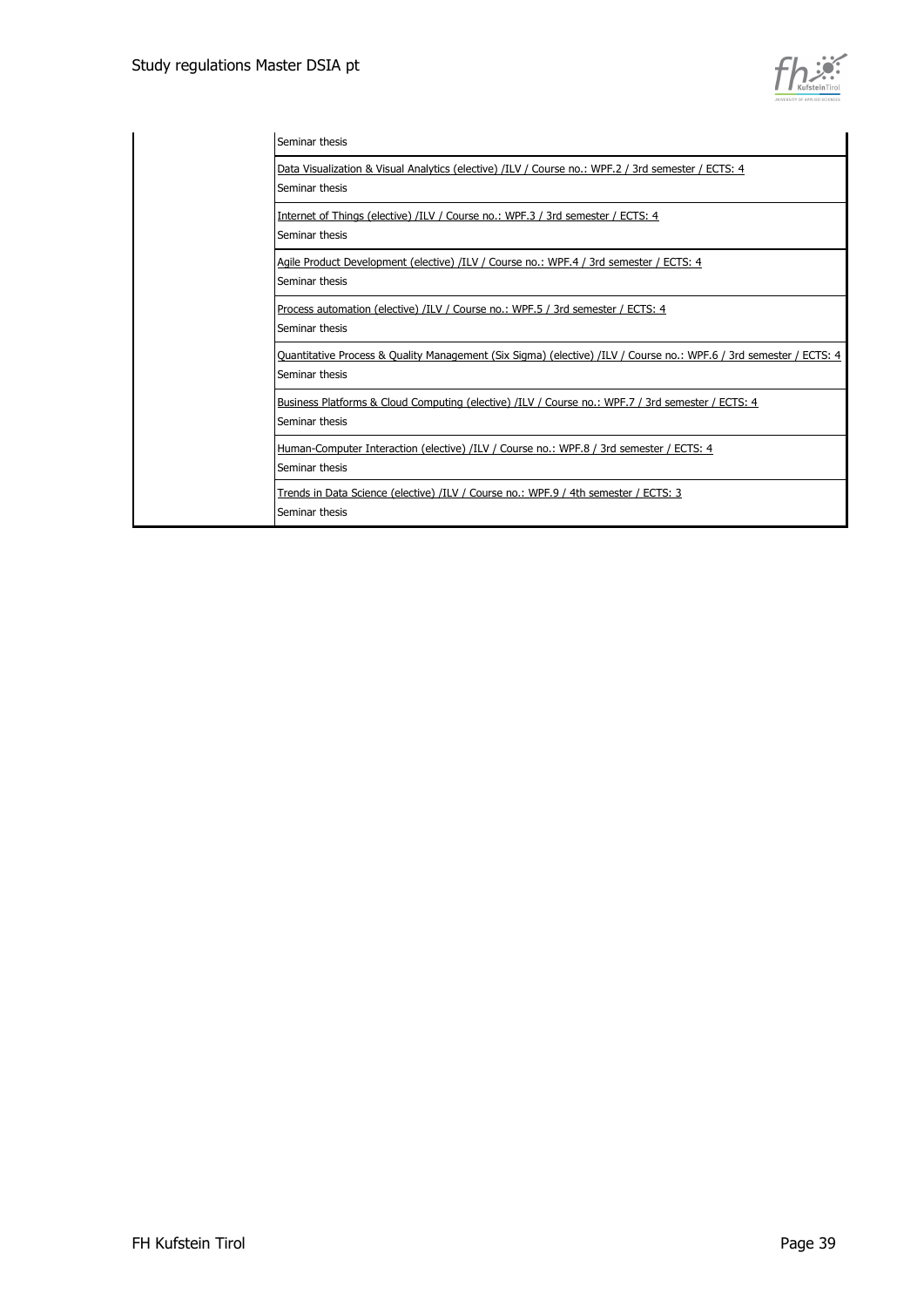

### <span id="page-39-0"></span>**2.4 Internship**

| Internship                         |    |
|------------------------------------|----|
| (semester information, duration in | no |
| weeks per semester)                |    |

### <span id="page-39-1"></span>**2.5 Semester Abroad**

| Obligatory semester abroad | No |
|----------------------------|----|
| (semester specification)   |    |